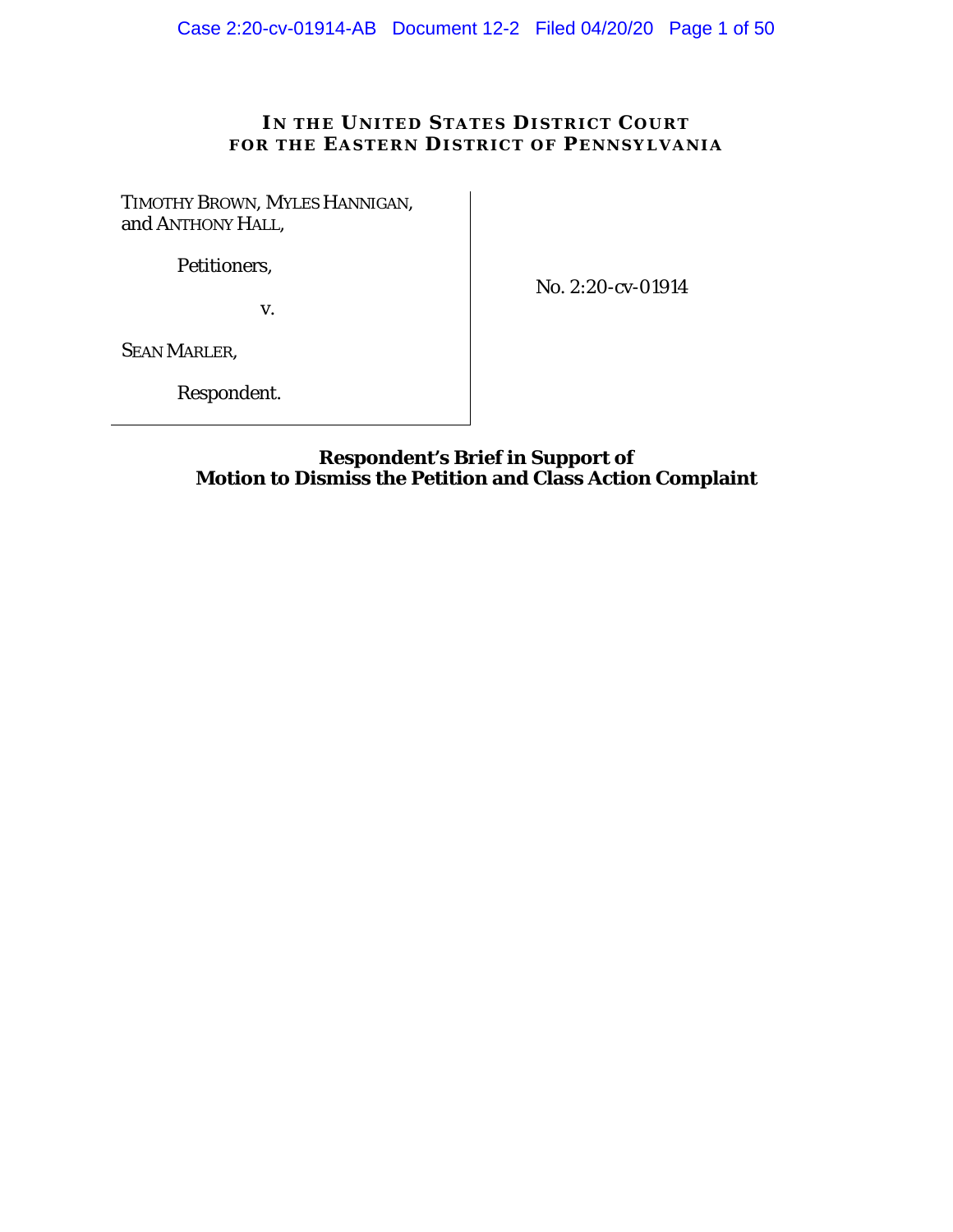# **TABLE OF CONTENTS**

| I.   |                                                                                                                                                           |                                                                      |                                                                            |  |  |
|------|-----------------------------------------------------------------------------------------------------------------------------------------------------------|----------------------------------------------------------------------|----------------------------------------------------------------------------|--|--|
| II.  |                                                                                                                                                           |                                                                      |                                                                            |  |  |
| III. |                                                                                                                                                           |                                                                      |                                                                            |  |  |
|      |                                                                                                                                                           | 1.                                                                   |                                                                            |  |  |
|      |                                                                                                                                                           | 2.                                                                   |                                                                            |  |  |
|      |                                                                                                                                                           | 3.                                                                   |                                                                            |  |  |
|      |                                                                                                                                                           | 4.                                                                   |                                                                            |  |  |
|      |                                                                                                                                                           | 5.                                                                   |                                                                            |  |  |
|      |                                                                                                                                                           | 6.                                                                   |                                                                            |  |  |
| IV.  | Petitioners may not challenge their custody through a § 2241 action challenging                                                                           |                                                                      |                                                                            |  |  |
|      | A.                                                                                                                                                        | Detainees Brown and Hall may only seek release under the Bail Reform |                                                                            |  |  |
|      | <b>B.</b>                                                                                                                                                 | Hannigan may not challenge the conditions of his confinement under   |                                                                            |  |  |
|      | C.                                                                                                                                                        |                                                                      | No "outside the box" process can avoid the individualized review           |  |  |
| V.   | Petitioners' challenge to prison conditions may not proceed absent presentation<br>of an appropriate claim and exhaustion of administrative remedies.  26 |                                                                      |                                                                            |  |  |
|      | A.                                                                                                                                                        |                                                                      | Courts are ill-equipped to administer prisons and Congress has             |  |  |
|      | <b>B.</b>                                                                                                                                                 |                                                                      | Petitioners have not exhausted the available administrative remedies28     |  |  |
| VI.  | Petitioners cannot establish any violation of their Fifth or Eighth Amendment<br>32                                                                       |                                                                      |                                                                            |  |  |
|      | A.                                                                                                                                                        |                                                                      | The constitutional violations alleged require deliberate indifference.  32 |  |  |
|      | <b>B.</b>                                                                                                                                                 |                                                                      | Petitioners are not subject to an unreasonable risk of harm at the FDC34   |  |  |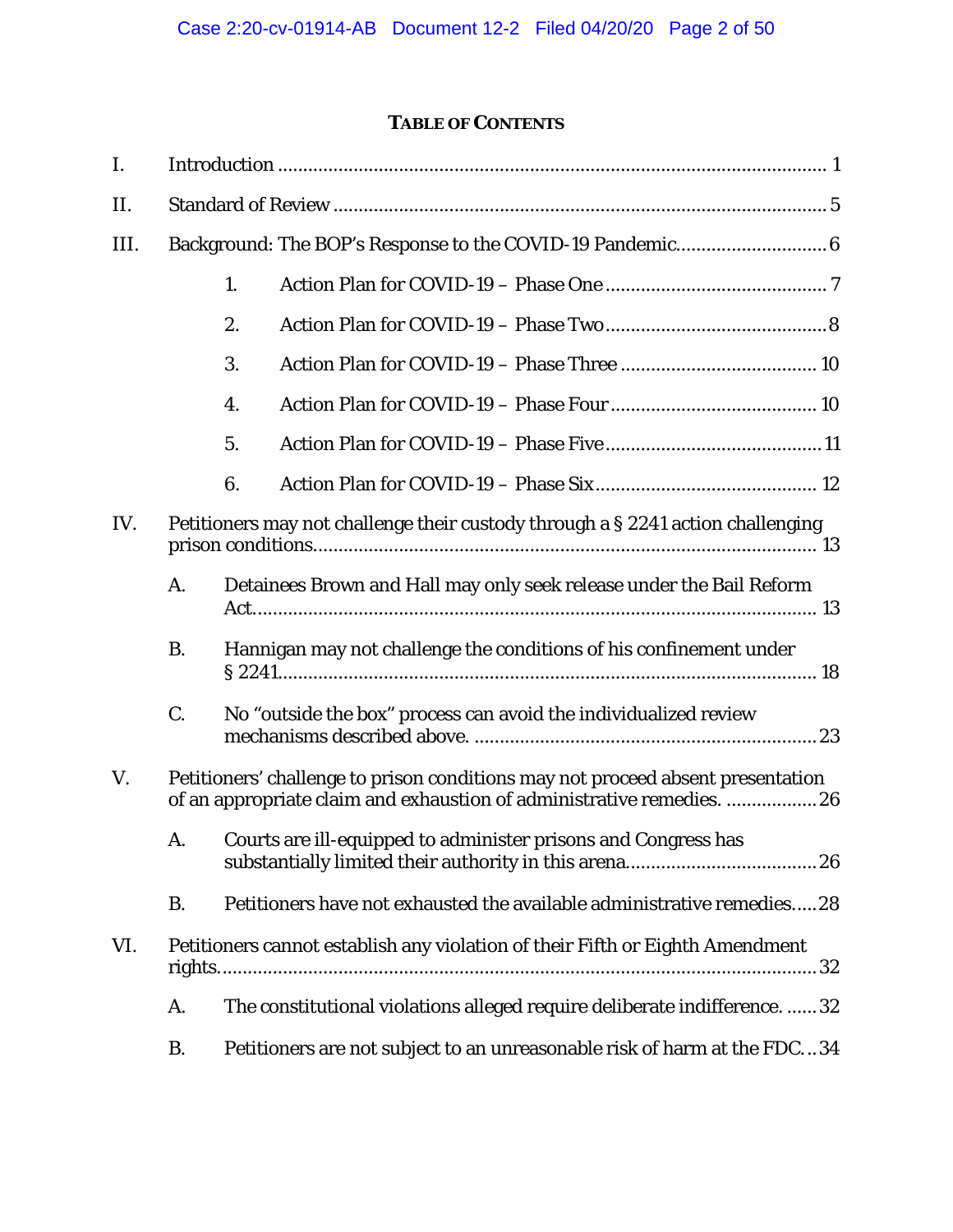|      | C.                                                                               | The BOP has not shown deliberate indifference and has taken appropriate<br>measures to protect the health of inmates at the FDC and the public 35 |  |  |
|------|----------------------------------------------------------------------------------|---------------------------------------------------------------------------------------------------------------------------------------------------|--|--|
| VII. | Even if Petitioners could establish constitutional violations, the PLRA bars the |                                                                                                                                                   |  |  |
|      | A.                                                                               | The PLRA precludes a single district court judge from ordering release of a                                                                       |  |  |
|      | <b>B.</b>                                                                        | More broadly, the PLRA precludes district courts from ordering broad                                                                              |  |  |
|      |                                                                                  |                                                                                                                                                   |  |  |
| IX.  |                                                                                  |                                                                                                                                                   |  |  |
| X.   |                                                                                  |                                                                                                                                                   |  |  |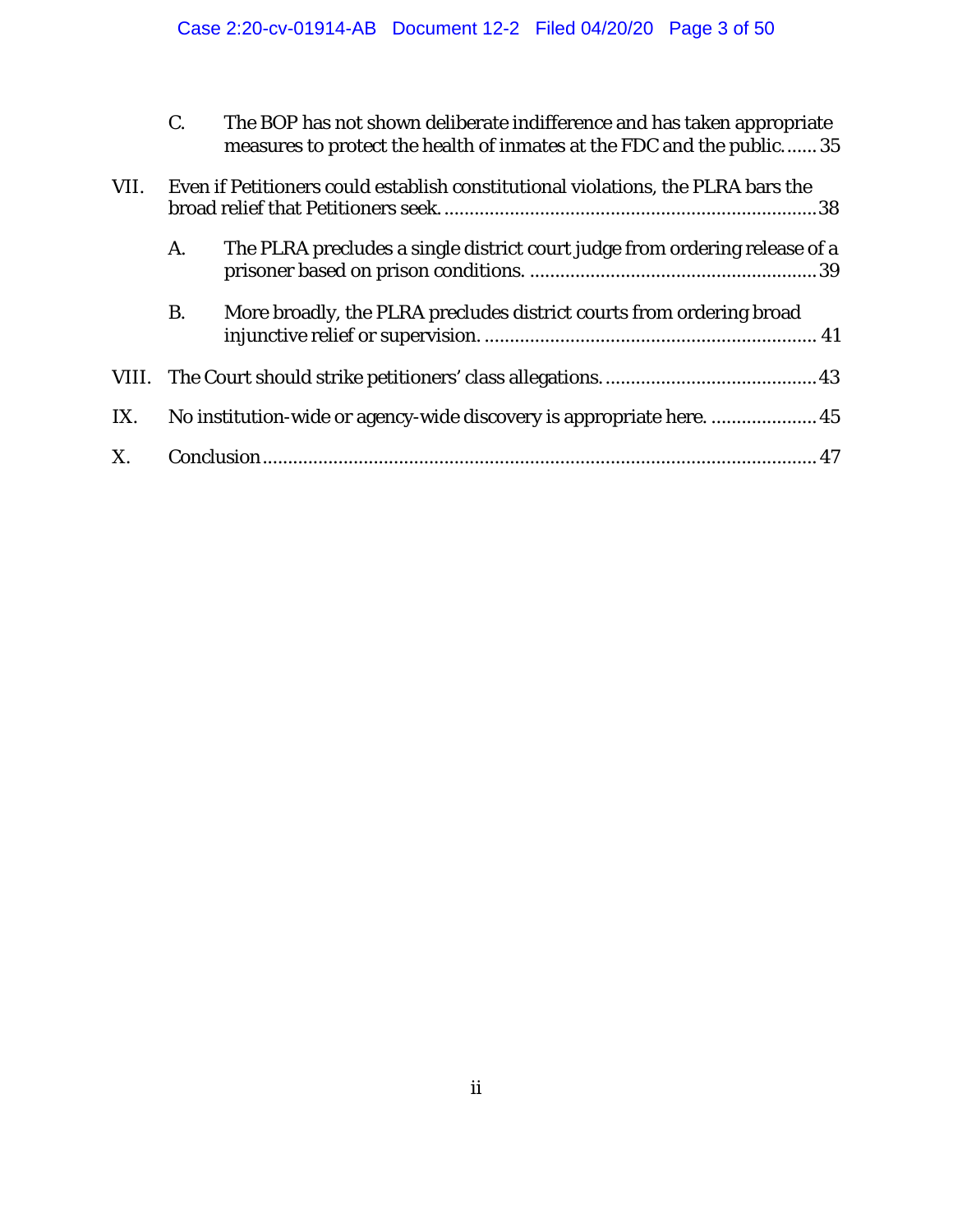## **I. Introduction**

This effort by criminal defendants to seek release from prison through a civil action, and to direct the management of a prison, is inappropriate and impermissible for numerous legal reasons, which will be explored in depth. But first, at this moment of great national peril, both this Court and the public deserve to know and can be reassured that federal prison officials are taking all steps in their power to fulfill their duty both to protect the public and to preserve the health and safety of the inmates in their charge. So we begin with an overview of the extraordinary actions the Bureau of Prisons has taken in recent months. They bear no relation to the uninformed allegations of the petitioners' complaint.

The complaint begins with the assertion that the Federal Detention Center in Philadelphia "has been slow—dangerously slow—to adopt the basic life-saving precautions that have become familiar parts of life beyond its walls. As of this filing, conditions in the FDC remain appallingly hospitable to the spread of COVID-19." Complaint at 1. This is a wholly inaccurate statement. BOP has in fact taken exhaustive measures at the FDC to protect inmates and staff against COVID-19, with marked success to date. We appreciate that COVID-19 is an insidious infectious disease, and that it may enter the prison and indeed any facility at any time. But it is fair at this point, six weeks into the crisis, to pause to recognize and commend the work that BOP has done. As of this writing, there are 9,214 documented cases of COVID-19 in the City of Philadelphia, with, sadly, 365 deaths. As there are approximately 1.6 million residents of the city; that is an incidence rate of approximately 1 of every 173 residents. At the same time, the FDC has 1,017 inmates and 229 staff members, and not one of them has been diagnosed with COVID-19 as of this time. *See* Declaration of Sean Marler ("Marler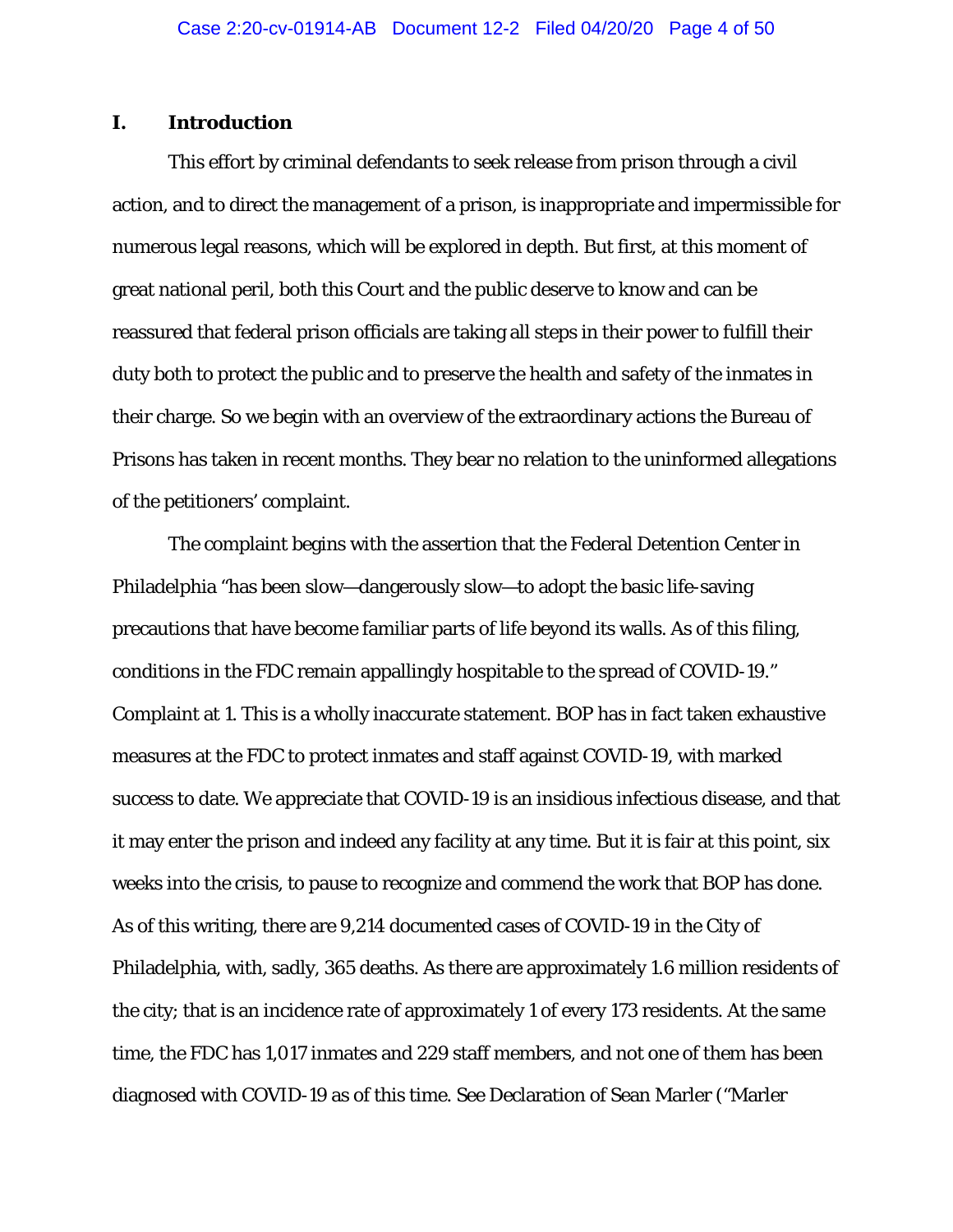Decl.") ¶ 4. That cannot and did not happen by accident. It happened because of the rigorous and unprecedented steps that will be described in this brief.

BOP, through strenuous efforts, has achieved similar success elsewhere, in the face of enormous challenges. As of April 19, there were 495 known infections (and tragically, 22 inmate deaths), in a national inmate population of 154,000. Close to twothirds of the 144 BOP institutions and residential reentry centers, like FDC Philadelphia, have yet to report a single case. All of this is the product of a sustained, all-hands-ondeck campaign to prevent disease in the most challenging time prison officials have faced in our lifetime.

Fortunately, the concerns expressed by this Court at the outset of the pandemic that BOP might soon lose control of its institutions in relation to the disease, *see United States v. Rodriguez*, 2020 WL 1627331, at \*8-10 (E.D. Pa. Apr. 1, 2020)—have not come to fruition. While there have been outbreaks at a number of BOP institutions, it is now apparent, additional weeks into the crisis, that BOP is succeeding at the moment in protecting most of its facilities; in rapidly responding to and suppressing outbreaks where they occur (as in Oakdale, Louisiana, where the first outbreak emerged but the situation has been stabilized for weeks); and in general maintaining both an incidence rate and growth rate well below that observed in the nation at large and particularly in hard-hit areas. It may be that well-run prisons, with the ability to take extraordinary measures and isolate from the outside world, provide a firmer barrier against this horrible disease.<sup>[1](#page-4-0)</sup>

<span id="page-4-0"></span><sup>&</sup>lt;sup>1</sup> In New York City, addressing the situation at MDC Brooklyn, Judge Loretta A. Preska made similar observations last week, stating: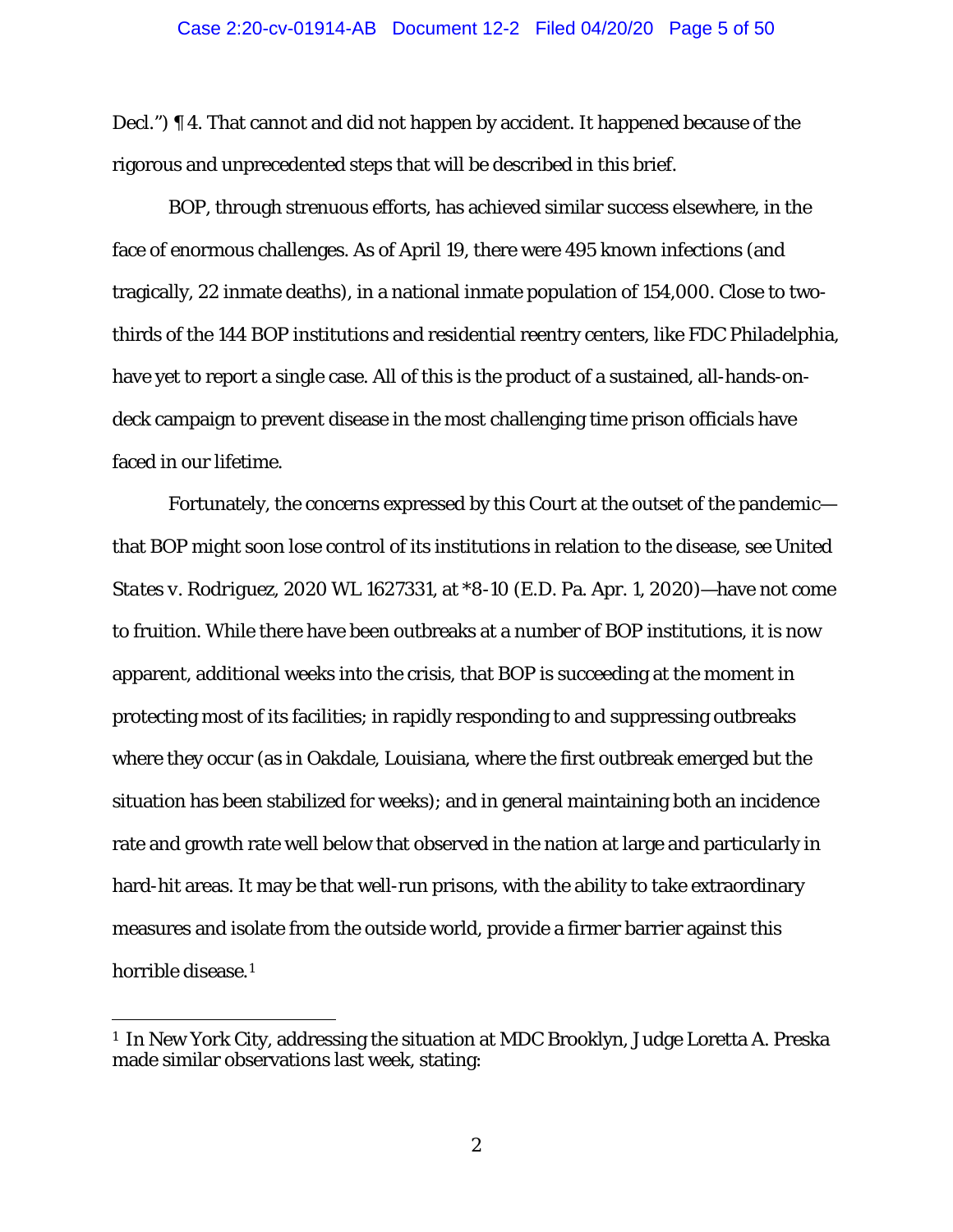To repeat, we are not Pollyannas; we know the situation can change. But if that happens, it will be despite the dedication of the tens of thousands of BOP employees who are fighting this battle. Based on the efforts BOP has made, and the clear results so far over a sustained time period, there is no basis whatsoever for the allegations in the petition, for the wholesale release of criminal offenders, or for relieving federal prison officials of their necessary liberty to make real-time decisions regarding prison management. Not surprisingly, these remedies are barred in this action as a matter of law, such that the petition should be dismissed.

All of these steps belie any suggestion that the BOP is failing meaningfully to address the risks posed by COVID-19 or take seriously the threat the pandemic poses to current inmates. To the contrary, it shows that the BOP has taken the threat very seriously, and has mitigated it to an extraordinary degree.

I

*United States v. Rodriguez*, 2020 WL 1866040, at \*3 (S.D.N.Y. Apr. 14, 2020).

Judge Preska's statement, and the information presented below in this brief, make clear the complete inaccuracy of the assertions that appear throughout the petition. *See, e.g.*, Pet. ¶ 49 ("The Bureau of Prisons (BOP) has failed in every respect to respond appropriately to the ongoing COVID-19 pandemic. The BOP failed to anticipate and prepare for the magnitude of the threat that COVID-19 poses to its own staff and the people it holds; it then failed to respond in any meaningful way to initial signs of uncontrolled outbreaks at several of its facilities across the country; and it has continued to fail to implement even the baseline measures that would assure the safety of its own staff, of Petitioners and their fellow class members and others incarcerated by the BOP, and of the communities into which staff and others travel on a daily basis.").

The Defendant has offered no evidence to suggest the MDC and the BOP more broadly are not taking seriously the pandemic or his own personal medical history. To the contrary, as set out in the Government's papers, the BOP has made significant efforts to respond, and these measures have provided quite successful so far. As of April 7, the MDC – where Rodriguez is housed – reported a total two inmates who tested positive for COVID-19. The MDC houses 1,734 total inmates. . . . That means that approximately 0.12% of MDC inmates have been confirmed to have COVID-19. By way of contrast, New York City had an estimated population of 8,398,748 as of July 2018. . . . As of today 76,876 cases of COVID-19 had been diagnosed in New York City. . . . That means that 0.91% of the New York City population has been diagnosed with COVID-19.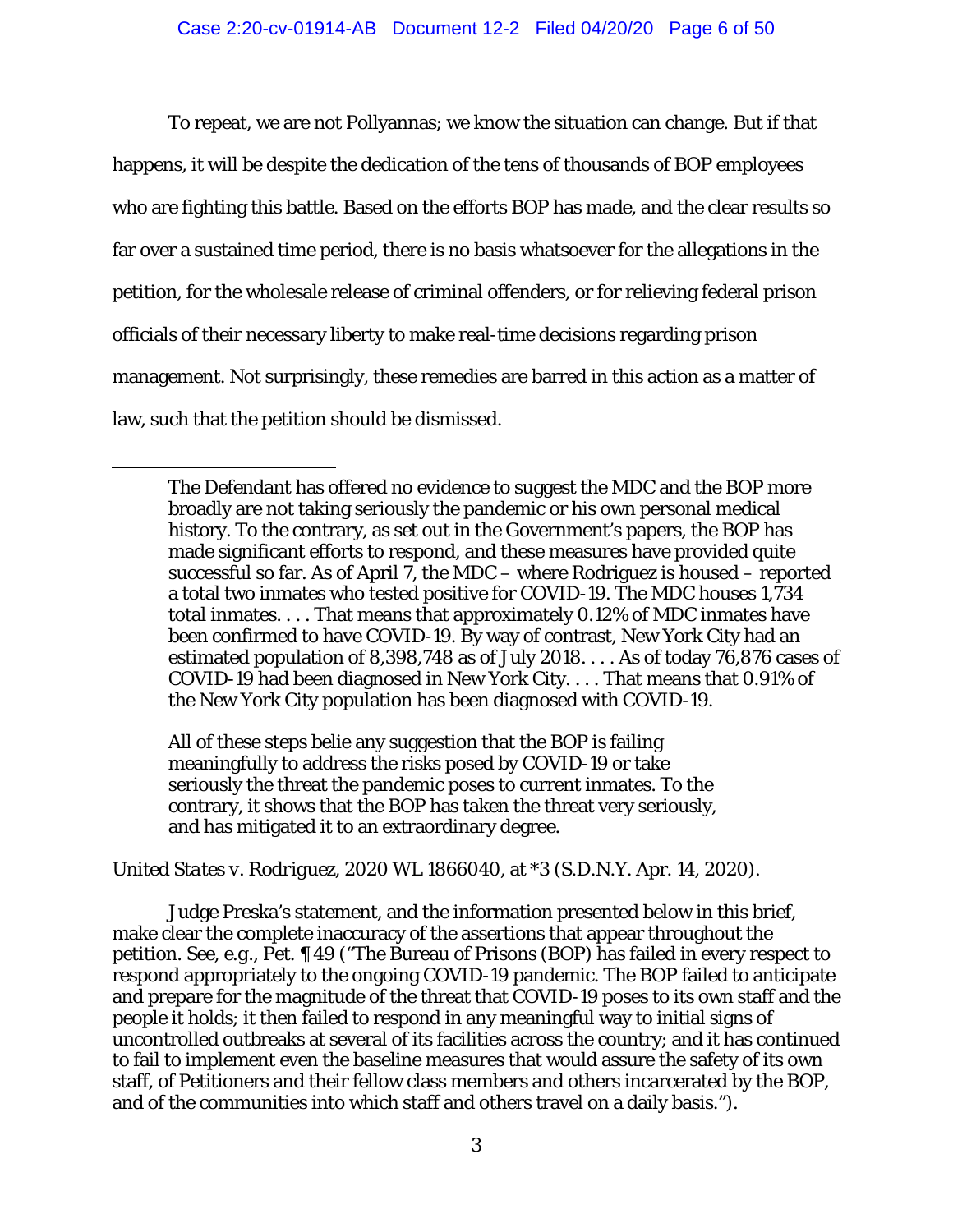#### Case 2:20-cv-01914-AB Document 12-2 Filed 04/20/20 Page 7 of 50

Chief Judge Smith's words in the compassionate release context apply with equal force here: "We do not mean to minimize the risks that COVID-19 poses in the federal prison system, particularly for inmates like Raia. But the mere existence of COVID-19 in society and the possibility that it may spread to a particular prison alone cannot independently justify compassionate release, especially considering BOP's statutory role, and its extensive and professional efforts to curtail the virus's spread." *United States v. Raia*, -- F.3d --, 2020 WL 1647922, at \*2 (3d Cir. Apr. 2, 2020). The same is true of the petitioners' bid for release, and their assertion that this Court, and even a Special Master, should intervene in prison operations. No such measures are justified or allowed.

With respect to release, that matter is governed exclusively by criminal law. No inmate may obtain release from custody on the basis of a challenge brought under 28 U.S.C. § 2241 to prison conditions. Rather, petitioners Brown and Hall may challenge the pretrial detention orders under which they are held, under the Bail Reform Act. Hall, indeed, has done so, and in an order earlier today, Judge Beetlestone denied relief. As will be discussed, she rejected precisely the same Eighth Amendment argument on which his petition here is based. *See* Ex. B. Indeed, Hall is a convicted murderer with numerous felony drug convictions and at least two violations of parole, who has been convicted in this Court and faces a guideline range sentence of 360 to 960 months. Brown likely also will not succeed if he petitions the trial court. He faces a mandatory minimum sentence of 10 years' imprisonment if convicted, and he was a fugitive in a county case at the time of his arrest. There are obvious reasons these men are detained under the Bail Reform Act, notwithstanding the current health crisis. As for petitioner Hannigan, who is a sentenced prisoner, he may seek an administrative remedy of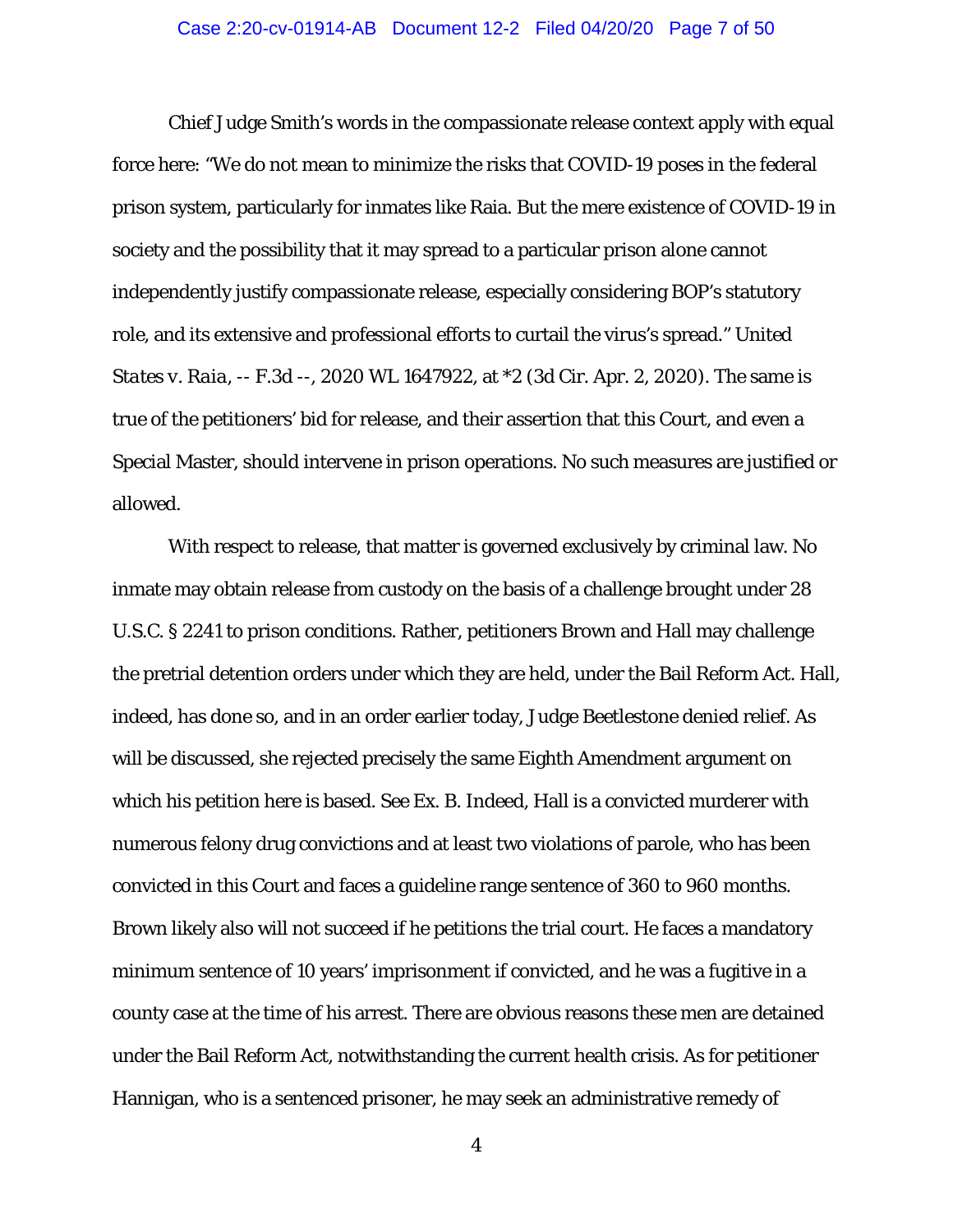#### Case 2:20-cv-01914-AB Document 12-2 Filed 04/20/20 Page 8 of 50

transfer to home confinement, an action committed by statute exclusively to the authority of BOP; or he may ask first BOP and then his sentencing judge (Judge Kenney) for compassionate release under 18 U.S.C.  $\S 3582(c)(1)(A)(i)$ . His prospects are not good, either. Hannigan is only two months into a 52-month sentence, and there are strong reasons, provided to this Court under seal, for his continued custody. The U.S. Attorney's Office stands prepared to promptly address the status of any FDC inmate, but it must be done under the requirements of criminal law.

As for the request for review of prison management, that may be sought only in a civil rights action, which would be subject to the Prison Litigation Reform Act, and demands exhaustion of administrative remedies that the plaintiffs have entirely bypassed.

For all of these reasons and the further reasons explained below, the petition should be dismissed.

### **II. Standard of Review**

This motion to dismiss is made pursuant to rule 12(b)(1) of the Federal Rules of Civil Procedure. At issue in a Rule 12(b)(1) motion to dismiss is the trial court's jurisdiction, its very power to hear the case. *See Norman v. United States*, 1996 WL 377136, at \*1 (E.D. Pa. July 3, 1996) (quoting *Mortensen v. First Fed. Sav. & Loan Ass'n*, 549 F.2d 884 (3d Cir. 1977)). Because the Court's jurisdiction is itself in dispute, "the trial court is free to weigh the evidence and satisfy itself as to the existence of its power to hear the case." *Morris v. Gonzales*, 2007 WL 2740438, \*2 (E.D. Pa. Sept. 19, 2007). Thus, the Court "'is not restricted to the face of the pleadings, but may review any evidence to resolve factual disputes concerning the existence of jurisdiction.'" *Id.* (citing *Cestonaro v. United States*, 211 F.3d 749, 752 (3d Cir. 2000)). The petitioner bears the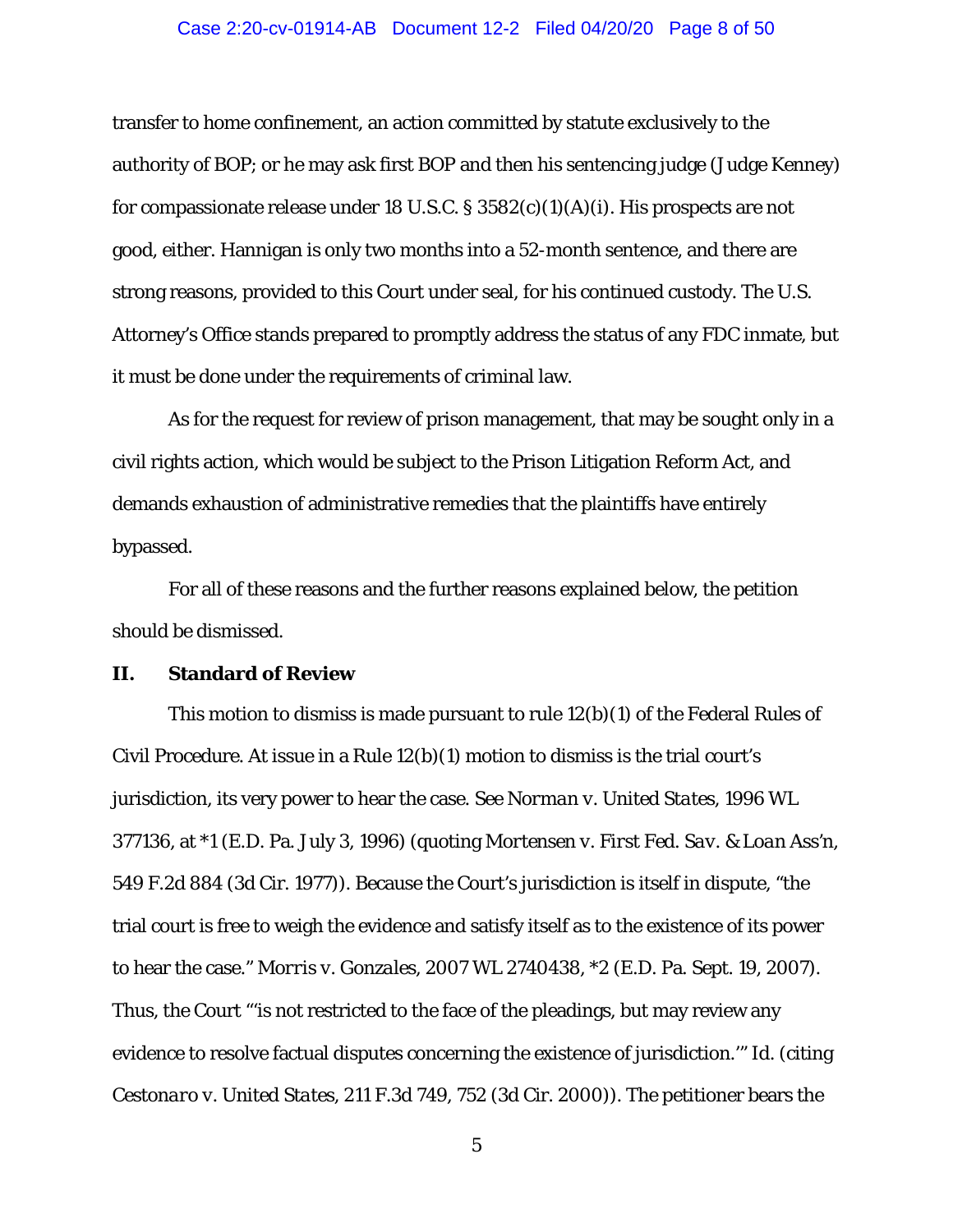#### Case 2:20-cv-01914-AB Document 12-2 Filed 04/20/20 Page 9 of 50

burden of proving that jurisdiction does in fact exist. *See id*. (citing *Mortensen*, 549 F.2d at 891); *Kehr Packages Inc. v. Fidelcor Inc*., 926 F.2d 1406, 1409 (3d Cir. 1991).

In the alternative, this motion is made pursuant to Rule 12(b)(6). Under Rule 12(b)(6), the Court must accept all factual allegations as true, construe the petition in the light most favorable to the petitioner, and determine whether, under any reasonable reading of the petition, the petitioner may be entitled to relief. *Fowler v. UPMC Shadyside*, 578 F.3d 203, 210 (3d Cir. 2009) (citation omitted). A complaint must plead "enough facts to state a claim to relief that is plausible on its face." *Bell Atl. Corp. v. Twombly*, 550 U.S. 544, 570 (2007). "The plausibility standard is not akin to a 'probability requirement,' but it asks for more than a sheer possibility that a defendant has acted unlawfully." *Ashcroft v. Iqbal*, 556 U.S. 662, 678 (2009) (quoting *Twombly*, 550 U.S. at 556). "[L]abels and conclusions" are not enough, and a court is "not bound to accept as true a legal conclusion couched as a factual allegation." *Twombly*, 550 U.S. at 555 (citation omitted).

# **III. Background: The BOP's Response to the COVID-19 Pandemic.**

The Federal Bureau of Prisons ("BOP") has been monitoring and tracking the spread of COVID-19 since January 2020 when the first cases of the illness caused by the novel coronavirus appeared in the United States. Marler Decl. ¶ 16. Recognizing the threat that this virus could pose to its inmate population, the BOP organized its national pandemic response into a multiphase "Action Plan," implementing a variety of protocols in response to the rapidly shifting landscape of this pandemic across the United States. *Id.* II 14-31. Among other things, the BOP has, on a nationwide basis: implemented screening requirements for inmates and staff; temporarily suspended social visits, legal visits, inmate transfers, official travel, and contractor access; updated its quarantine and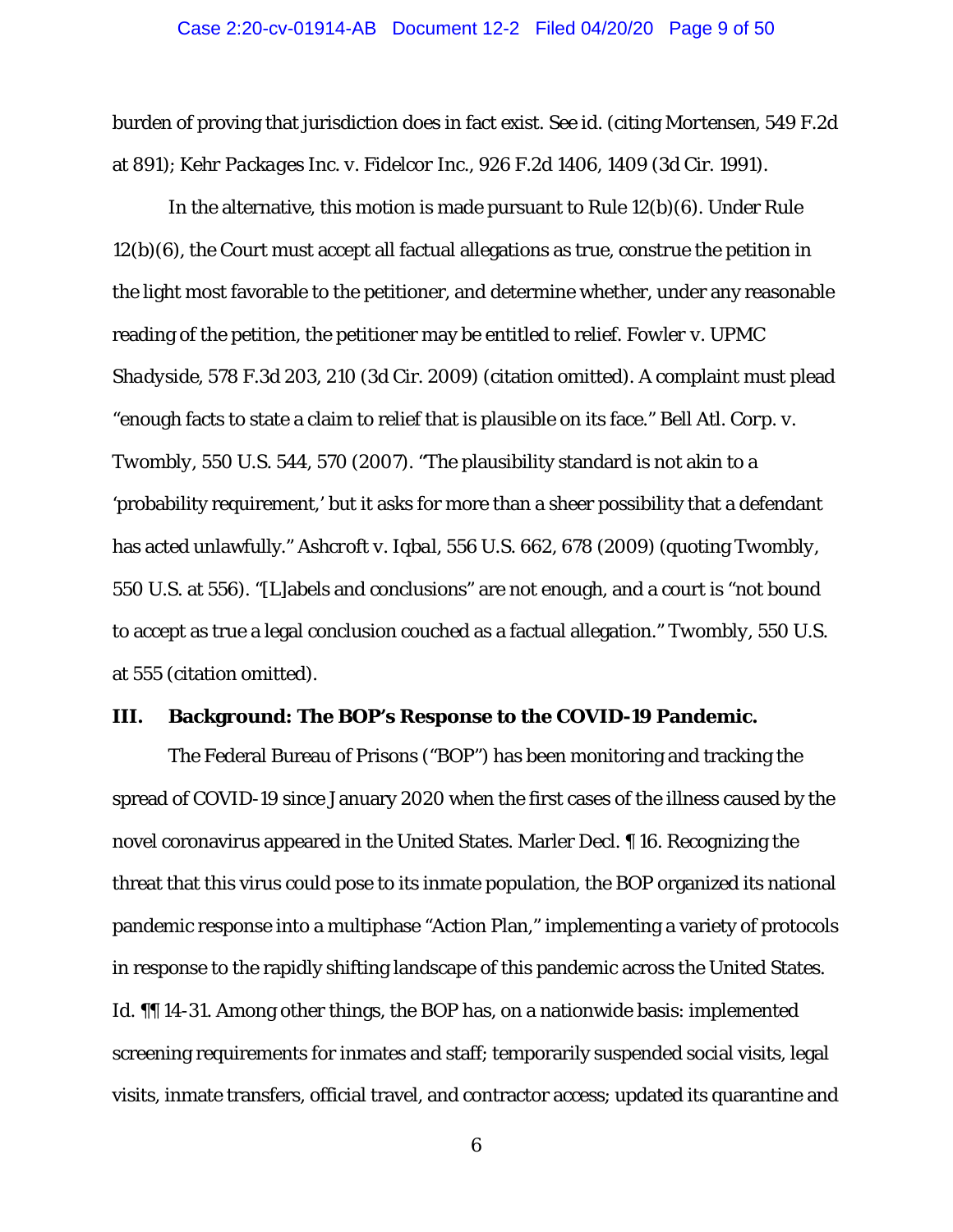#### Case 2:20-cv-01914-AB Document 12-2 Filed 04/20/20 Page 10 of 50

isolation procedures; and instituted a "modified operations" plan, which directs BOP facilities to adjust their daily operations in a manner that permits inmates to engage in physical distancing while in common areas, such as during mealtimes and recreation. *Id.*; *see also id.* ¶¶ 5-13.

The BOP's response, detailed below, has occurred over six distinct "phases" to date, which are set out in the attached declaration of FDC Warden Sean Marler. *See generally id.* ¶ 15-31. The BOP will continue to modify and adjust its response as circumstances change, and at the guidance and direction of health authorities.

### **1. Action Plan for COVID-19 – Phase One**

In January 2020, the BOP began Phase One of its Action Plan for COVID-19.[2](#page-9-0) Phase One activities included, among other things, seeking guidance from the BOP's Health Services Division regarding COVID-19 and its symptoms, where in the United States infections were occurring, and the best practices to mitigate its transmission. In addition, an agency task force was established to begin strategic planning for COVID-19 BOP-wide. This strategic planning included building on the BOP's existing procedures for pandemics, such as implementing its pre-approved Pandemic Influenza Plan. From

<span id="page-9-0"></span><sup>&</sup>lt;sup>2</sup> *See* https://www.bop.gov/resources/news/20200313 covid-19.jsp. The BOP has explained that "[m]aintaining safety and security of BOP institutions is [the BOP's] highest priority." BOP, Updates to BOP COVID-19 Action Plan: Inmate Movement (Mar. 19, 2020), available at [https://www.bop.gov/resources/news/20200319\\_](https://www.bop.gov/resources/news/20200319_%20covid19_update.jsp) [covid19\\_update.jsp.](https://www.bop.gov/resources/news/20200319_%20covid19_update.jsp) Indeed, BOP has had a Pandemic Influenza Plan in place since 2012. *Id*.; BOP Health Services Division, Pandemic Influenza Plan-Module 1: Surveillance and Infection Control (Oct. 2012), available at [https://www.bop.gov/resources/pdfs/pan\\_flu\\_module\\_1.pdf.](https://www.bop.gov/resources/pdfs/pan_flu_module_1.pdf) That protocol is lengthy and detailed, establishing a framework requiring BOP facilities to begin preparations when there is first a "suspected human outbreak overseas." *Id*. at i. The plan addresses social distancing, hygienic and cleaning protocols, and the quarantining and treatment of symptomatic inmates. It guided BOP's initial response.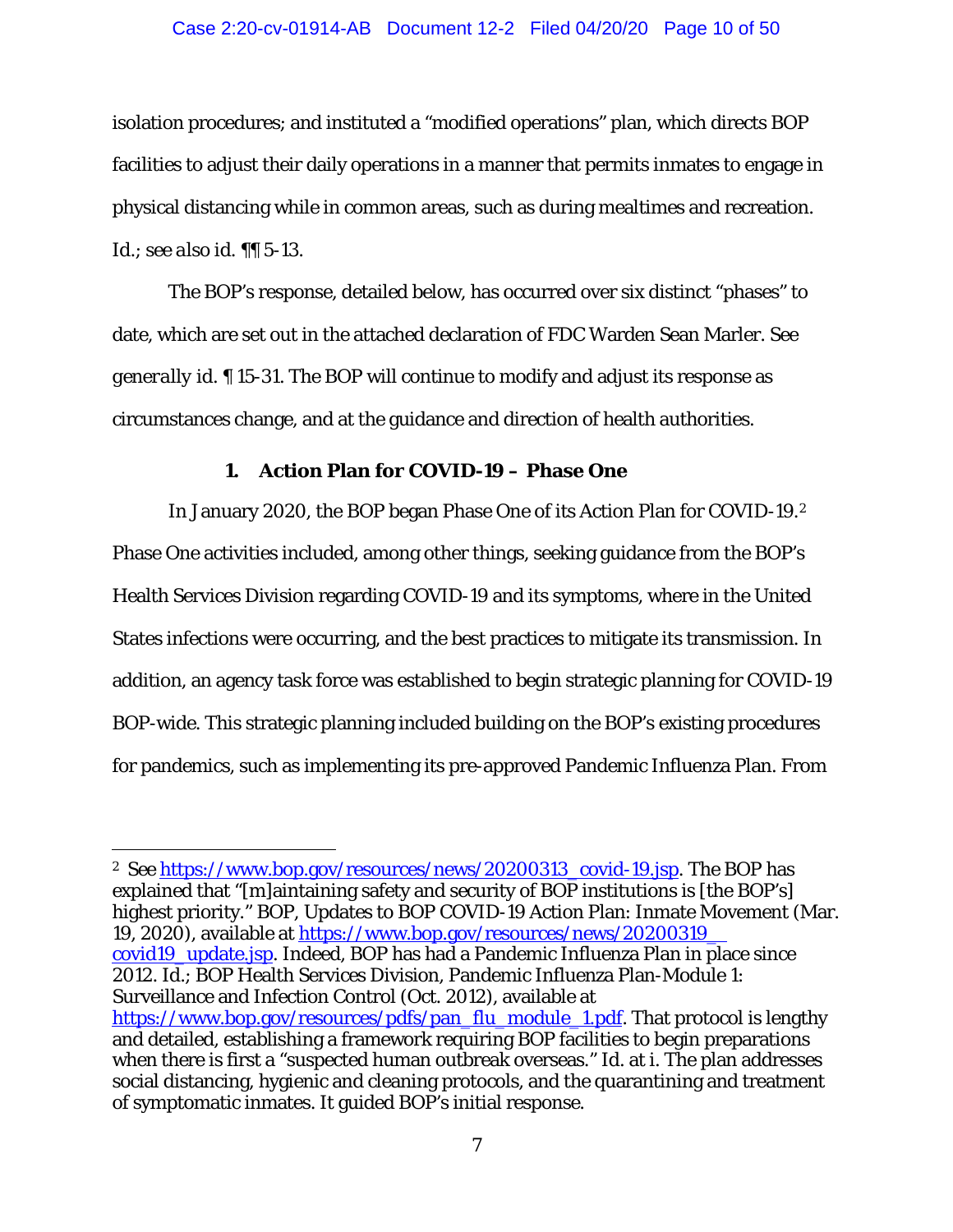January 2020 through the present, the BOP has been coordinating its COVID-19 efforts with subject-matter experts both inside and outside of the agency, including implementing guidance and directives from the World Health Organization ("WHO"), the Centers for Disease Control and Prevention ("CDC"), the Office of Personnel Management ("OPM"), the Department of Justice ("DOJ"), and the Office of the Vice President.

### **2. Action Plan for COVID-19 – Phase Two**

On March 13, 2020, the BOP implemented "Phase Two" of its Action Plan.[3](#page-10-0) Phase Two put into place a number of restrictions across all BOP facilities over a 30-day period, to be reevaluated upon the conclusion of that time period. Specifically, the BOP suspended the following activities for a period of 30 days, with certain limited exceptions: social visits; legal visits; inmate facility transfers; official staff travel; staff training; contractor access; volunteer visits; and tours. To help ensure inmates maintained social ties, the BOP increased the telephone allotment to 500 minutes per month.

At that time, the FDC implemented procedures to allow necessary legal visitation and increased legal calls so that inmates could maintain contact with their counsel. The Legal Department is the point of contact for legal visitation. An attorney may contact Staff Attorney Alisha Gallagher, who will review the request to determine urgency and the need for an in-person visit. Warden Marler has the final authority to approve visits. The Unit Managers continue to review requests for legal calls and their staff provide the

<span id="page-10-0"></span> <sup>3</sup> *See* [https://www.bop.gov/resources/news/20200313\\_covid-19.jsp.](https://www.bop.gov/resources/news/20200313_covid-19.jsp)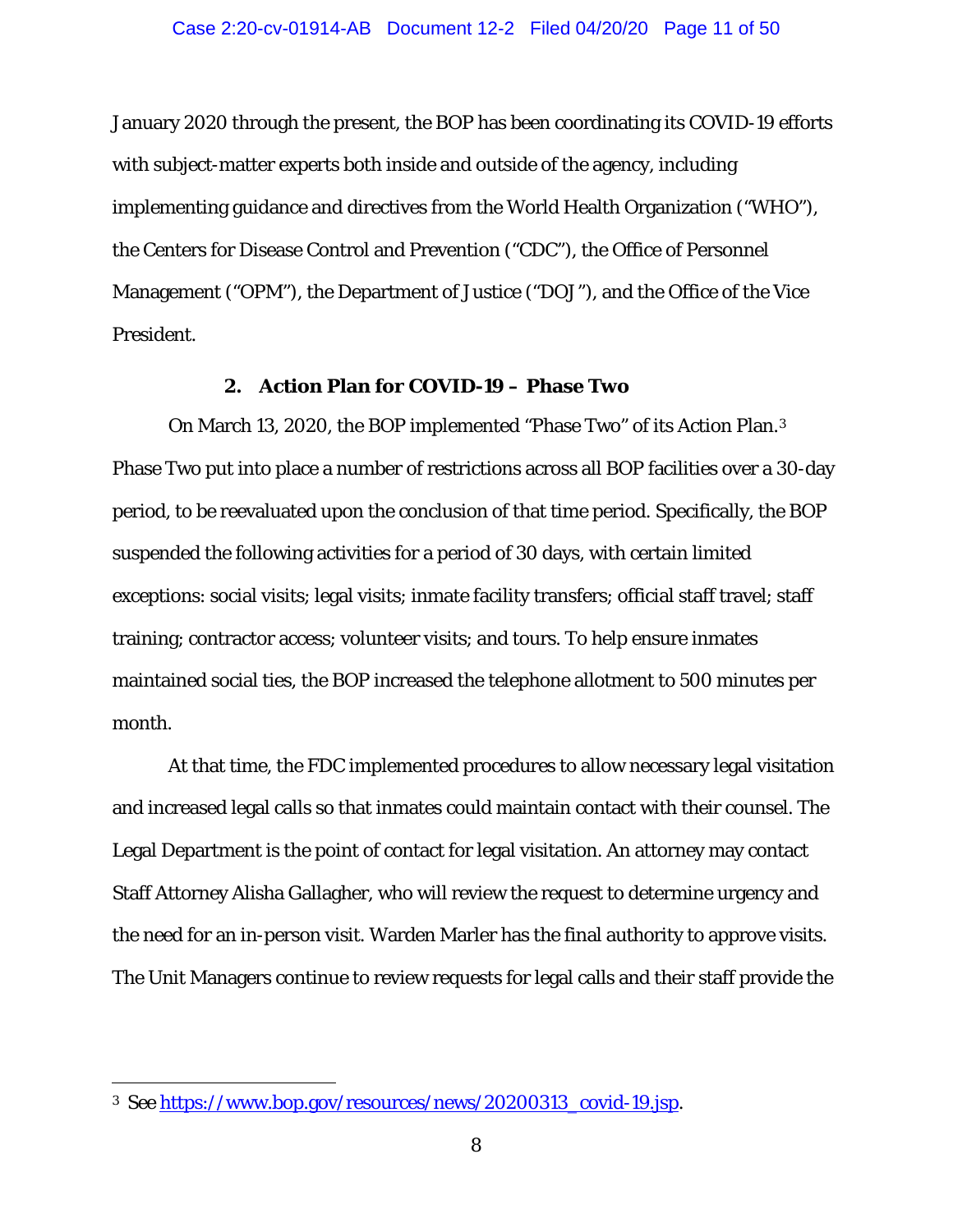#### Case 2:20-cv-01914-AB Document 12-2 Filed 04/20/20 Page 12 of 50

calls. There has been no change to the mail procedures and inmates continue to receive mail and can contact their attorneys via email and monitored phone line.

In addition, during Phase Two, inmates were subjected to new screening requirements. Specifically, all newly arriving BOP inmates were screened for COVID-19 symptoms and "exposure risk factors," including, for example, if the inmate had traveled from or through any high-risk COVID-19 locations (as determined by the CDC), or had close contact with anyone testing positive for COVID-19. Asymptomatic inmates with exposure risk factors were quarantined, and symptomatic inmates with exposure risk factors were isolated and evaluated for possible COVID-19 testing by local BOP medical providers.

Staff were also subjected to enhanced health screening in areas of "sustained community transmission," as determined by the CDC. Pennsylvania was designated a "sustained community transmission" state on March 19, 2020, and the FDC implemented this enhanced screening for staff and contractors at that time. The enhanced screening measures required all staff to self-report any symptoms consistent with COVID-19, as well as any known or suspected COVID-19 exposure*,* and further required all staff to have their temperature taken upon entry into any BOP facility.

Finally, in addition to the measures listed above, the BOP implemented national "modified operations" in order to maximize social distancing within BOP facilities. These modifications included staggered meal times and staggered recreation times, for example, in order to limit congregate gatherings. Additionally, the BOP established a set of quarantine and isolation procedures for known or potential cases of COVID-19.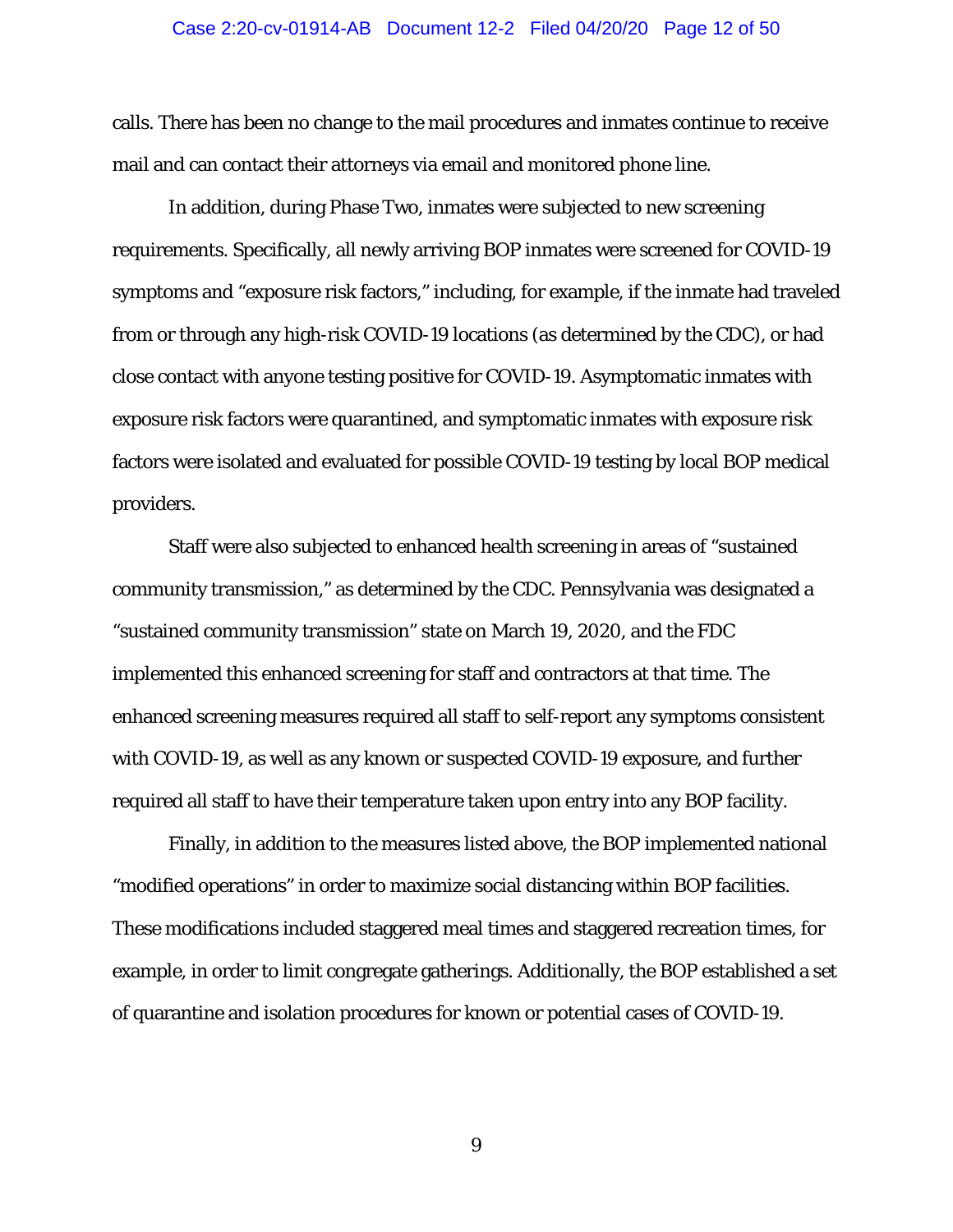### **3. Action Plan for COVID-19 – Phase Three**

On March 18, 2020, the BOP implemented Phase Three of the COVID-19 Action Plan for BOP locations that perform administrative services (*i.e.*, non-prison locations), which followed DOJ, Office of Management and Budget, and OPM guidance for maximizing telework.[4](#page-12-0) In this phase, individuals who had the ability to telework and whose job functions did not require them to be physically present were directed to begin teleworking. Because of the mission of the FDC, teleworking is not an option for its staff.

Additionally, as part of this phase, and in accordance with the Pandemic Influenza contingency plan, BOP inventoried all cleaning, sanitation, and medical supplies.<sup>[5](#page-12-1)</sup>

### **4. Action Plan for COVID-19 – Phase Four**

On March 2[6](#page-12-2), 2020, the BOP implemented Phase Four of its Action Plan.<sup>6</sup> In Phase Four, the BOP revised its preventative measures for all institutions. Specifically, the agency updated its quarantine and isolation procedures to require all newly admitted inmates to the BOP, whether in areas of sustained community transmission or not, to be assessed using a screening tool and temperature check. This screening tool and temperature check applied to all new intakes, detainees, commitments, prisoners returned on writ from judicial proceedings, and parole violators, regardless of their method of arrival. Thus, all new arrivals to any BOP institution—even those who were

<span id="page-12-0"></span> <sup>4</sup> [https://www.bop.gov/resources/news/pdfs/20200324](https://www.bop.gov/resources/news/pdfs/20200324_bop_press_release_covid19_update.pdf) bop press release covid19 update.pdf.

<span id="page-12-1"></span><sup>5</sup> [https://www.bop.gov/resources/news/pdfs/20200324](https://www.bop.gov/resources/news/pdfs/20200324_bop_press_release_covid19_update.pdf) bop press release covid19 update.pdf.

<span id="page-12-2"></span><sup>6</sup> https://www.bop.gov/resources/news/20200331 covid19 action plan 5.jsp.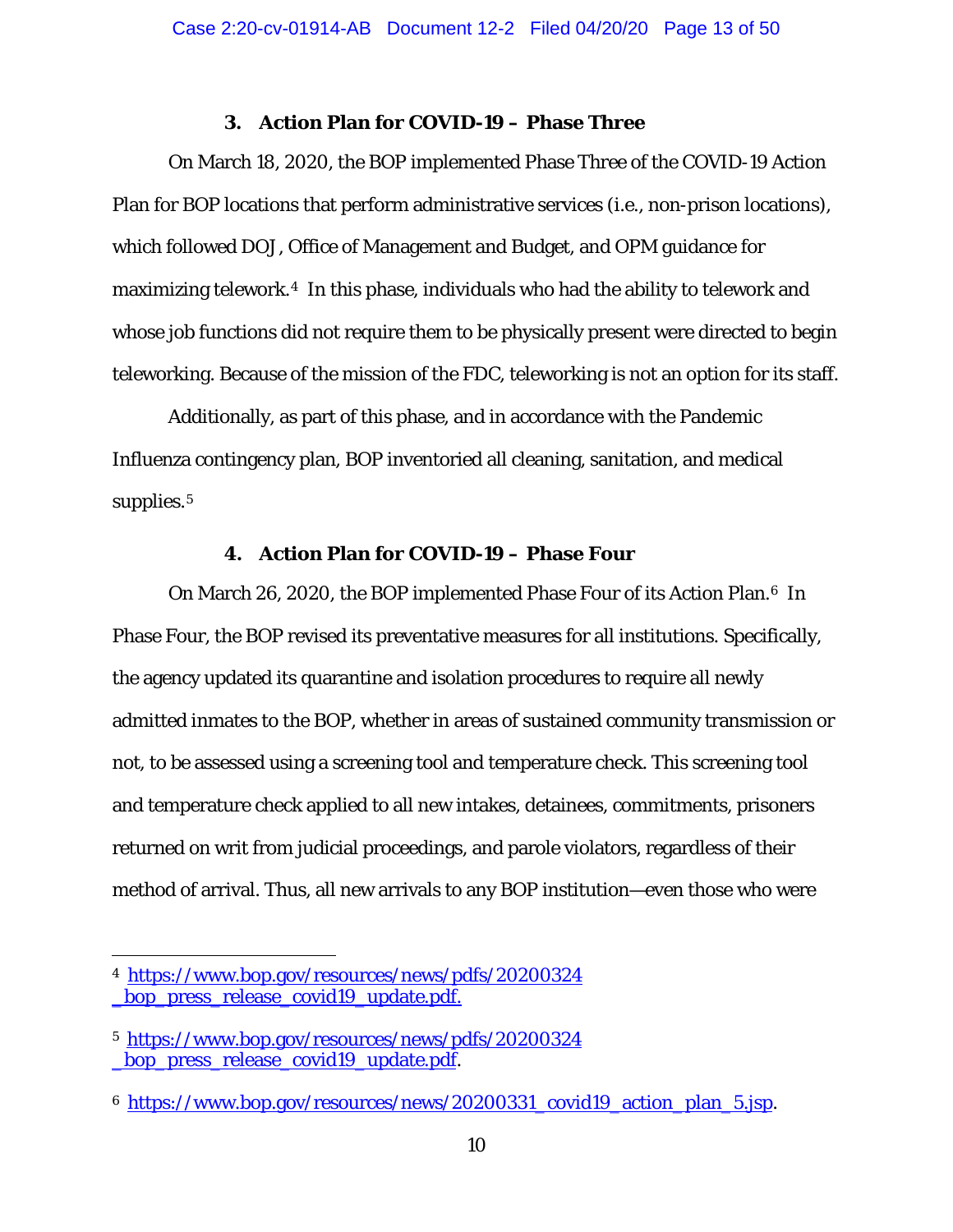### Case 2:20-cv-01914-AB Document 12-2 Filed 04/20/20 Page 14 of 50

asymptomatic—were placed in quarantine for a minimum of 14 days or until cleared by medical staff. Symptomatic inmates were placed in isolation until they tested negative for COVID-19 or were cleared by medical staff as meeting CDC criteria for release from isolation.

At the FDC, an empty housing unit ("7 North") was opened as a quarantine unit. Guidance was provided to staff on the proper personal protective equipment to be utilized while on this housing unit and interacting with inmates. The unit is restricted to those staff necessary to provide the mission of the unit. Inmates on this unit are restricted to their cell except when escorted by a staff member for showers, phone calls, or video court proceedings. Inmates are monitored twice a day by health services staff for symptoms of COVID-19. After 14 days, if the inmate has not developed symptoms, he/she is then placed into the general population.

## **5. Action Plan for COVID-19 – Phase Five**

On March 31, 2020, the BOP Director ordered the implementation of Phase 5 of its COVID-19 Action Plan, which took effect on April 1, 2020.[7](#page-13-0) Specifically, the Director ordered the following steps to be taken:

- 1. For a 14-day period, inmates in every institution will be secured in their assigned cells/quarters to decrease the spread of the virus.
- 2. During this time, to the extent practicable, inmates should still have access to programs and services that are offered under normal operating procedures, such as mental health treatment and education.
- 3. In addition, the BOP is coordinating with the United States Marshals Service ("USMS") to significantly decrease incoming movement during this time.
- 4. After 14 days, this decision will be reevaluated and a decision made as to whether or not to return to modified operations.

<span id="page-13-0"></span><sup>&</sup>lt;sup>7</sup> [https://www.bop.gov/resources/news/20200331\\_covid19\\_action\\_plan\\_5.jsp](https://www.bop.gov/resources/news/20200331_covid19_action_plan_5.jsp)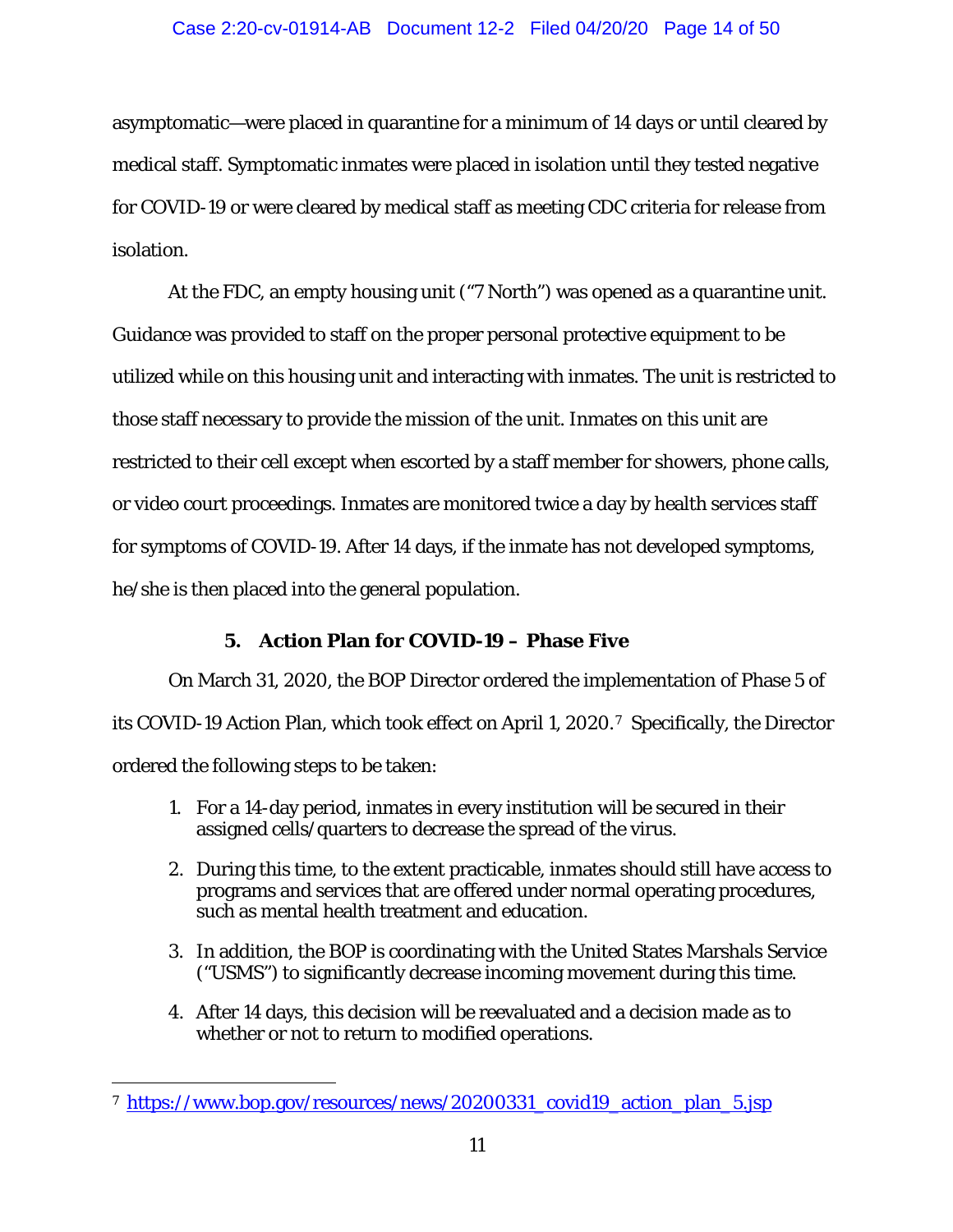5. Limited group gathering will be afforded to the extent practical to facilitate commissary, laundry, showers, telephone, and Trust Fund Limited Computer System ("TRULINCS"[8](#page-14-0)) access.

Phase Five was implemented at the FDC on April 1, 2020, and remains in effect. Thus, all inmates at the FDC are confined to their cells for the majority of each day. Inmates are permitted to leave their cells in small groups on a rotating basis at designated times in order to engage in activities such as showers, phones, and TRULINCS. For meals, inmates are released in small groups to retrieve their meals and then return to their cells.

This modification to the BOP's action plan is based on health concerns, not disruptive inmate behavior. Inmates may be outside their cells in these small groups for approximately an hour per day. During these time periods, inmates have been directed to maintain appropriate physical distancing.

On April 6, 2020, additional social distancing measures were implemented in all facilities. All staff members and inmates were issued surgical masks to be used in interaction with persons when social distancing was not possible. Masks were issued to staff members and inmates on April 6, 2020, and are reissued weekly.

# **6. Action Plan for COVID-19 – Phase Six**

On April 13, 2020, the BOP Director ordered implementation of Phase 6 of its COVID-19 Action Plan.[9](#page-14-1) Specifically, the Bureau continued its nationwide action as

<span id="page-14-0"></span> <sup>8</sup> TRULINCS is the internal Bureau computer and electronic message platform that inmates use to communicate with staff in the institutions and individuals in the community. Through this platform, inmates receive updates and notices, and can read inmate bulletins posted on the system by Bureau staff.

<span id="page-14-1"></span><sup>9</sup> [https://www.bop.gov/resources/news/pdfs/20200414\\_](https://www.bop.gov/resources/news/pdfs/20200414_press_release_action_plan_6.pdf) [press\\_release\\_action\\_plan\\_6.pdf.](https://www.bop.gov/resources/news/pdfs/20200414_press_release_action_plan_6.pdf)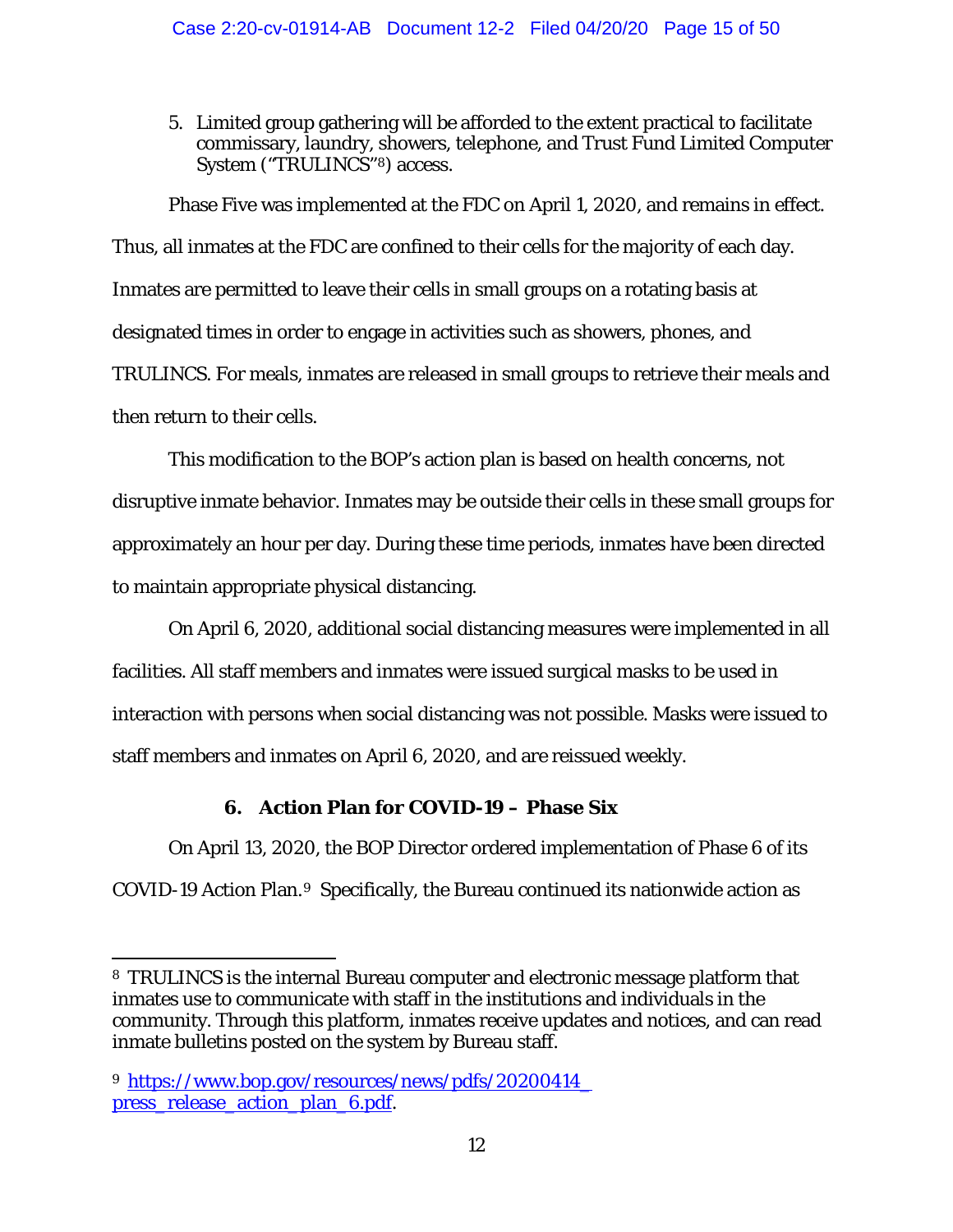described in the Phase 5 Action Plan until May 18, 2020. Additionally, the suspension of visitation was extended until May 18, 2020. All staff training and official travel was suspended until May 31, 2020. All staff and inmates will continue to be issued face masks and strongly encouraged to wear an appropriate face covering when in public areas when social distancing cannot be achieved.

In addition to all of these measures, the independent Inspector General of the Department of Justice has been and will continue to engage in inspections of BOP facilities to assure compliance with necessary steps.

## **IV. Petitioners may not challenge their custody through a § 2241 action challenging prison conditions.**

In their pleading, which is presented as a habeas claim under 28 U.S.C. § 2241, the petitioners seek two remedies: (1) the immediate release to home confinement of all persons vulnerable to adverse outcomes from COVID-19; and (2) intervention in prison management to compel the respondent "to mitigate the serious risk of illness, death, and harm from COVID-19 to those who remain confined at the FDC." Pet. at 39-40. Neither remedy may be achieved in this action as a matter of law. We begin with the first.

### **A. Detainees Brown and Hall may only seek release under the Bail Reform Act.**

The absence of jurisdiction under § 2241 to achieve release of a detainee is indisputable: Under binding Third Circuit precedent, "a federal detainee's request for release pending trial can only be considered under the Bail Reform Act and not under a § 2241 petition for habeas relief." *Reese v. Warden Philadelphia FDC*, 904 F.3d 244, 245 (3d Cir. 2018) (affirming dismissal of § 2241 petition). Section 2241 confers authority on district courts to entertain applications for a writ of habeas corpus filed by prisoners claiming to be in custody in violation of the Constitution or laws or treaties of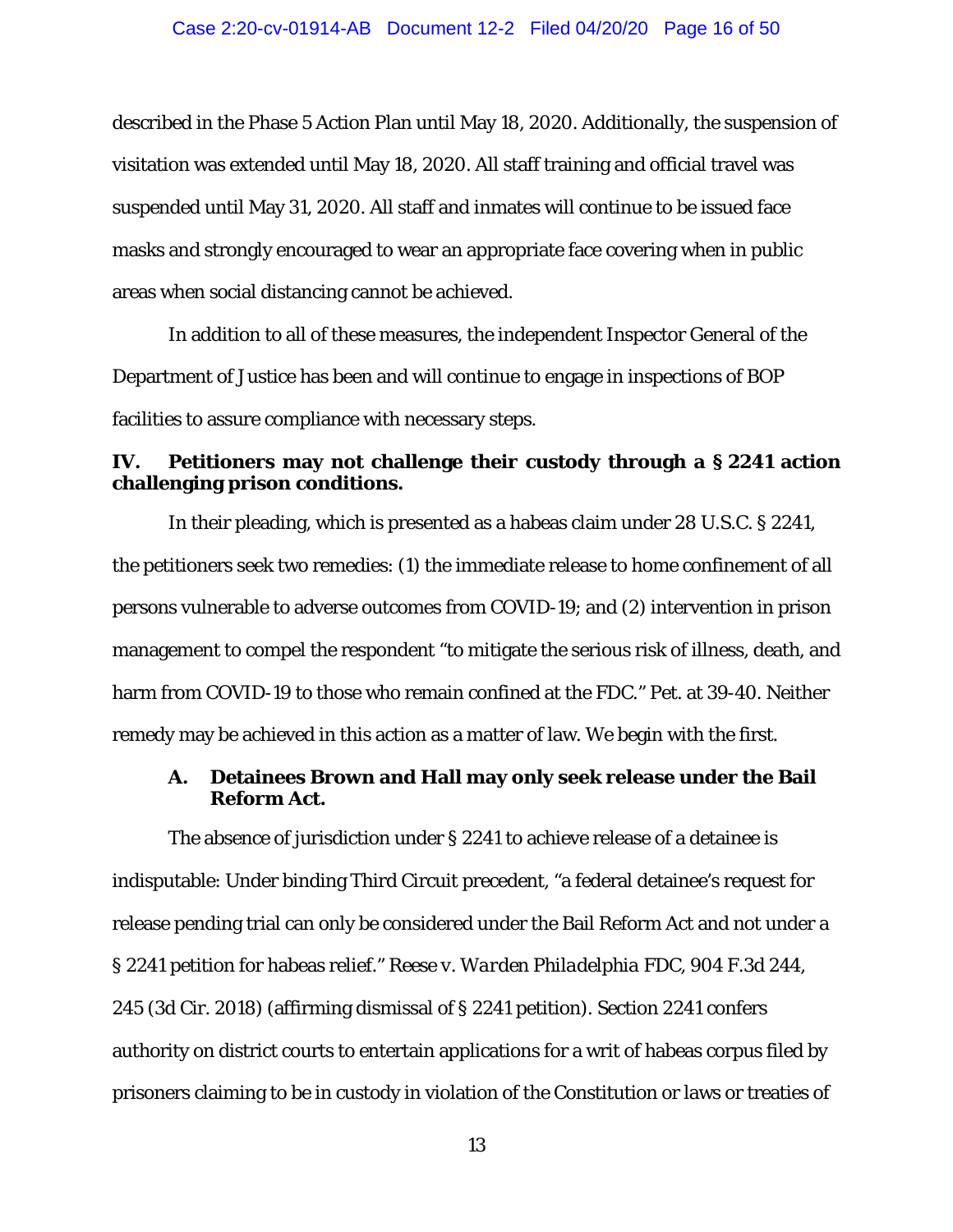#### Case 2:20-cv-01914-AB Document 12-2 Filed 04/20/20 Page 17 of 50

the United States. *Id.* at 246. But, "even in cases where the habeas court has the authority to grant relief, it must consider whether this be a case in which that power ought to be exercised." *Id.* (quotations omitted).

"Courts have consistently refused to exercise their habeas authority in cases where federal prisoners have sought relief before standing trial." *Id.* Instead, "Courts have long stressed that defendants should pursue the remedies available within the criminal action." *Id.*

Here, the Bail Reform Act applies equally to Brown, a pretrial detainee, and Hall, a post-trial detainee awaiting sentencing. *See* 18 U.S.C. § 3141(a) and (b). Although the Third Circuit has never found such circumstances to be present, a showing of "delay, harassment, bad faith or other intentional activity" on the part of the state can potentially constitute an "exceptional circumstance" rendering habeas relief available to a pretrial detainee. *Id.* at 246 n.2. There is no such allegation here. And while the current COVID-19 pandemic is certainly extraordinary in its impact on society, it has not precluded the ability of detainees to invoke the procedures of the Bail Reform Act. Indeed, Hall has filed such a motion under the Bail Reform Act with Judge Beetlestone. *See* Doc. 982, No. 15-CR-00496-WB-9. Judge Beetlestone, who presided over Hall's two criminal trials, has great familiarity with Hall and his conduct and was best positioned to consider his request for release. The motion was filed, responded to, and denied in a thoughtful opinion, all within a matter of days. Indeed, the filing of this duplicative, procedurally improper habeas petition by all petitioners amounts to little more than improper judge-shopping.

The Bail Reform Act permits detention before trial if "the judicial officer finds that no condition or combination of conditions will reasonably assure the appearance of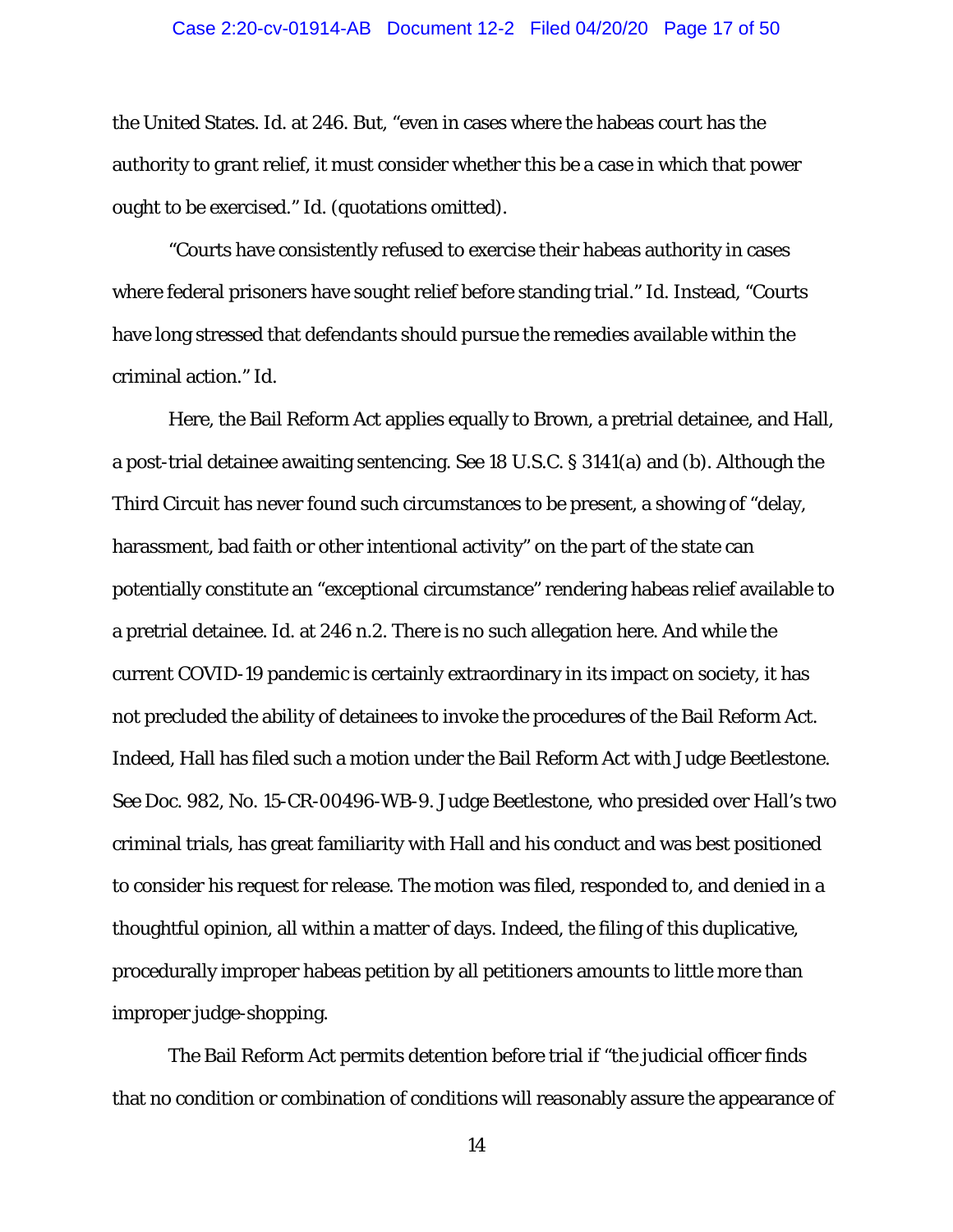#### Case 2:20-cv-01914-AB Document 12-2 Filed 04/20/20 Page 18 of 50

the person as required and the safety of any other person and the community." 18 U.S.C. § 3142(e)(1). The issue is laser-focused on the facts of the individual case, which is why the class action proposed here is so inconceivable under the law. The court must consider, among other factors, the nature and circumstances of the offense charged, the weight of the evidence against the person, and the history and characteristics of the person (including her "character, physical and mental condition, family ties, employment, financial resources, length of residence in the community, community ties, past conduct, history relating to drug or alcohol abuse, criminal history, and record concerning appearance at court proceedings"). 18 U.S.C. § 3142(f).

The standard is more stringent after conviction, and before sentencing, at which time the court may only release a person upon "clear and convincing evidence that the person is not likely to flee or pose a danger to the safety of any other person or the community," § 3143(a)(1), and the release of some offenders is barred entirely unless the court also finds that "there is a substantial likelihood that a motion for acquittal or new trial will be granted; or . . . an attorney for the Government has recommended that no sentence of imprisonment be imposed on the person,"  $\S 3142(a)(2)$ , which are rare circumstances indeed.

The latter provision applies to petitioner Hall. On November 5, 2019, after a jury trial, he was convicted of conspiracy to distribute a mixture and substance containing phencyclidine, in violation of 21 U.S.C.  $\S$  846 and 841(a)(1), (b)(1)(A), and two counts of possession with intent to distribute phencyclidine, in violation of 21 U.S.C. § 841(a)(1). As the government explained to Judge Beetlestone, these crimes – controlled substance offenses for which a maximum term of imprisonment of ten years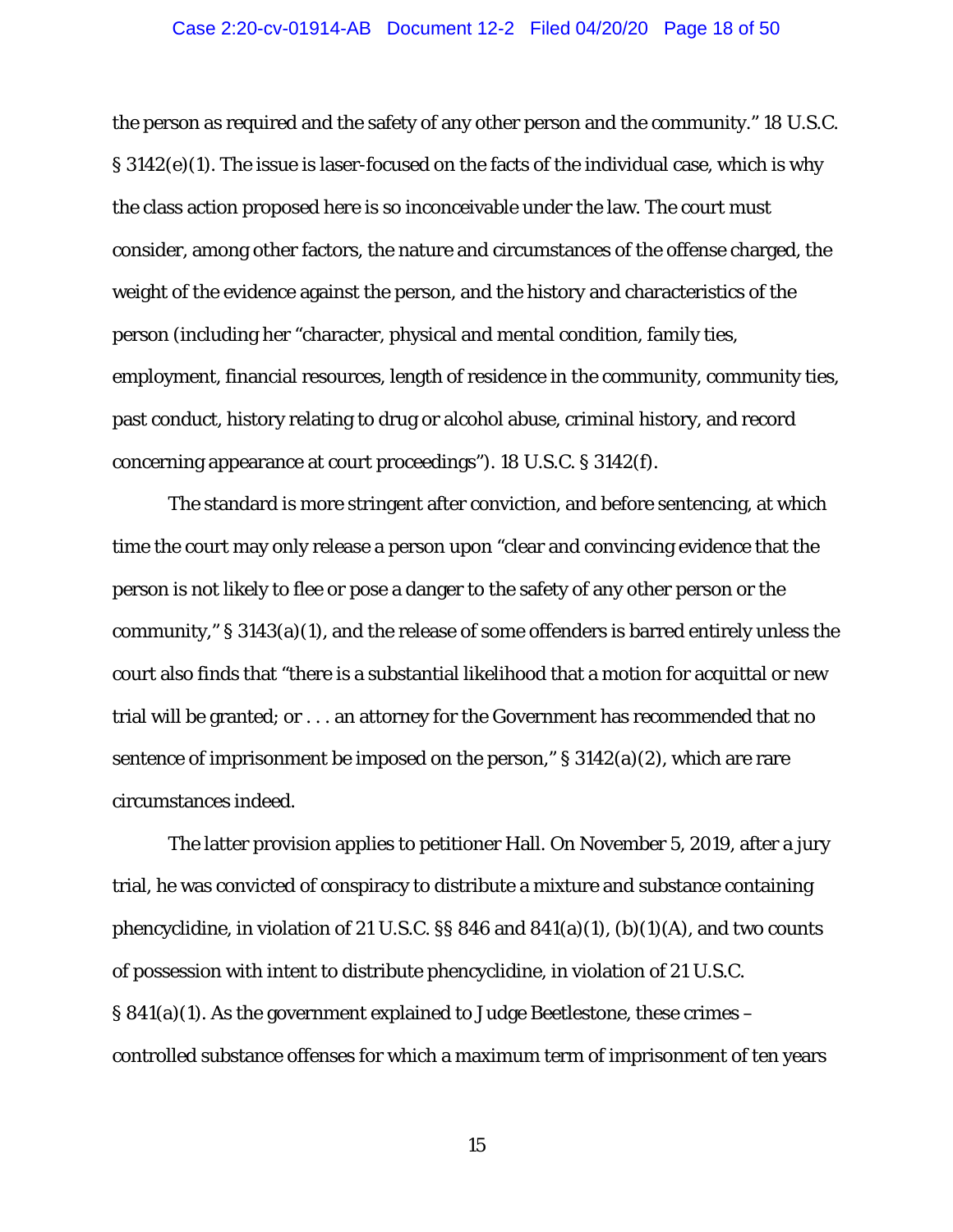#### Case 2:20-cv-01914-AB Document 12-2 Filed 04/20/20 Page 19 of 50

or more is prescribed – carry a presumption of detention under  $\S 3142(f)(1)(C)$  and (D) and therefore essentially require detention after conviction under § 3143(a)(2).

For good measure, Hall is a convicted murderer with numerous felony drug convictions and at least two violations of parole. He appears to have shot someone in his house during the course of the wiretap used in the investigation underlying his current criminal proceedings. (This conduct has not been charged, but the United States intends to present such testimony and evidence at Hall's sentencing hearing.) Moreover, the advisory guideline range in Hall's case is 360 to 960 months. He obviously presents both a risk of flight and a danger to the community. Hall sought release to home confinement on the ground that he is vulnerable to COVID-19 due to alleged renal failure and hypertension. The government opposed his motion for release for the reasons stated here, *see* Doc. 982, No. 15-CR-00496-WB-9, and earlier today, Judge Beetlestone denied it, *see* Ex. B. As she has presided over his case for four years, including two jury trials, she was uniquely well-suited to consider his request for relief.

As for petitioner Brown, he is awaiting trial before Judge Jones. Brown was indicted in March 2019 and charged with distribution of methamphetamine (two counts) and possession with intent to distribute methamphetamine, all in violation of 21 U.S.C. § 841(a)(1); and aiding and abetting, in violation of 18 U.S.C. § 2. At the time of his arrest, he had two prior federal convictions and was a fugitive from Lehigh County on charges of possession with intent to distribute a controlled substance. *See* Doc. 7, No. 19-cr-155. The United States therefore moved to detain him pending trial because he is both a danger to the community and a flight risk; Brown stipulated to pretrial detention and Judge Strawbridge ordered it. If convicted of all charges, he faces a mandatory minimum of 10 years' imprisonment and a maximum of life in prison. Without regard to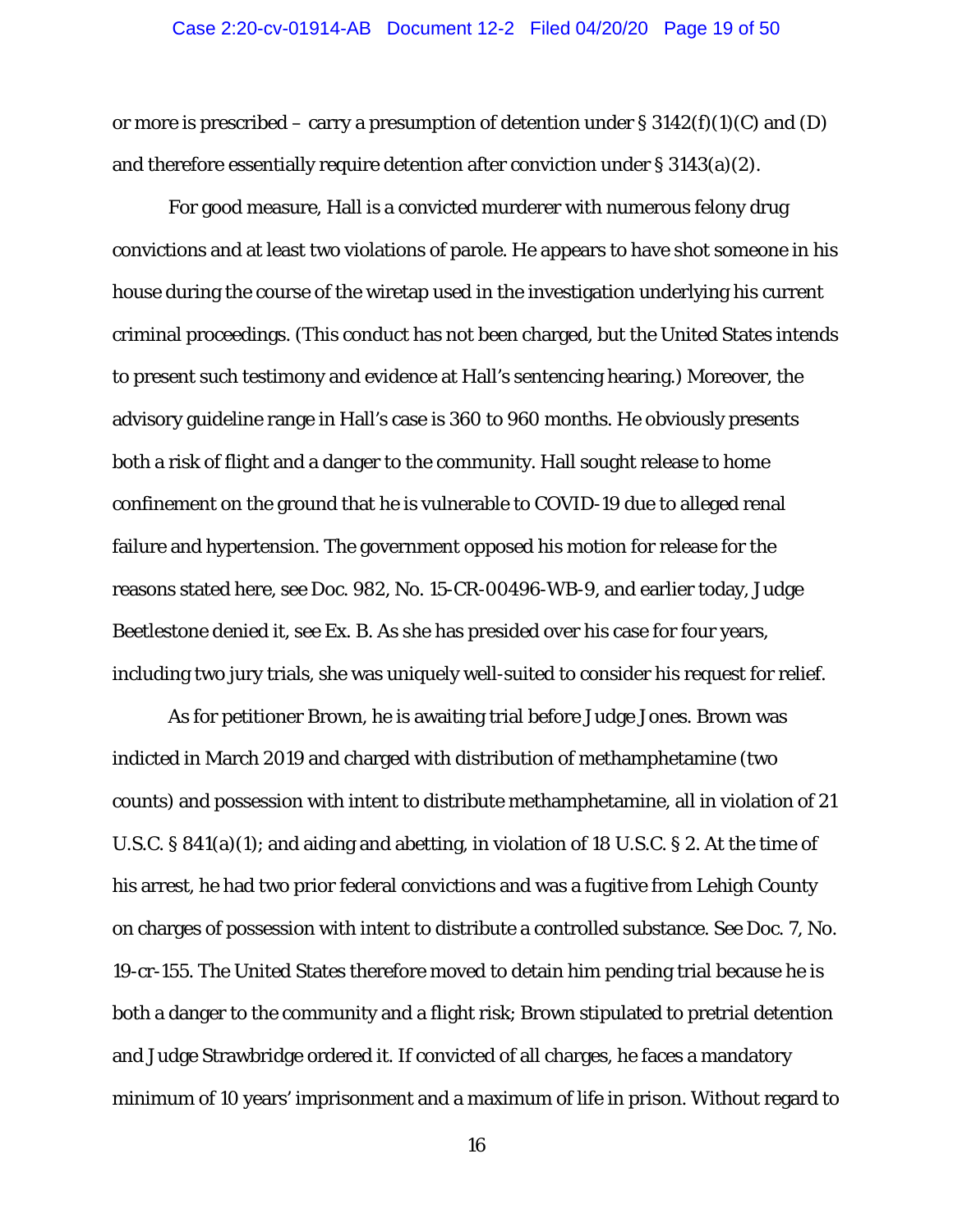#### Case 2:20-cv-01914-AB Document 12-2 Filed 04/20/20 Page 20 of 50

whether he presents a danger to the community or presents a flight risk, he now seeks release to home confinement based on alleged coronary artery disease, latent tuberculosis, asthma, obesity, and a history of drug addiction. He has not filed a motion under the Bail Reform Act for release with Judge Jones, who presides over Brown's criminal proceeding and is the judicial officer with the greatest familiarity with his case.

If Brown or any other detainee moves for release in light of COVID-19, the government will respond, taking all circumstances into account, and each assigned judge will rule. Judge DuBois' recent, thorough opinion denying one such motion, in *United States v. Stevens*, 2020 WL 1888968 (E.D. Pa. Apr. 16, 2020), is another illustration, like Hall's case, of the required approach and assessment. (There, the court denied release pending sentencing of an FDC inmate who was convicted of violent offenses, notwithstanding his possible vulnerability to COVID-19 as a result of his age and diabetic condition.)

The Attorney General has recently issued guidance to federal prosecutors concerning "Litigating Pre-Trial Detention Issues During the COVID-19 Pandemic." *See*  Memorandum, at 1 (Apr. 6, 2020), attached as Exhibit A. That guidance makes clear that "the current COVID-19 pandemic requires that [prosecutors] ensure [they] are giving appropriate weight to the potential risks facing certain individuals from being remanded to . . . custody." *Id.* Thus, although the Department's "paramount obligation" is to "[p]rotect[ ] the public," prosecutors must also "consider the medical risks associated with individuals being remanded into . . . custody during the COVID-19 pandemic." *Id.* at 1-2. Prosecutors "should consider not seeking detention to the same degree [they] would under normal circumstances," and must weigh "the risk of flight and seriousness of the offense . . . against the defendant's vulnerability to COVID-19."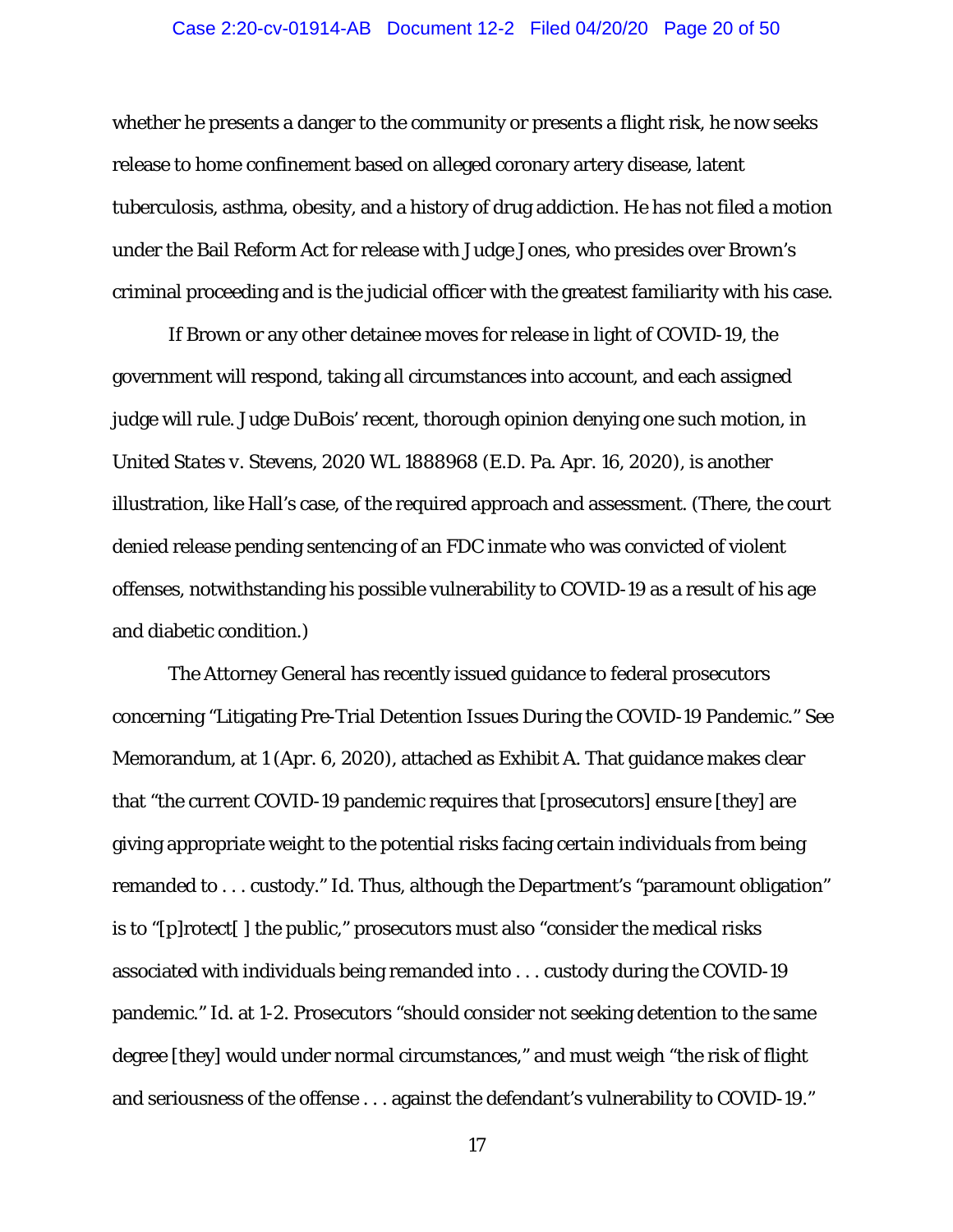*Id.* at 2. Likewise, "these same considerations should govern [prosecutors'] litigation of motions filed by detained defendants seeking release in light of the pandemic." *Id.* Such a defendant's "risk from COVID-19 should be a significant factor in [each prosecutor's] analysis[.]" *Id.*

Heeding this guidance, this office has already responded, each time in a matter of days, to dozens of motions for release filed by FDC detainees on the basis of the threat of COVID-19, and will continue to do so. There is a plain available remedy for all such claims. This § 2241 action provides this Court with no jurisdiction to supplant it.

### **B. Hannigan may not challenge the conditions of his confinement under § 2241.**

Petitioner Hannigan is differently situated from Hall and Brown in that he has been sentenced. In his situation, Third Circuit caselaw is equally clear that he may not challenge the conditions of confinement through a § 2241 action.

Hannigan wishes to change the terms of his sentence to home confinement in light of the pandemic, and the fact that he purportedly suffers from heart disease, diabetes, high blood pressure, high cholesterol, and sleep apnea.

However, "'a judgment of conviction that includes [a sentence of imprisonment] constitutes a final judgment' and may not be modified by a district court except in limited circumstances." *Dillon v. United States*, 560 U.S. 817, 825 (2010). As the Supreme Court has recognized, finality is an important attribute of criminal judgments, and one "essential to the operation of our criminal justice system." *Teague v. Lane*, 489 U.S. 288, 309 (1989) (plurality opinion). Accordingly, it is well established that once a district court has pronounced sentence and the sentence becomes final, the court has no inherent authority to reconsider or alter that sentence. Rather, it may do so only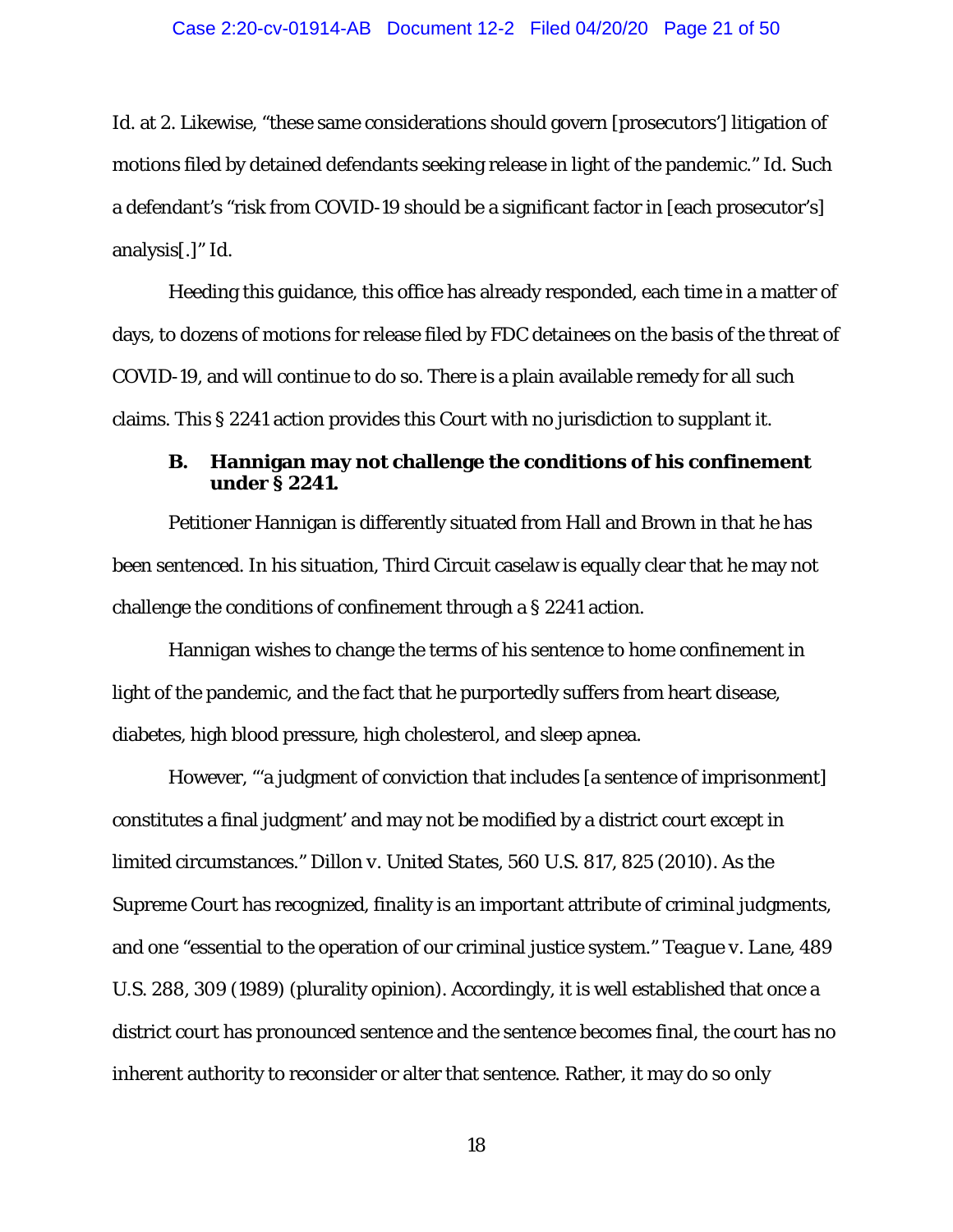#### Case 2:20-cv-01914-AB Document 12-2 Filed 04/20/20 Page 22 of 50

pursuant to statutory authorization. *See, e.g.*, *United States v. Addonizio*, 442 U.S. 178, 189 & n.16 (1979). The Third Circuit has made emphatically clear that a court has jurisdiction to alter a sentence only as specifically permitted by statute. *United States v. Washington*, 549 F.3d 905, 917 (3d Cir. 2008).

Consistent with that principle of finality, 18 U.S.C. § 3582(c) provides that a court generally "may not modify a term of imprisonment once it has been imposed," except in three circumstances: (1) upon a motion for reduction in sentence under 18 U.S.C.  $\S 3582(c)(1)(A); (2)$  "to the extent otherwise expressly permitted by statute or by Rule 35 of the Federal Rules of Criminal Procedure," 18 U.S.C. § 3582(c)(1)(B); and (3) where the defendant was sentenced "based on" a retroactively lowered sentencing range, 18 U.S.C.  $\S 3582(c)(2)$ .

Hannigan's challenge to his conditions of confinement does not fall into any of these categories, nor may it be presented via a § 2241 petition. Such a petition is available only to challenge the execution of a sentence, for instance, whether BOP is faithfully applying the time period of incarceration decreed by the sentencing court. Thus, in *Cardona v. Bledsoe*, 681 F.3d 533, 537 (3d Cir. 2012), the Third Circuit affirmed the dismissal of a § 2241 petition challenging conditions of confinement for lack of subject matter jurisdiction.

As an initial matter, Hannigan's request to be released to home confinement is not a request for release from custody, for even while serving home confinement he would remain in BOP custody. *See, e.g.,* 18 U.S.C. § 3624(c) (defining "home confinement" as a form of prerelease custody). Instead, it is a request for a modification to the conditions of his confinement akin to placement in the Special Housing Unit or transfer to a different institution. *Cf. Bronson v. Demming,* 56 F. App'x 551, 553―54 (3d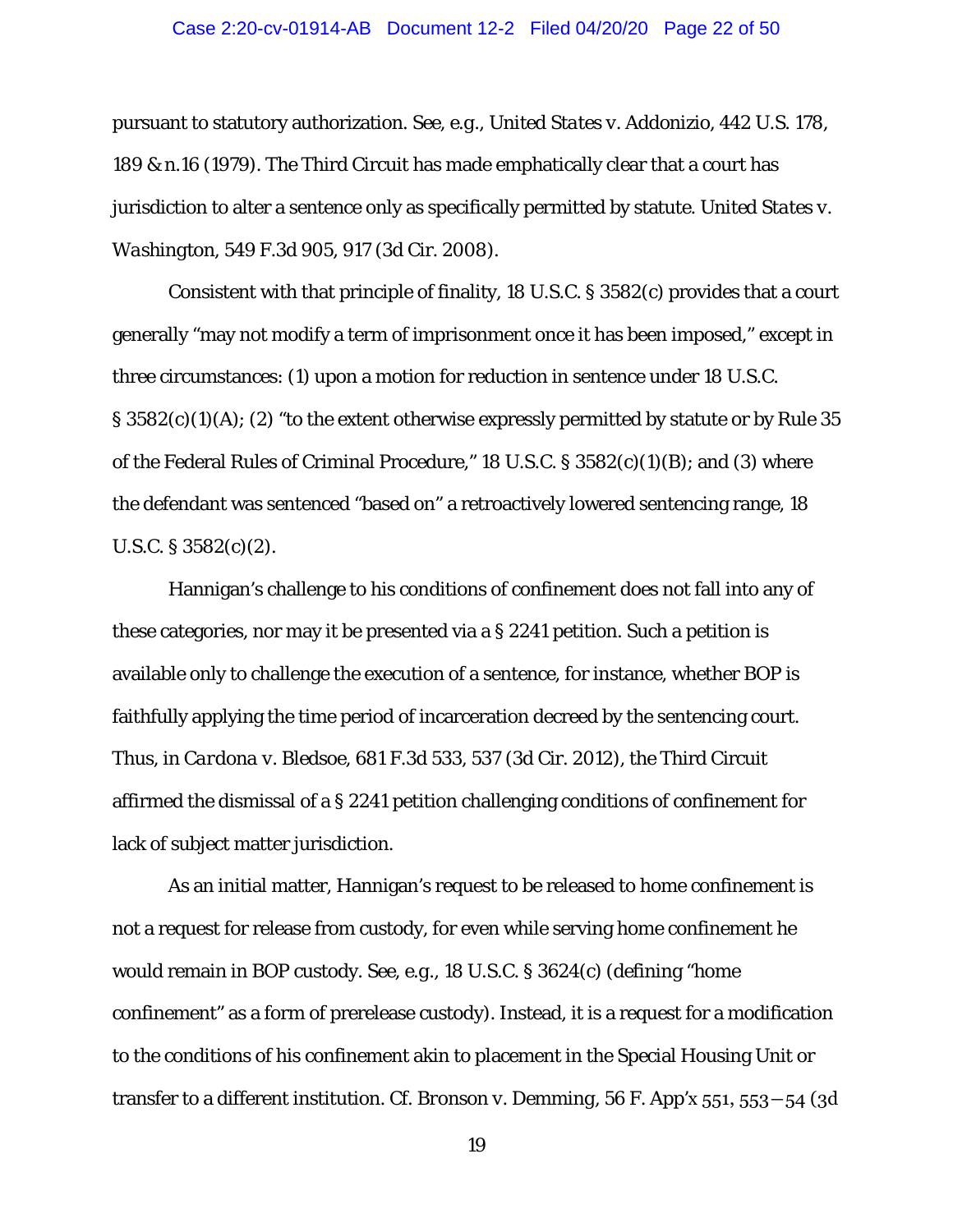#### Case 2:20-cv-01914-AB Document 12-2 Filed 04/20/20 Page 23 of 50

Cir. 2002) (holding habeas relief unavailable to inmate seeking release from disciplinary segregation); *Schmura v. Unites States Bureau of Prisons,* 2018 WL 3873238 (D.N.J. August 15, 2018) (because challenge to custody classification does not affect fact or length of sentence, court lacks jurisdiction over § 2241 petition).

The petitioners erroneously rely on *Woodall v. Fed. Bureau of Prisons*, 432 F.3d 235, 241 (3d Cir. 2005), to contend that they may challenge under § 2241 detention conditions allegedly threatening their medical wellbeing. But *Cardona* clarifies that *Woodall*'s holding turned on the fact that, in that case, the challenged BOP conduct "conflicted with express statements in the applicable sentencing judgments." *Cardona*, 681 F.3d at 536. The Third Circuit declared: "In order to challenge the execution of his sentence under § 2241, Cardona would need to allege that BOP's conduct was somehow inconsistent with a command or recommendation in the sentencing judgment." *Cardona*, 681 F.3d at 537.

Here, no "command or recommendation in the sentencing judgment" requires that Hannigan be released to home confinement. *Id.*; *see also Share v. Krueger*, 553 F. App'x 207, 209 (3d Cir. 2014) (following *Cardona* and holding that challenge to denial of request for release to home confinement was not cognizable under § 2241 because it did not conflict with sentencing judgment). To the contrary, as recently as February 14, 2020, over objection from his experienced defense counsel, Judge Kenney ordered Hannigan immediately remanded to BOP custody. *See* Doc. 26, No. 19-cr-373.

Hannigan may only seek a different designation as explicitly permitted by law. First, as noted above, a court may revise a sentence under 18 U.S.C. § 3582(c)(1)(A)(i), known as the compassionate release statute. Under that statute, the sentencing judge may reduce a sentence on the basis of "extraordinary and compelling circumstances,"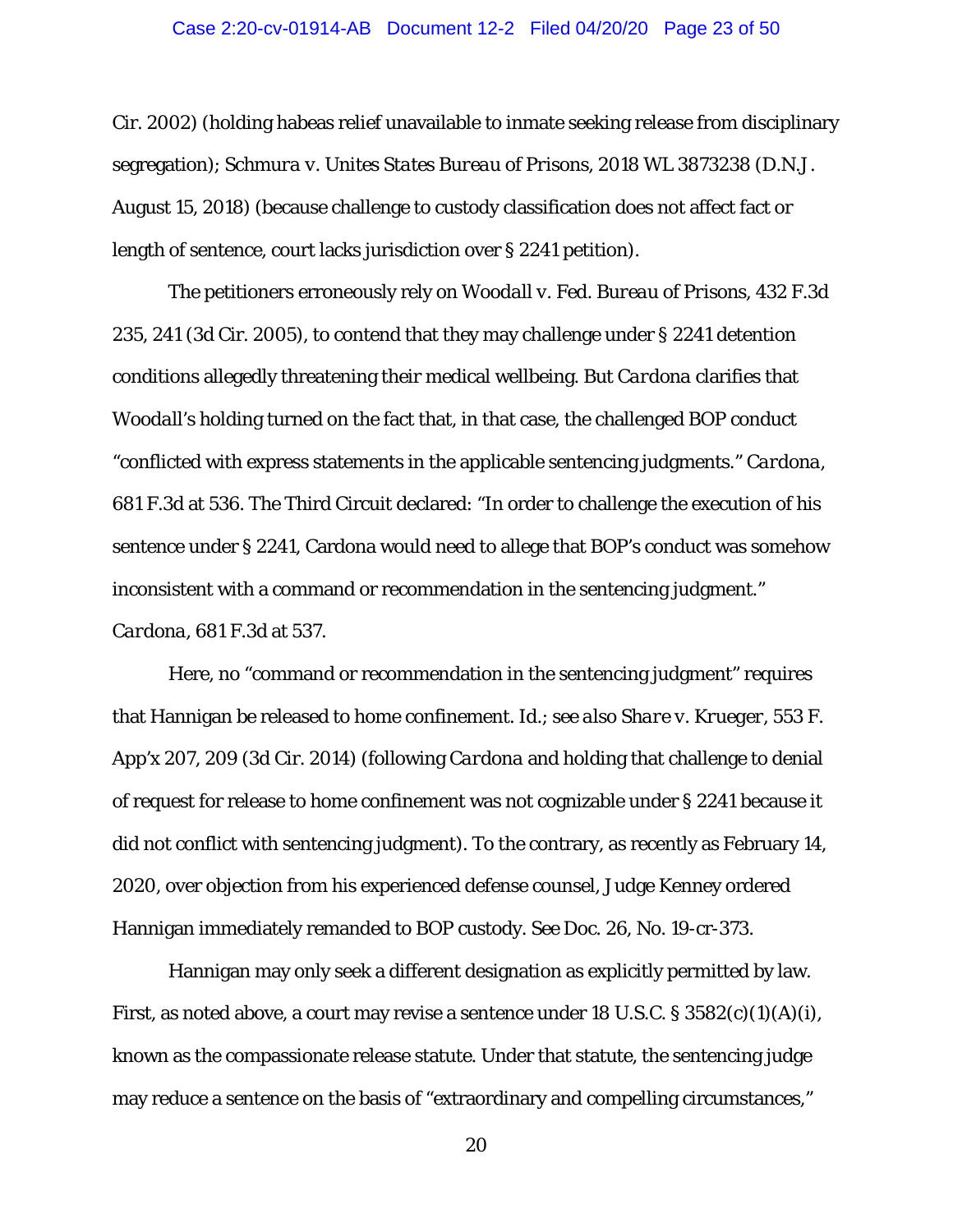#### Case 2:20-cv-01914-AB Document 12-2 Filed 04/20/20 Page 24 of 50

most often severe medical conditions. As in the case of the bail decisions discussed above, these determinations are necessarily made on an individual basis. The court is required to assess, in part, all 18 U.S.C. § 3553(a) sentencing factors, and assure that "the defendant is not a danger to the safety of any other person or to the community, as provided in 18 U.S.C. § 3142(g)." U.S.S.G. § 1B1.13.[10](#page-23-0) The request for compassionate release must be presented first to the warden, and then may be presented in court, either after exhaustion of administrative remedies, or the passage of 30 days, whichever occurs first. As of the date of this filing, the FDC's warden has received approximately 52 requests based on COVID-19, including one from petitioner Hannigan.

Separately, Hannigan may also ask the Bureau of Prisons to transfer him to home confinement. That is an administrative decision, and again, this Court has no jurisdiction to address it. Section 3621(b) makes clear that BOP will designate the place of imprisonment, and "[n]otwithstanding any other provision of law, a designation of a place of imprisonment under this subsection is not reviewable by any court." For this

<span id="page-23-0"></span> <sup>10</sup> The need for an individual assessment is reflected in this Court's recent opinion in *Rodriguez*, 2020 WL 1627331, where the Court determined that compassionate release was warranted based on these considerations: "First, he suffers from underlying health conditions that render him especially vulnerable to COVID-19. Second, prison is a particularly dangerous place for Mr. Rodriguez at this moment. Third, he has served almost all of his sentence and has shown commendable rehabilitation while in prison. None of these reasons *alone* is extraordinary and compelling. Taken together, however, they constitute reasons for reducing his sentence . . . ." *Id.* at \*7 (emphasis in original). That statement defeats the petitioners' proposition that anyone who is vulnerable to the disease must be released to his home. So does the Third Circuit's decision in *Raia*, 2020 WL 1647922, at  $*2$  ("the mere existence of COVID-19 in society and the possibility that it may spread to a particular prison alone cannot independently justify compassionate release").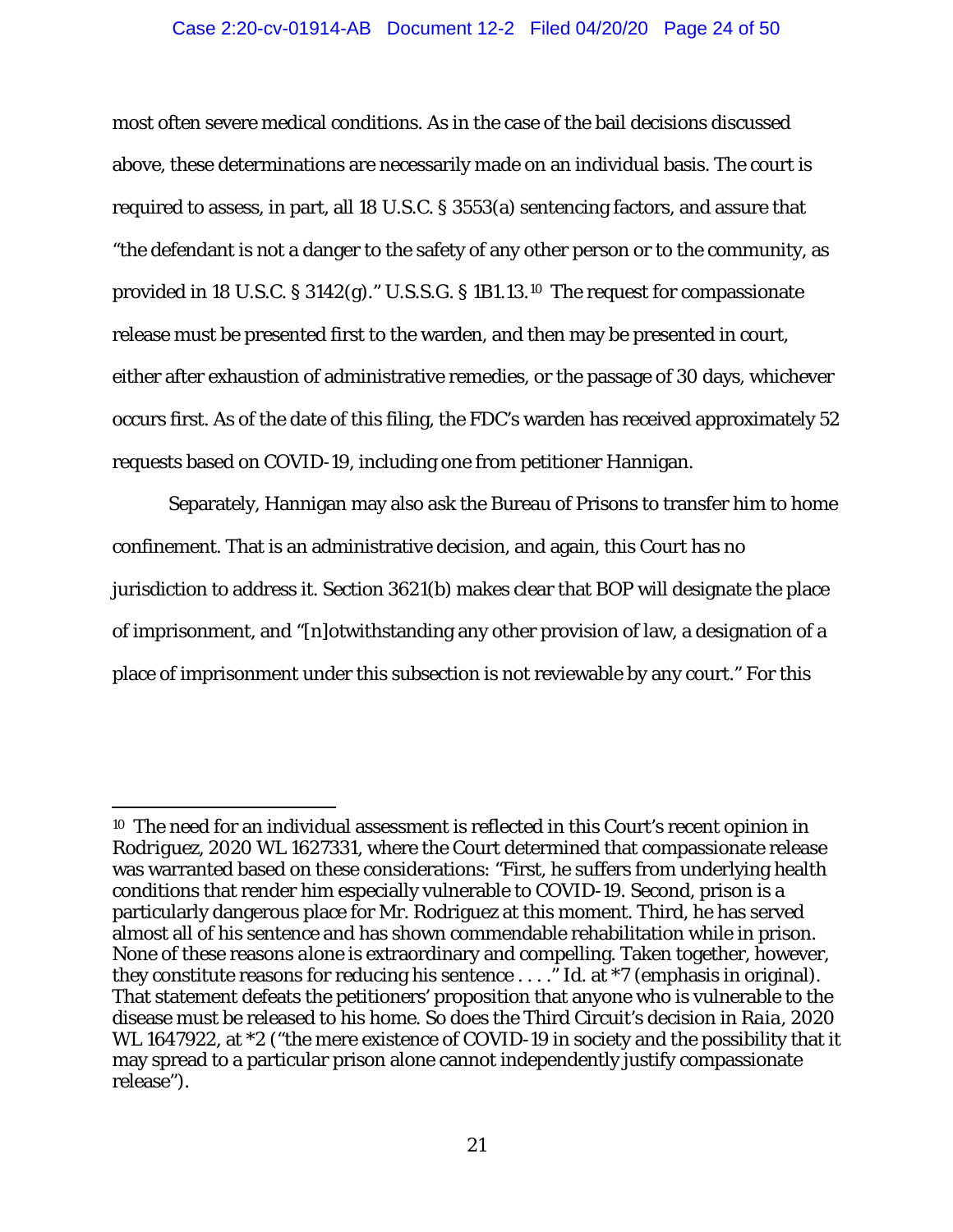#### Case 2:20-cv-01914-AB Document 12-2 Filed 04/20/20 Page 25 of 50

reason as well, the petitioners' civil action seeking release to home confinement must be dismissed.[11](#page-24-0)

For the information of the Court, BOP is actively considering transfers to home confinement as part of its remedial efforts to combat COVID-19. *See generally* Marler Decl. ¶¶ 32-48. Ordinarily, such an action is limited to the last six months or 10% of a sentence, whichever is less. 18 U.S.C. § 3624(c). (There is also authority under 34 U.S.C. § 60541(g) to transfer specified elderly and terminally ill offenders to home confinement for longer periods.) In response to the COVID-19 pandemic, however, the Attorney General, under the authority of the coronavirus relief bill (the "CARES Act") waived the limitations of § 3624(c). *See* Memorandum (Mar. 26, 2020, Marler Decl. Ex. 3 ("March 26 Memo"); Memorandum (Apr. 3, 2020), Marler Decl. Ex. 4 ("April 3 Memo"). BOP is now actively considering inmates for transfer, focusing on nonviolent offenders who present low risk for recidivism. The particular factors are described in the Marler Declaration. *See id.* ¶¶ 34-35. As of April 19, under the guidance of these memoranda, BOP has transferred 1,252 inmates to home confinement. *Id.* ¶ 44.

Hannigan has made a request to BOP for consideration, but it will likely be denied. He was just sentenced in February by Judge Kenney to serve a 52-month

I

<span id="page-24-0"></span><sup>11</sup> Recent cases confirming this rule include: *United States v. Read-Forbes*, 2020 WL 1888856 (D. Kan. Apr. 16, 2020); *United States v. McCann*, 2020 WL 1901089 (E.D. Ky. Apr. 17, 2020); *Miller v. United States*, 2020 U.S. Dist. LEXIS 62421, at \*4-5 (E.D. Mich. Apr. 9, 2020); *United States v. Carden*, 2020 WL 1873951 (D. Md. Apr. 15, 2020); *United States v. Mabe*, 2020 U.S. Dist. LEXIS 66269, at \*1 (E.D. Tenn. Apr. 15, 2020) ("the CARES Act [provision expanding home confinement authority] places decision making authority solely within the discretion of the Attorney General and the Director of the Bureau of Prisons. . . . This Court therefore does not have power to grant relief under Section 12003 of the CARES Act."); *United States v. Skaff*, 2020 WL 1666469 (S.D.W. Va. Apr. 3, 2020).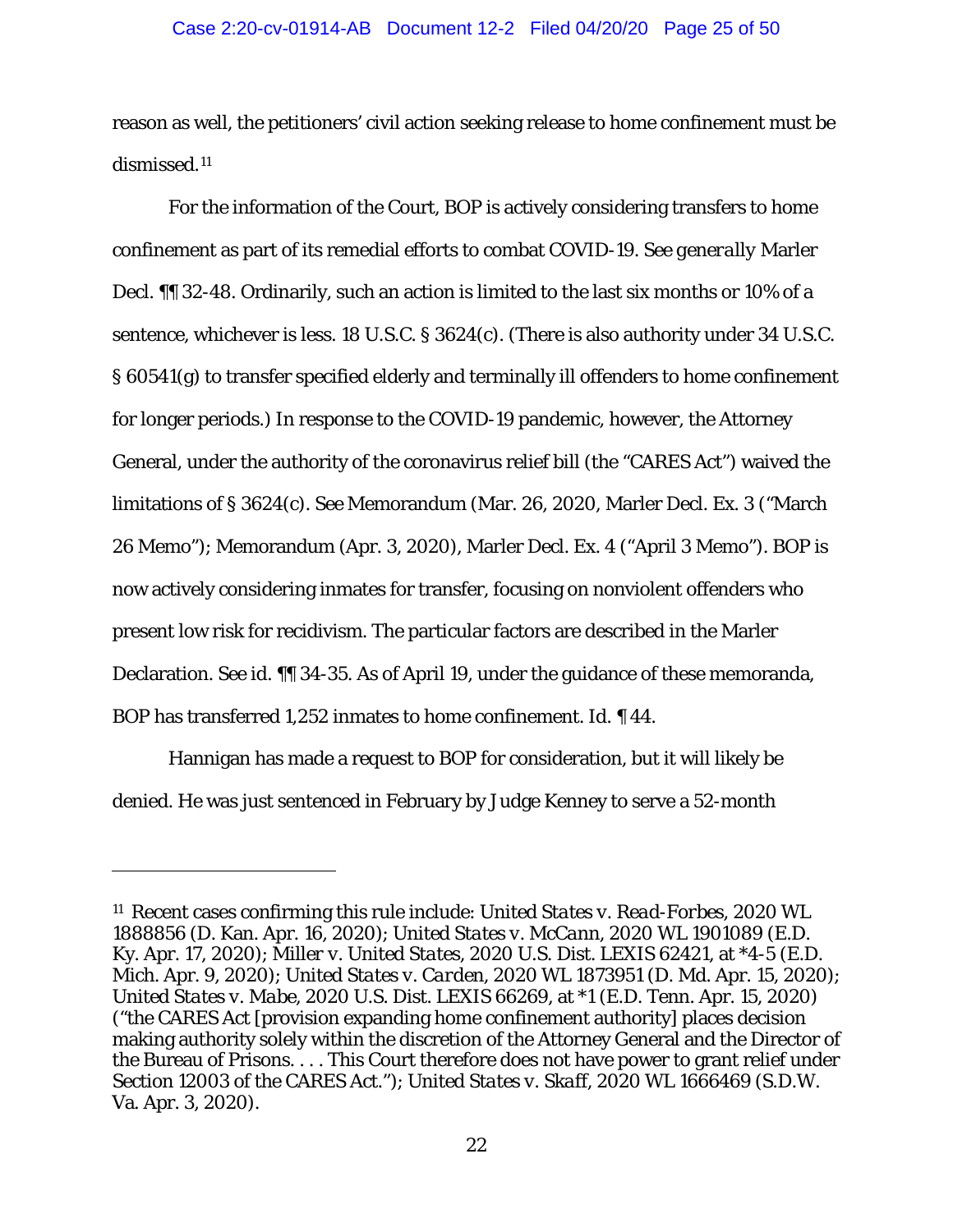#### Case 2:20-cv-01914-AB Document 12-2 Filed 04/20/20 Page 26 of 50

sentence for tax-related offenses that resulted in a multi-million dollar tax loss to more than 35 different victims. *See* Doc. 24, No. 19-cr-373. After serving approximately two months of his 52-month sentence (and before being designated to a particular facility to serve his sentence), he filed a request for compassionate release and home confinement with the BOP. Hannigan has a history of convictions for driving under the influence, and has not lived at his family residence for some time, and for various reasons should not be confined there. Further details—which were provided under seal to Judge Kenney in connection with Hannigan's sentencing—will be provided in a separate under-seal filing in this case. The matter is committed to BOP's discretion at this time, and ultimately to Judge Kenney, if a compassionate release motion is filed. Hannigan, like every sentenced prisoner, may not obtain this relief under § 2241 on the basis of possible exposure to COVID-19.

# **C. No "outside the box" process can avoid the individualized review mechanisms described above.**

During a telephone conference on April 17, 2020, the Court directed AUSA Zauzmer to confer with petitioners' counsel on any "outside the box" means of addressing the concerns of all FDC detainees. During the conference with petitioners' counsel that followed that afternoon, Zauzmer stated the government's position, consistent with the analysis above, as follows:

Every inmate has a right at any time to seek judicial review of detention status. That review must take place consistent with the Bail Reform Act, which sets forth the clear standards that have to be evaluated in each case when deciding detention issues, focusing on the particular facts of each case and the risk of danger and/or flight. The law does not simply allow us or the court to say, "everyone with a heart condition gets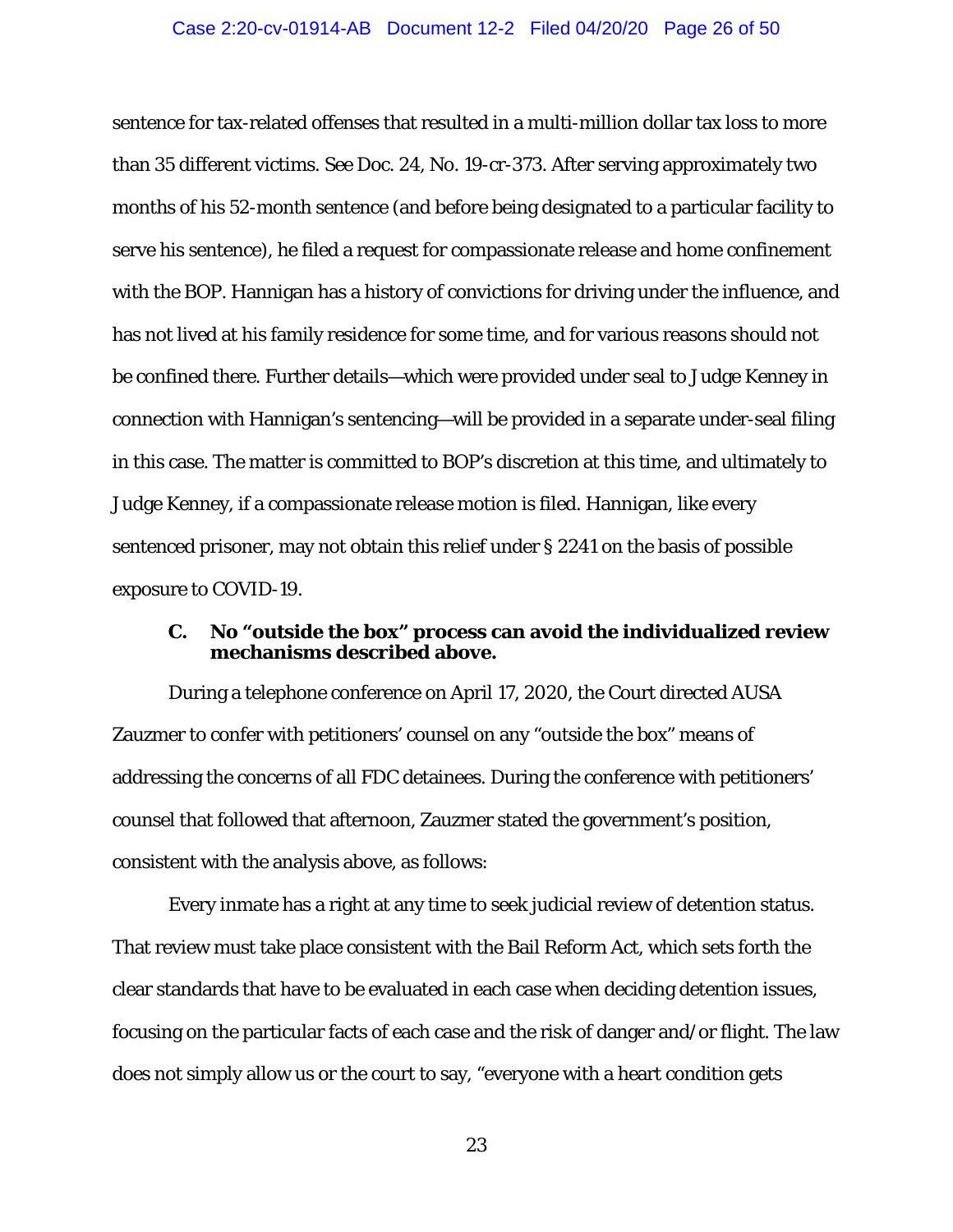#### Case 2:20-cv-01914-AB Document 12-2 Filed 04/20/20 Page 27 of 50

released," nor would that make any sense as a matter of public policy anyway, given the nature of the crimes that many of these offenders have allegedly committed.

If every FDC detainee seeks judicial review at this time—not just those who have proactively sought relief on their own behalf already—our office will never pose an impediment, and we can act as quickly as necessary. We have 100 AUSAs at our disposal, and we can instantly set up a system for AUSA assessment and supervisory review in which we can state our position in each case in 48 hours. We imagine that the court as well has sufficient resources, as there are 32 judges in the district among whom the work would be spread.[12](#page-26-0)

The defense bar may face problems of coordination. First, with the exception of a handful of detainees who may have chosen to proceed pro se, by definition every detainee is already represented by counsel. So either all of those counsel have to be prepared to make their pitches to us and to the court; or the petitioners have to come up with a way to replace those attorneys with a single group for present purposes, with the consent of all of those lawyers and defendants.

The U.S. Attorney's Office stands by to process every case without delay, within days, though we question whether a systematic effort to review every detainee would be productive, in contrast to the current situation in which each counsel evaluates whether a challenge to detention is warranted. The FDC is different from an ordinary federal institution, in that the vast majority of inmates are pretrial or presentencing detainees. This means that, in virtually every instance regarding those offenders, a judicial officer

<span id="page-26-0"></span> <sup>12</sup> Of the 1,017 inmates at the FDC, approximately 600 are pretrial/presentencing detainees, with approximately ¾ of those from this district (others are from the Districts of New Jersey and Delaware). The remaining inmates include sentenced inmates and designees to other institutions.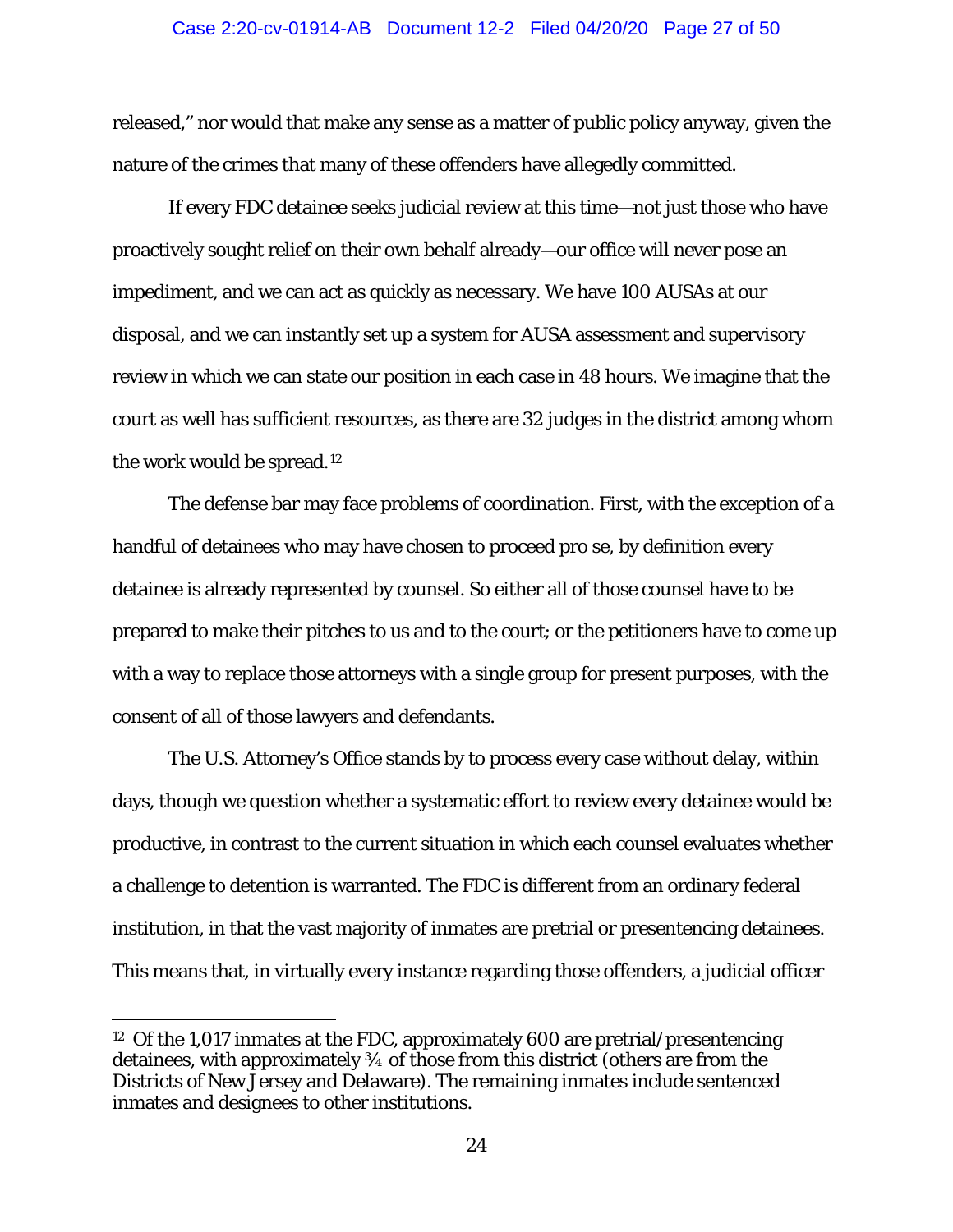#### Case 2:20-cv-01914-AB Document 12-2 Filed 04/20/20 Page 28 of 50

has made a finding that the defendant presents a risk of danger to the community and/or presents a risk of flight. Accordingly, the number of nonviolent, white-collar offenders is the FDC is much less than the ordinary proportion seen in a federal prison. Rather, the inmates at the FDC are by and large particularly dangerous offenders who present a significant risk of harm to the community. And that is unquestionably why, as dozens of these detainees have sought release in light of the COVID-19 pandemic, almost none has obtained judicial relief. With the exception of Judge Strawbridge's decision in the case of Gongda Xue (which is an unusual case, currently under appeal to the district court, that focused on the risk of flight of an otherwise non-violent foreign national), no judge has approved release in one of these cases.

Notably, FDC legal staff participate in weekly telephone calls with the United States District Court for the Eastern District of Pennsylvania and other stakeholders, including the federal public defender's office. Unlike the petitioners here, the public defender has not advocated for release of large numbers of inmates. Instead, we understand that the office has individually reviewed its clients' circumstances and is filing the necessary individualized motions. We were not surprised to be informed that the federal defender currently estimates seeking release in fewer than 40 cases. *See*  Marler Decl. ¶ 53.

The petitioners' suggestion during recent conferences, that this Court appoint a Special Master to essentially mediate the detention status of all FDC detainees, is baseless. That kind of review of over 500 cases would drastically stall, not expedite, the process, and it would also distract government officials from what at present is an overwhelming amount of work related to the current crisis. Further, a Special Master has no ability to replace the judicial judgment that is required by law. There is one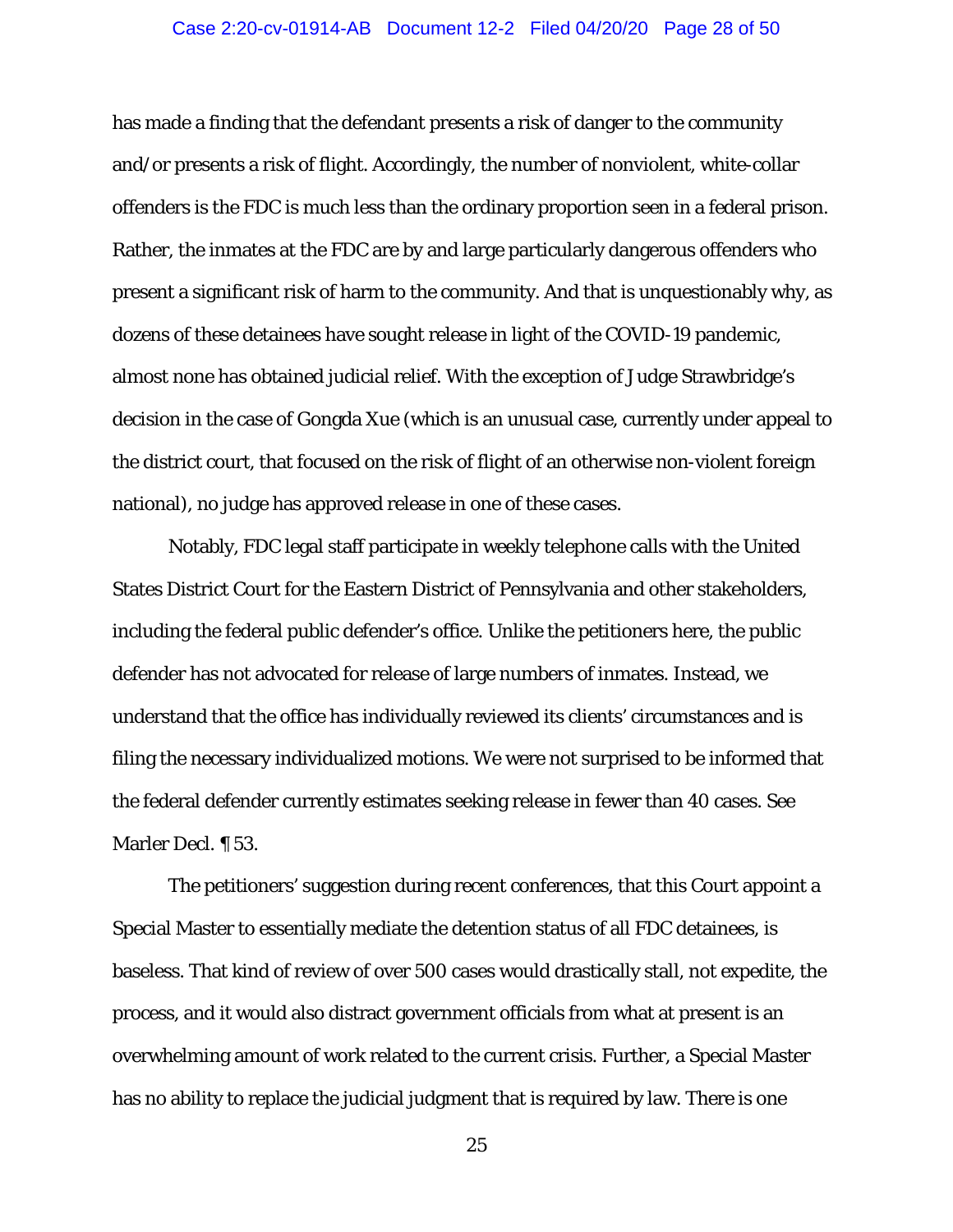expeditious way to obtain further review of detention decisions, if defendants seek that, and that is through the set procedure of the Bail Reform Act. And in any event, that is all the law permits; this Court does not have jurisdiction through a civil matter to intervene.

### **V. Petitioners' challenge to prison conditions may not proceed absent presentation of an appropriate claim and exhaustion of administrative remedies.**

Turning to the petitioners' request for a remedy pertinent to management of the prison, as explained above, this action, premised only on § 2241, is impermissible, as that statute, under *Cardona*, does not permit a challenge to conditions of confinement, only to the execution of a sentence. Such a claim must be brought in a civil rights action, and there, the Prison Litigation Reform Act, 42 U.S.C. § 1997e, comes into play. The petitioners have made no effort either to present a civil rights claim or comply with the PLRA, and the petition must be dismissed.

### **A. Courts are ill-equipped to administer prisons and Congress has substantially limited their authority in this arena.**

A first principle of prison litigation is, of course, that "federal courts must take cognizance of the valid constitutional claims of prison inmates." *Turner v. Safley*, 482 U.S. 78, 84 (1987). But the second principle is that federal courts must recognize that they are "ill equipped" to deal with problems of prison administration. *Id.* (quoting *Procunier v. Martinez,* 416 U.S. 396, 405 (1974), *overruled on other grounds by Thornburgh v. Abbott*, 490 U.S. 401 (1989)). "Running a prison is an inordinately difficult undertaking that requires expertise, planning, and the commitment of resources, all of which are peculiarly within the province of the legislative and executive branches of government. Prison administration is, moreover, a task that has been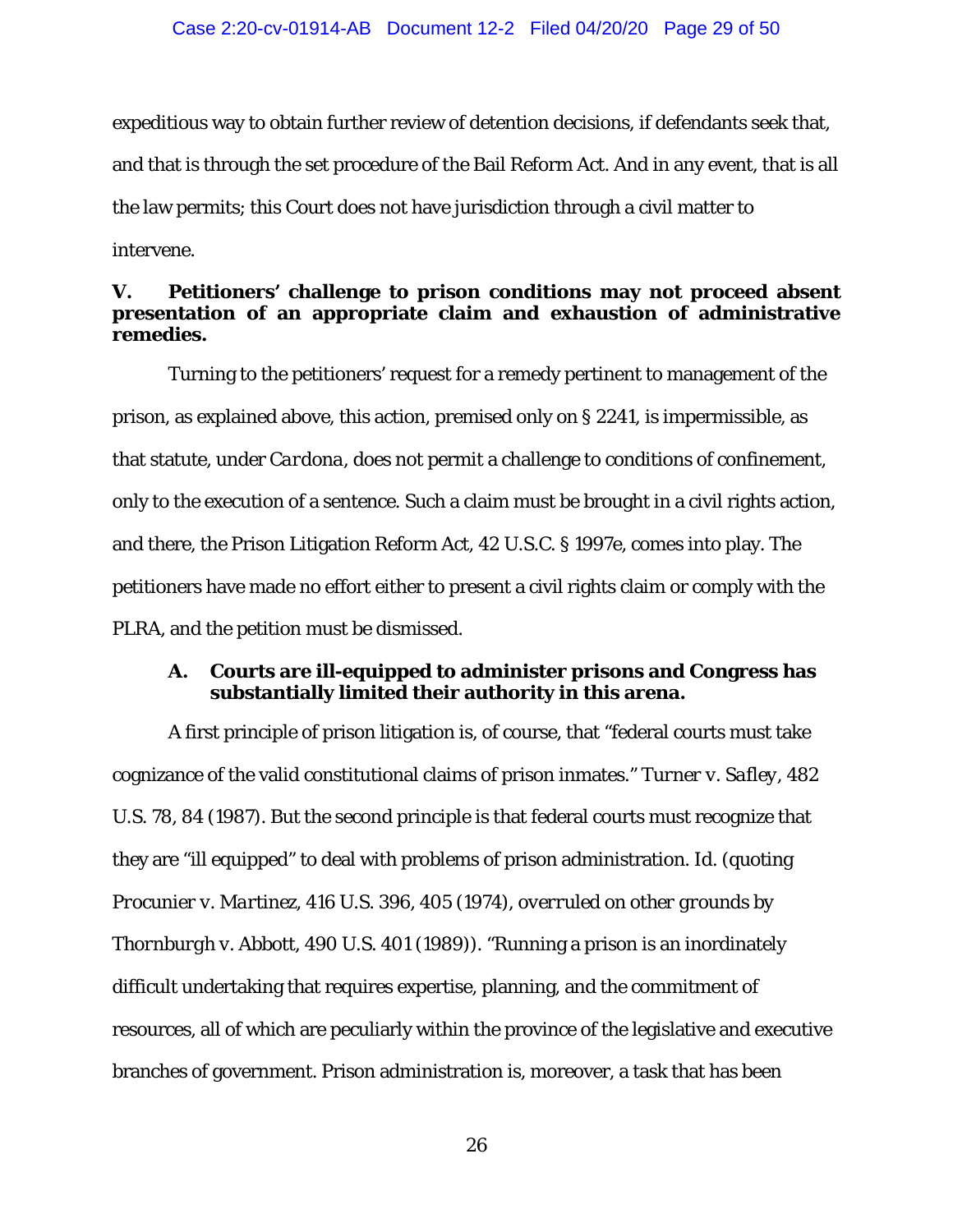#### Case 2:20-cv-01914-AB Document 12-2 Filed 04/20/20 Page 30 of 50

committed to the responsibility of those branches, and separation of powers concerns counsel a policy of judicial restraint." *Id.* at 84-85.

Consistent with the recognition that prison administration is not the federal judiciary's job, Congress enacted the PLRA "to oust the federal judiciary from day-today prison management." *Inmates of Suffolk County Jail v. Rouse*, 129 F.3d 649, 655 (1st Cir. 1997); *see also Benjamin v. Jacobson*, 172 F.3d 144, 182 (2d Cir. 1999) (en banc) (Calabresi, J., concurring) ("The in banc majority argues at length that Congress meant to get the federal courts out of the business of running jails, and it cites any number of congressional statements to that effect. I agree."); *accord Imprisoned Citizens Union v. Shapp*, 11 F. Supp. 2d 586, 603 (E.D. Pa. 1998) ("The legislative history thus more than adequately demonstrates at least one legitimate goal: the desire to limit federal court oversight of state prisons."), *aff'd sub nom Imprisoned Citizens Union v. Ridge*, 169 F.3d 178 (3d Cir. 1999). "Congress intended the PLRA to revive the hands-off doctrine," which was "a rule of judicial quiescence derived from federalism and separation of powers concerns." *Gilmore v. California*, 220 F.3d 987, 991, 997 (9th Cir. 2000). Among other things, the PLRA thus "restrict[s] the equity jurisdiction of federal courts," *id.* at 999, and, "[b]y its terms . . . restricts the circumstances in which a court may enter an order 'that has the purpose or effect of reducing or limiting the prison population,'" *Brown v. Plata*, 563 U.S. 493, 511 (2011) (quoting 18 U.S.C. § 3626(g)(4)). Moreover, the PLRA requires any injunctive relief relating to prison conditions to be "narrowly drawn, extend no further than necessary to correct the harm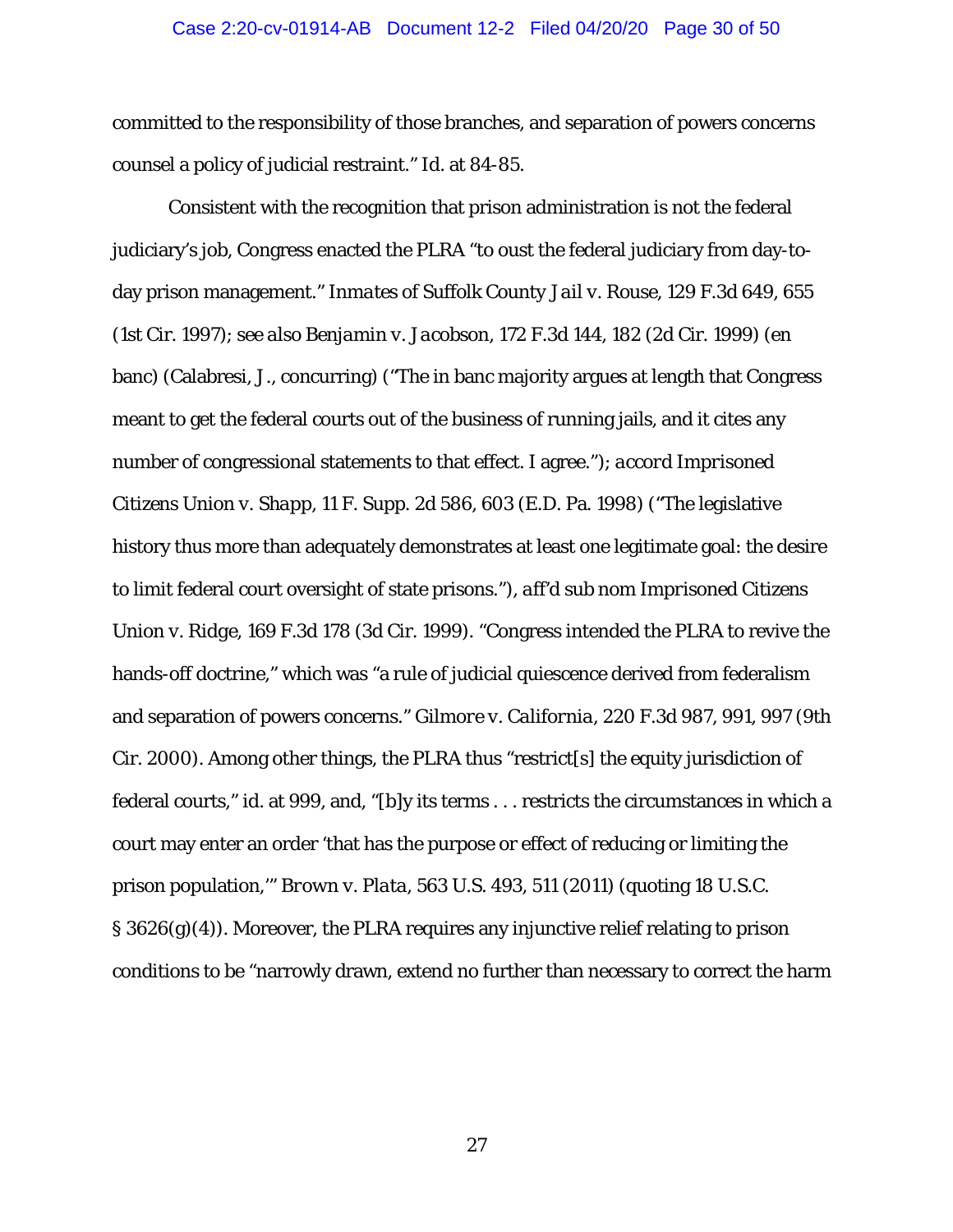the court finds requires preliminary relief, and be the least intrusive means necessary to correct that harm." *Id.* § 3626(a)(2).[13](#page-30-0)

# **B. Petitioners have not exhausted the available administrative remedies.**

Even if petitioners' challenge to their conditions of confinement could be considered by this Court, the petitioners have not exhausted the available administrative remedies, and for that independent reason, their petition must be dismissed. *Nellson v. Barnhart*, 2020 WL 1890670, at \*5 (D. Colo. Apr. 16, 2020) ("The Court finds that plaintiff has failed to exhaust his administrative remedies before seeking judicial relief. In reaching this conclusion, the Court does not overlook the risks of COVID-19 at [the BOP facility at issue] or in the prison system generally. But the Court may not alter the mandatory requirements of the PLRA for COVID-19 or any other special circumstance.") (citing *Ross v. Blake*, 136 S. Ct. 1850, 1856-57 (2016)).

The PLRA requires an inmate filing a prison-conditions lawsuit to have exhausted all available administrative remedies. 42 U.S.C. § 1997e(a) ("No action shall be brought with respect to prison conditions under section 1983 of this title, or any other Federal law, by a prisoner confined in any jail, prison, or other correctional facility

<span id="page-30-0"></span> <sup>13</sup> This limitation on the scope of injunctive relief is consistent with the judiciary's limited scope of review of prison regulations. As described in *Turner*, courts evaluating prison regulations that allegedly burden fundamental rights ask only if the regulation is "reasonably related to legitimate penological interests." 482 U.S*.* at 89. "Subjecting the day-to-day judgments of prison officials to an inflexible strict scrutiny analysis would seriously hamper their ability to anticipate security problems and to adopt innovative solutions to the intractable problems of prison administration. The rule would also distort the decisionmaking process, for every administrative judgment would be subject to the possibility that some court somewhere would conclude that it had a less restrictive way of solving the problem at hand." *See Ridge*, 169 F.3d at 188 ("[T]he PLRA amounts to little more than a codification of already-existing rules governing judicial interference with prisons.").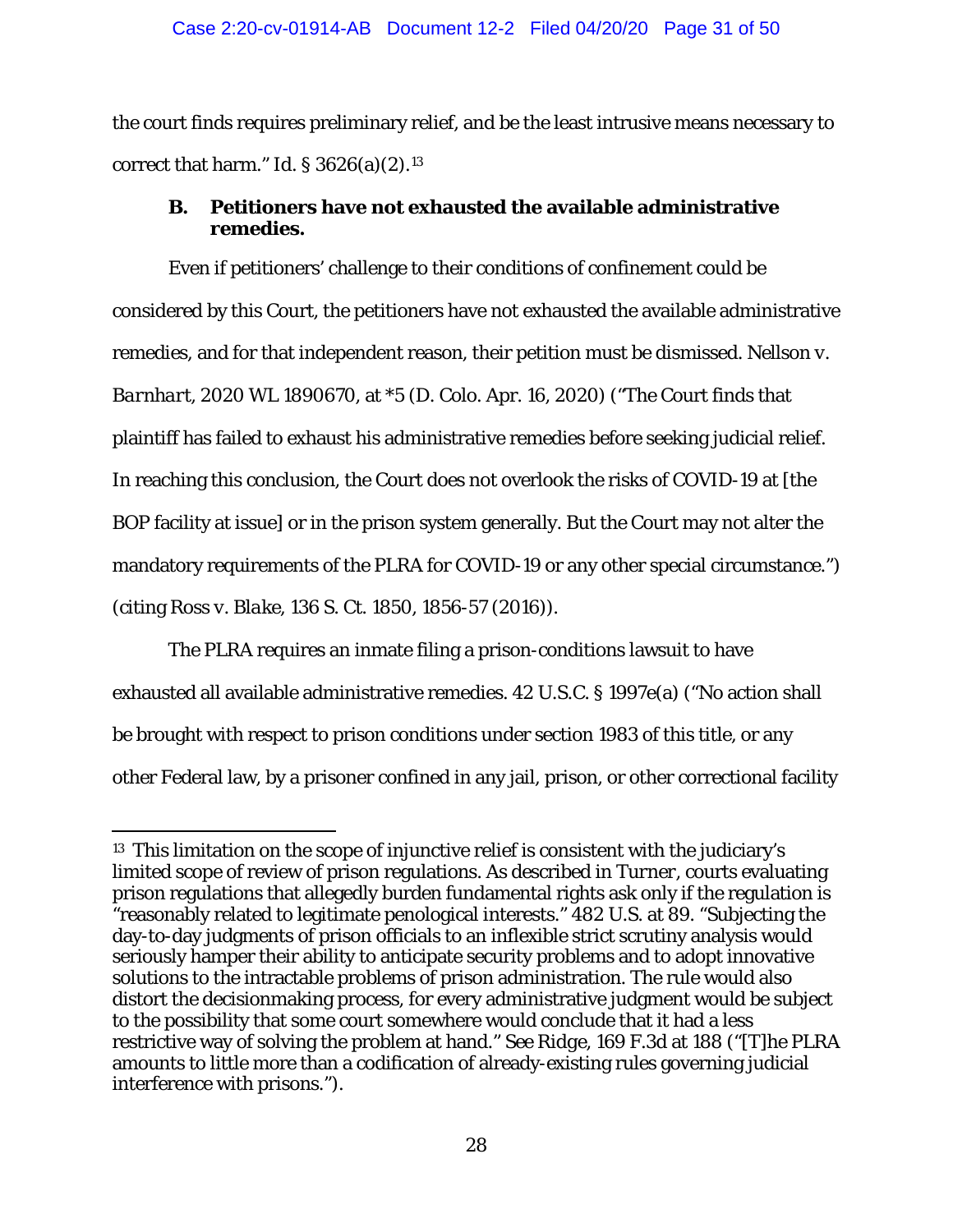#### Case 2:20-cv-01914-AB Document 12-2 Filed 04/20/20 Page 32 of 50

until such administrative remedies as are available are exhausted."). The Supreme Court has made clear that the exhaustion requirement applies to all suits regarding prison life, *Porter v. Nussle*, 534 U.S. 516, 532 (2002), including when a prisoner seeks injunctive relief, *Farmer v. Brennan*, 511 U.S. 825, 847 (1994) (in cases seeking injunctive relief to address "current" prison conditions, inmates are not "free to bypass adequate internal prison procedures and bring their health and safety concerns directly to court"). And, it is explicitly mandatory. *See Ross v. Blake*, 136 S. Ct. 1850, 1856 (2016); *see also Bock*, 549 U.S. at 211 (2007) ("There is no question that exhaustion is mandatory under the PLRA.").[14](#page-31-0)

The statute provides no exception for special circumstances. *See Ross*, 136 S. Ct. at 1856-57 (2016) (holding that the exhaustion requirement "suggests no limits on an inmate's obligation to exhaust—irrespective of any 'special circumstances'" and the "mandatory language means a court may not excuse a failure to exhaust, even to take such circumstances into account"). In fact, the only exception to the exhaustion requirement is when the administrative remedy process is "unavailable." *Id.* at 1858. In *Ross*, the Supreme Court outlined just three situations in which a prisoner can show that the administrative remedy process is "unavailable": (1) "when (despite what regulations

<span id="page-31-0"></span> <sup>14</sup> As described above, the history of the PLRA demonstrates that it intended to allow the BOP wide latitude to manage and supervise prisons. The Supreme Court has noted that "the history of the PLRA underscores the mandatory nature of its exhaustion regime." *Ross*, 136 S. Ct. at 1857. "In enacting the PLRA, Congress thus substituted an 'invigorated' exhaustion provision. . . . [T]he new § 1997e(a) removed the conditions that administrative remedies be 'plain, speedy, and effective' and that they satisfy minimum standards. Still more, the PLRA prevented a court from deciding that exhaustion would be unjust or inappropriate in a given case. As described earlier, all inmates must now exhaust all available remedies: Exhaustion is no longer left to the discretion of the district court." *Id.* at 1858 (internal citations and quotations omitted).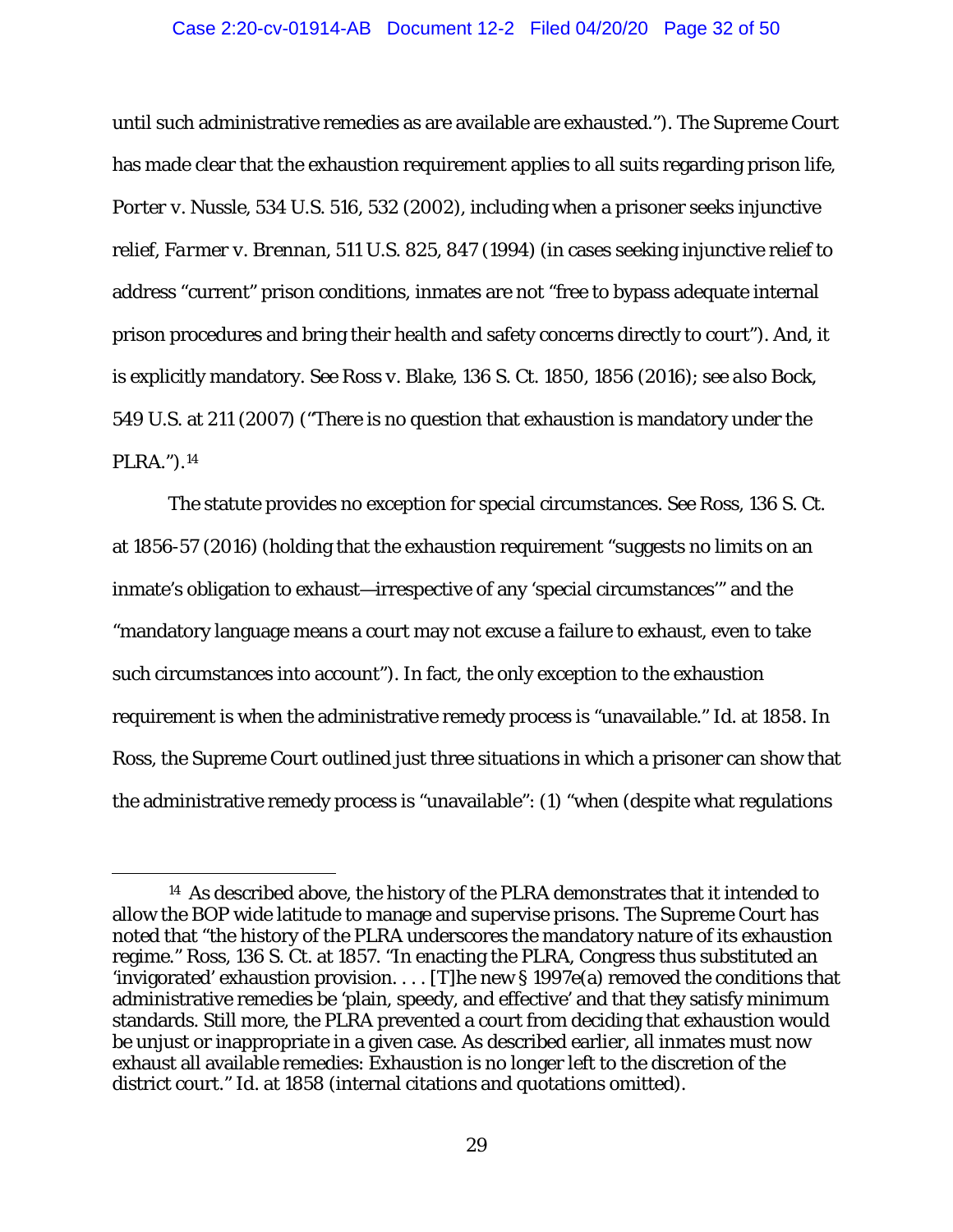#### Case 2:20-cv-01914-AB Document 12-2 Filed 04/20/20 Page 33 of 50

or guidance materials may promise) it operates as a simple dead end—with officers unable or consistently unwilling to provide any relief to aggrieved inmates," such as in the hypothetical situation in which "a prison handbook directs inmates to submit their grievances to a particular administrative office—but in practice that office disclaims the capacity to consider those petitions"; (2) when "some mechanism exists to provide relief, but no ordinary prisoner can discern or navigate it"; and (3) "when prison administrators thwart inmates from taking advantage of a grievance process through machination, misrepresentation, or intimidation." *Id.* at 1859-60.

Petitioners have not alleged that an administrative process is not available. Instead, they assert only the sort of "special circumstances" that *Ross* foreclosed. In doing so, they ignore entirely that the BOP regulations provide for an expedited response to administrative requests "determined to be of an emergency nature which threatens the inmate's immediate health or welfare." 28 C.F.R. § 542.18. In these circumstances, the warden "shall respond not later than the third calendar day after filing." *Id.* Petitioners do not allege that they attempted to use the procedure, and in fact they did not. Nor do they allege that, in the words of *Ross*, the administrative procedure is a dead end.

Additionally, the petitioners ignore that the Supreme Court defines "available" relief through the administrative process as *some*—not all—relief that the inmate seeks. Total and immediate relief is not the standard for exhaustion; "the possibility of some relief" is. *Ross*, 136 S. Ct. at 1859. Petitioners assert that they cannot obtain home confinement through the administrative grievance process. Pet. ¶ 18.[15](#page-32-0) But they do not

<span id="page-32-0"></span><sup>&</sup>lt;sup>15</sup> In fact, Petitioners could seek a change in their placement through the procedures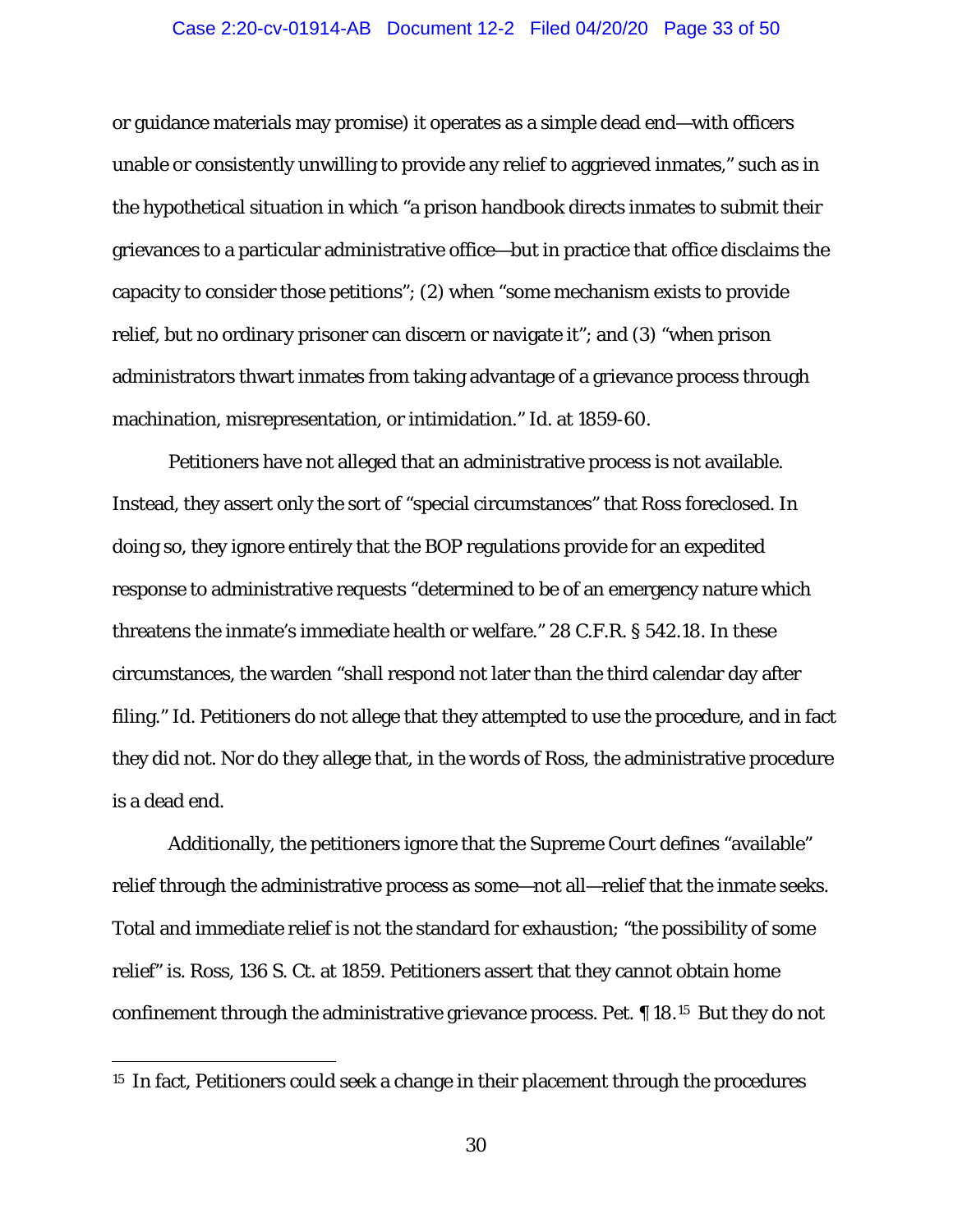#### Case 2:20-cv-01914-AB Document 12-2 Filed 04/20/20 Page 34 of 50

assert that the process could not potentially provide any relevant relief whatsoever. *See generally id.* ¶¶ 16-19. Their claims are thus barred because of their failure to administratively exhaust them. *See generally* Declaration of Dawn Nechupas (confirming that none of the petitioners has filed any administrative remedy request or appeal).

The three Third Circuit cases on which the petitioners rely all predate the Supreme Court's analysis of the mandatory nature of the exhaustion requirement in *Ross*, in 2016*. See Cerverizzo v. Yost*, 380 F. App'x 115 (3d Cir. 2010) (not precedential) (petitioner had administratively challenged BOP policy and its application to him, but appealed only to the warden); *Woodall v. Fed. Bureau of Prisons*, 432 F.3d 235 (3d Cir. 2005) (petitioner challenged the *validity* of BOP guidelines, not their application); *Lyons v. U.S. Marshals*, 840 F.2d 202 (3d Cir. 1988) (finding genuine issue of material fact as to whether administrative process was actually available).

The two district court cases on which the petitioners rely are not even PLRA cases. *Carling v. Peters*, 2000 WL 1022959 (E.D. Pa. July 10, 2000), addresses exhaustion in the context of determining the validity of a military enlistment contract. And *United States v. Colvin*, 2020 WL 1613943, at \*2 (D. Conn. Apr. 2, 2020), analyzes exhaustion under the compassionate release statute, 18 U.S.C.  $\S 3582(c)(1)(A)$ , not the PLRA. The Connecticut district court's waiver of the exhaustion requirement is directly contrary to the Third Circuit's recent holding in *Raia* that, even during the COVID-19

I

outlined earlier. *See United States v. Morales-Morales*, 985 F. Supp. 229, 231 (D.P.R. 1997) (rejecting request for home confinement on basis that the place of confinement is within the BOP's discretion, and the petitioner had not administratively requested it).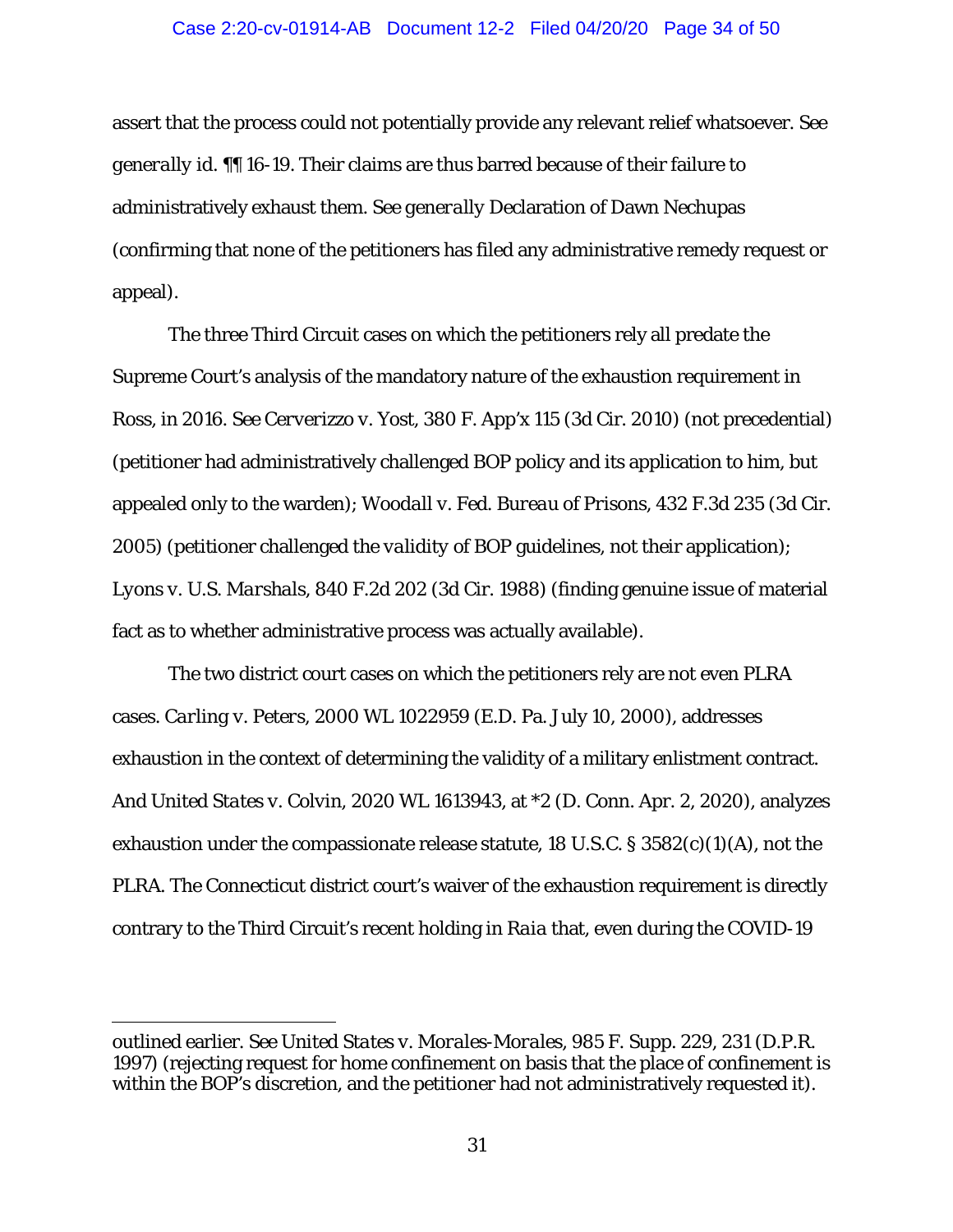pandemic, prisoners must permit the BOP 30 days to evaluate compassionate-release requests.

In short, this Court "may not engraft an unwritten 'special circumstances' exception onto the PLRA's exhaustion requirement." *Ross*, 136 S. Ct. at 1862. Thus, even if the petitioners had presented a civil rights claim, it must be dismissed for failure to exhaust administrative remedies. And for the same reason, discovery may not proceed.

## **VI. Petitioners cannot establish any violation of their Fifth or Eighth Amendment rights.**

For purposes of completeness, we explain that the petitioners fail to state a claim even absent the failure to exhaust administrative remedies.

### **A. The constitutional violations alleged require deliberate indifference.**

Petitioners allege that their continued incarceration at the FDC violates their Fifth and Eighth Amendment rights because of "conditions where it is virtually impossible to take steps to prevent transmission of an infectious disease that may prove deadly because of Petitioners' vulnerable conditions." Pet. ¶ 98.

The Eighth Amendment protects inmates convicted of crimes from the infliction of "cruel and unusual punishments." U.S. Const. Amend. VIII. The Supreme Court's cases "have held that a prison official violates the Eighth Amendment only when two requirements are met." *Farmer v. Brennan*, 511 U.S. 825, 834 (1994). "First, the deprivation alleged must be, objectively, 'sufficiently serious.'" *Id.* (quoting *Wilson v. Seiter*, 501 U.S. 294, 297 (1991)). Accordingly, "a prison official's act or omission must result in the denial of 'the minimal civilized measure of life's necessities." *Id.* (quoting *Rhodes v. Chapman*, 452 U.S. 337, 347 (1981)). A petitioner alleging a failure to prevent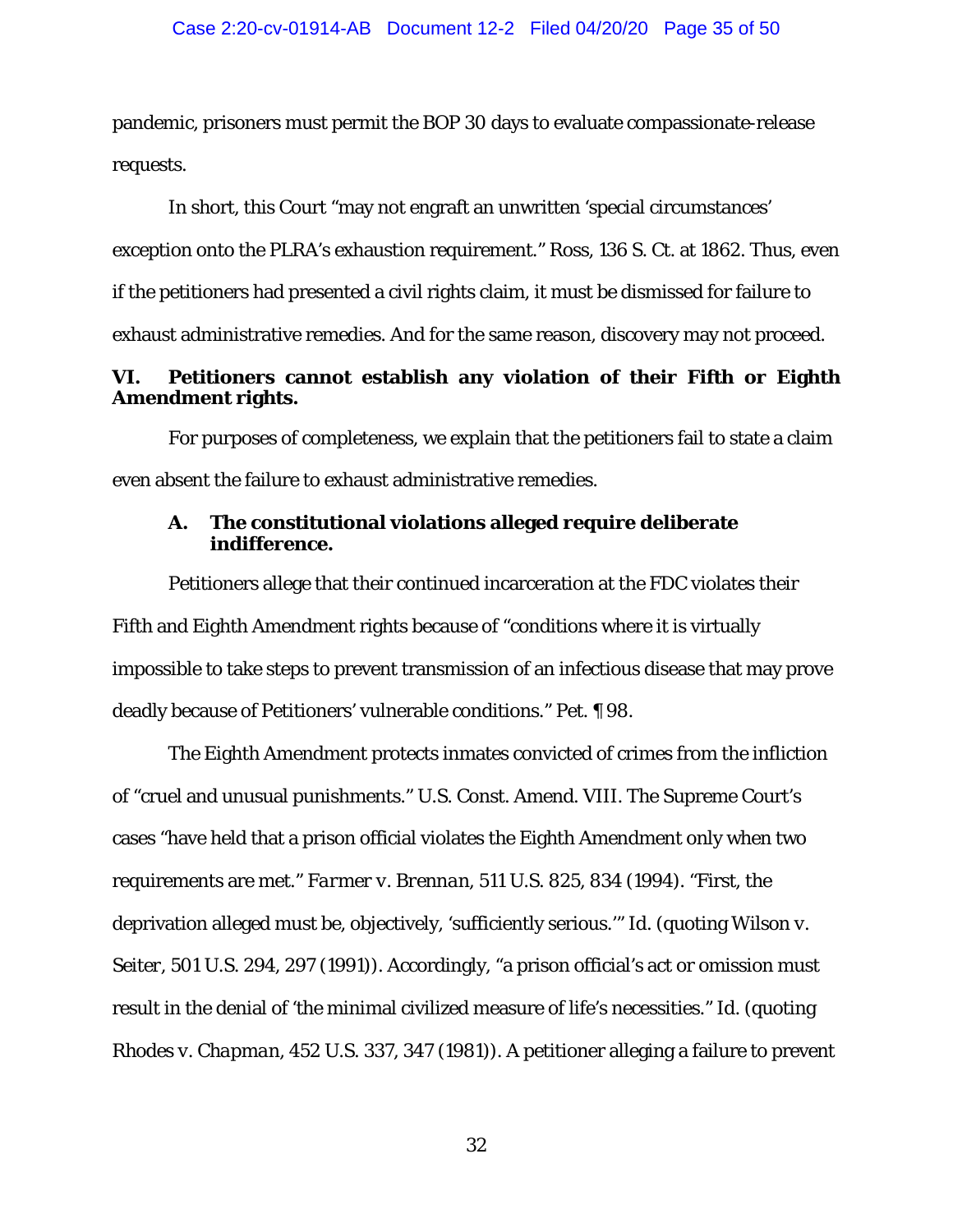#### Case 2:20-cv-01914-AB Document 12-2 Filed 04/20/20 Page 36 of 50

harm "must show that he is incarcerated under conditions posing a substantial risk of serious harm." *Id.* 

Second, "'only the unnecessary and wanton infliction of pain implicates the Eighth Amendment.'" *Id.* (quoting *Wilson*, 501 U.S. at 297). Accordingly, for there to be an Eighth Amendment violation, "a prison official must have a 'sufficiently culpable state of mind.'" *Id.* (quoting *Wilson*, 501 U.S. at 297). As the Supreme Court explained: "In prison-conditions cases that state of mind is one of 'deliberate indifference' to inmate health or safety." *Id.* (quoting *Wilson*, 501 U.S. at 302-03). That is, the inmate must show that the prison official "knows of *and disregards* an excessive risk to inmate health or safety." *Id.* at 837 (emphasis added).

Similarly, for pretrial detainees, the Fifth Amendment prohibits deliberate indifference to health or safety. *Harvey v. Chertoff*, 263 F. App'x 188, 191 (3d Cir. 2008) (not precedential). The Third Circuit "previously . . . found it constitutionally adequate to analyze pretrial detainees' claims of inadequate medical care under the familiar deliberate indifference standard." *Id.* (citing *Natale v. Camden County Correctional Facility*, 318 F.3d 575, 581-82 (3d Cir. 2003)). Under the Fifth Amendment, as under the Eighth Amendment, "prison officials who actually knew of a substantial risk to inmate health or safety may be found free from liability if they responded reasonably to the risk, even if the harm ultimately was not averted." *Id.* (quoting *Farmer*, 511 U.S. at 844).[16](#page-35-0)

Petitioners here cannot establish a constitutional violation.

<span id="page-35-0"></span> <sup>16</sup> Petitioners themselves view any distinction between the Fifth and Eighth Amendment standards as "immaterial." Pet. ¶ 100.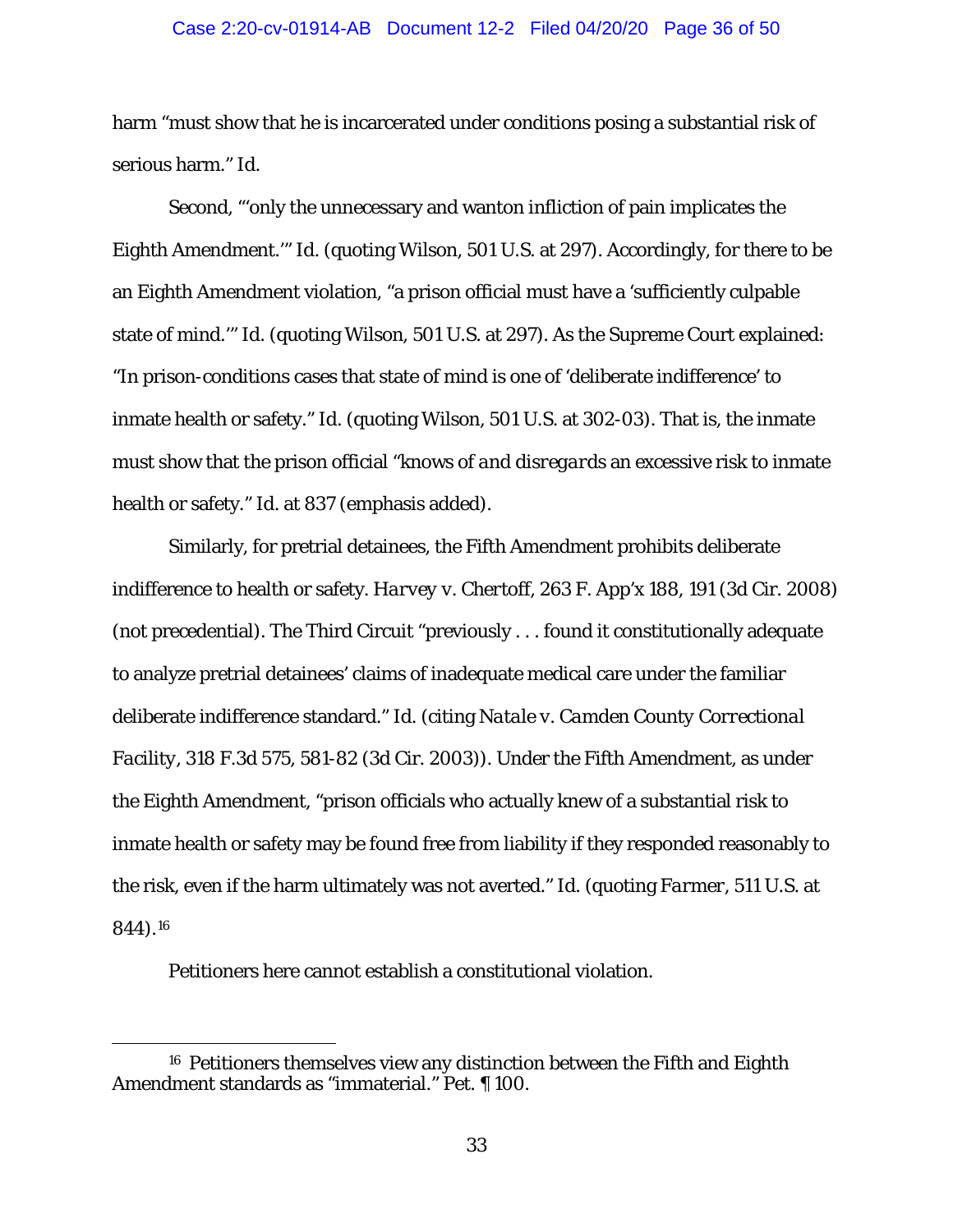### **B. Petitioners are not subject to an unreasonable risk of harm at the FDC.**

Petitioners cannot establish that they have suffered a "sufficiently serious" deprivation. *See Wilson*, 501 U.S. at 297. To be sure, the spread of COVID-19 within the United States puts everyone at some degree of risk of getting sick, but the BOP has taken exhaustive steps to mitigate those risks throughout its inmate population, including with respect to the inmate population at the FDC. Those measures, which are outlined in detail in the Marler Declaration, include strict limitations on inmate movement within the FDC, suspension of most visits to the FDC, enhanced screening of staff and inmates, and the implementation of the BOP's "modified operations" plan. *See* Marler Decl. ¶¶ 5- 14. And these measures have, thus far, been highly successful at preventing the transmission of COVID-19 into the FDC. To date, there are no confirmed positive cases, inmate or staff, of COVID-19. No inmate has required testing and no inmate appears to be exhibiting symptoms. *Id.* ¶ 4.

One of the petitioners' primary arguments is that inmates cannot effectively "socially distance" within the FDC. *E.g.* Pet. ¶¶ 106-08, 128. What they fail to appreciate is that this situation is also true of many unincarcerated members of the community who live with roommates or family members or who work in public-facing essential occupations. *See Hines v. Youssef*, 2015 WL 164215, at \*4 (E.D. Cal. Jan. 13, 2015) ("Unless there is something about a prisoner's conditions of confinement that raises the risk of exposure substantially above the risk experienced by the surrounding communities, it cannot be reasoned that the prisoner is involuntarily exposed to a risk the society would not tolerate."). As described in the Marler Declaration, movement in and out of the FDC, and movement within the facility, has been minimized as much as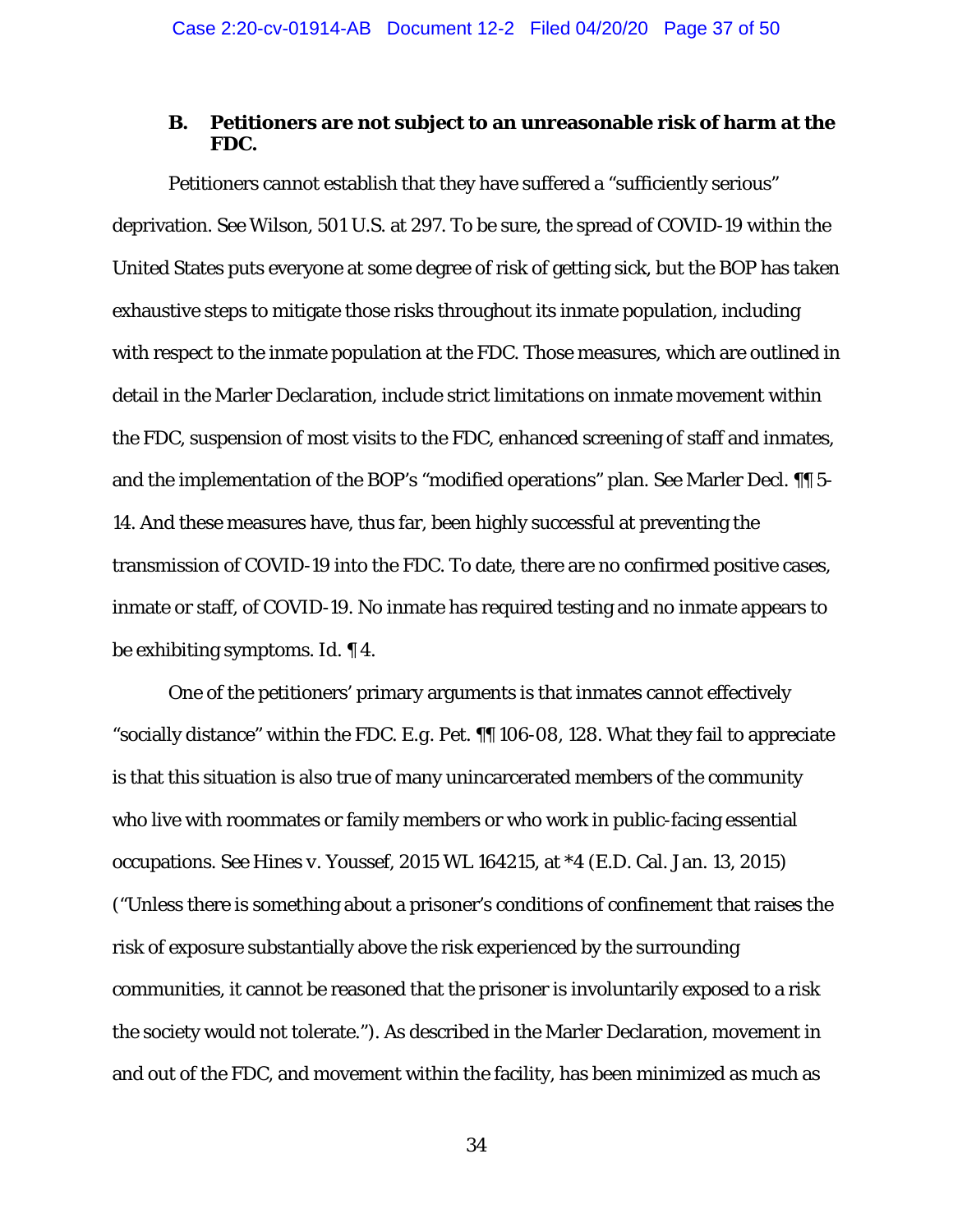possible. Marler Decl. ¶¶ 5-7, 11-13. Each cell has been provided with cleaning supplies sufficient to kill the virus. *Id.* ¶ 14. And all inmates and staff have been provided masks to wear when social distancing is not possible." *Id.* Accordingly, the petitioners are not subject to an unreasonable risk of harm.<sup>[17](#page-37-0)</sup>

## **C. The BOP has not shown deliberate indifference and has taken appropriate measures to protect the health of inmates at the FDC and the public.**

The petitioners likewise cannot satisfy the subjective element of the constitutional analysis, which requires them to prove that the official "knows of and disregards an excessive risk to inmate health or safety." *Farmer*, 511 U.S. at 837. The test is subjective, meaning "the official must both be aware of facts from which the inference could be drawn that a substantial risk of serious harm exists, and he [or she] must also draw the inference." *Id.* In order to support a claim for deliberate indifference to *future* health problems, the condition of confinement complained about must be "sure or very likely to cause serious illness." *Helling v. McKinney*, 509 U.S. 25, 33 (1993) (regarding exposure to environmental tobacco smoke).[18](#page-37-1)

<span id="page-37-0"></span> <sup>17</sup> Petitioners assert that the Second Circuit "acknowledged the 'grave and enduring' risk posed by COVID-19 in the correctional context in *Fed. Defenders of New York, Inc. v. Federal Bureau of Prisons*, 954 F.3d 118, 135 (2d Cir. 2020). Pet. ¶ 104. They fail to explain, however, that in that case, the Federal Defenders sued the BOP and Metropolitan Detention Center-Brooklyn warden *not* because of prison conditions allegedly affecting the inmates' health or safety, but because of the BOP's cancellation of inmate-attorney visits in 2019, long before the COVID-19 pandemic. *Id.* at 122-23. In *dicta* encouraging the parties to engage in "cooperative institutional discussions," the Second Circuit focused not on the risk of COVID-19 to inmates' health and safety, but on the "impact" of the situation on all stakeholders, including inmates, defense counsel, prosecutors, and the BOP. *Id.* at 135.

<span id="page-37-1"></span><sup>18</sup> In *Helling*, 509 U.S. at 33, the plaintiff inmate was in fact exposed to tobacco smoke from another inmate. And, in *Plummer v. United States*, 580 F.2d 72 (3rd Cir. 1978), also cited by the petitioners, Pet. ¶ 103, the inmate was in fact exposed to the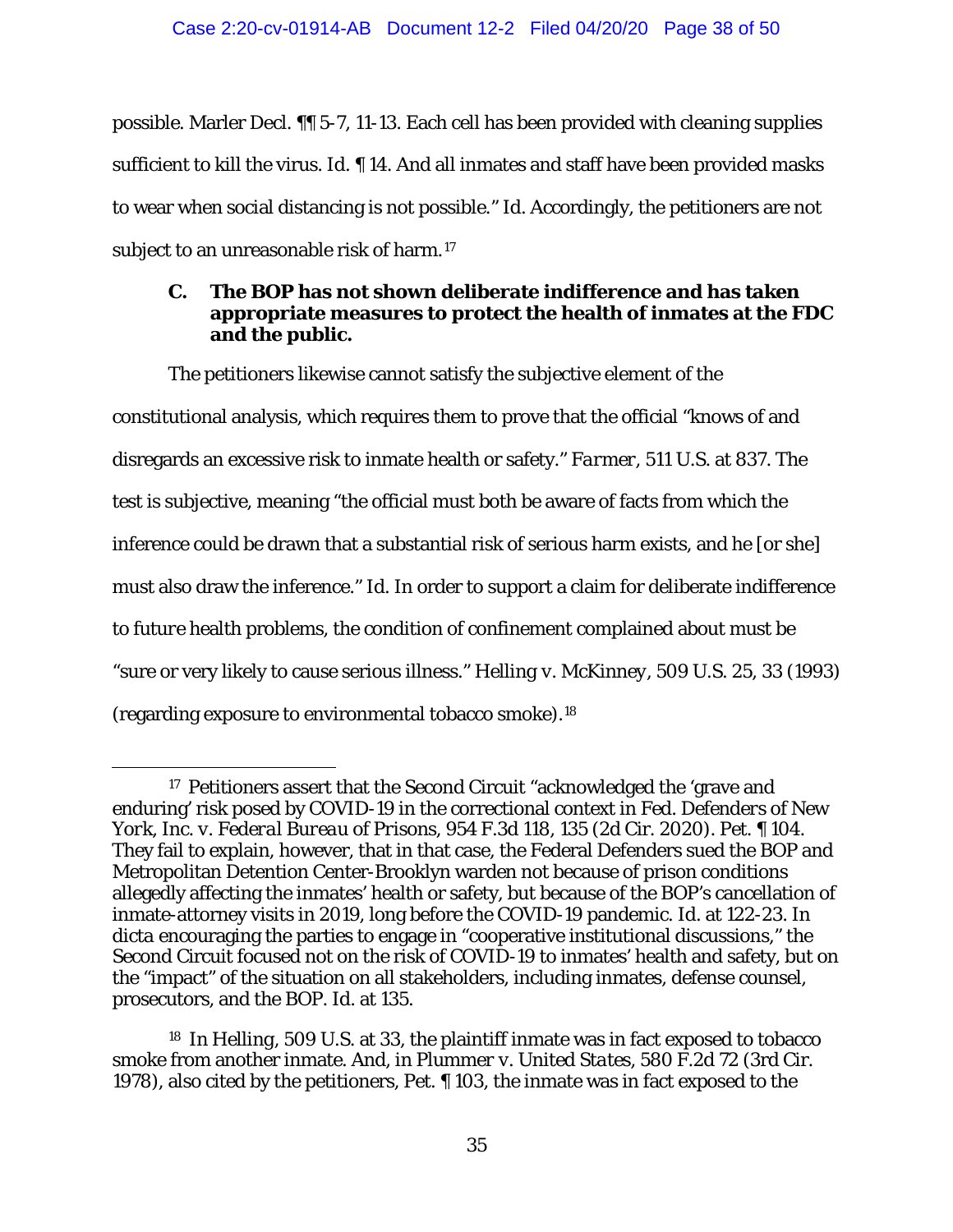#### Case 2:20-cv-01914-AB Document 12-2 Filed 04/20/20 Page 39 of 50

What BOP has done in recent months is the very opposite of deliberate indifference—from profoundly changing prison operations to transferring over a thousand inmates to home confinement.

Accordingly, the petitioners cannot establish that the conditions at the FDC, in light of the precautions being taken, are "sure or very likely" to lead to serious or fatal COVID-19 cases or that the facility has been deliberately indifferent to the risk of exposure. The district court for the Northern District of Illinois reached the same conclusion, even though in that case, the virus had already spread among inmates and staff at the facilities at issue. *Money v. Pritzker*, -- F. Supp. 3d --, 2020 WL 1820660, at \*3, 18 (N.D. Ill. Apr. 10, 2020). The court found that prison officials came forward "with a lengthy list of the actions they have taken to protect [the facility's] inmates," and recognized that prison officials there (like BOP staff here) "are trying, very hard, to protect inmates against the virus and to treat those who have contracted it." *Id.* at 18. There was no evidence to "support any suggestion that [prison officials] have turned a kind of blind eye and deaf ear to a known problem that would indicate 'total unconcern' for the inmates' welfare." *Id.* (quoting *Rosario v. Brown*, 670 F.3d 816, 821 (7th Cir. 2012)). Accordingly, the actions of prison officials were not deliberately indifferent but, instead, "easily pass constitutional muster." *Id.* This Court should find likewise, and should dismiss the petition.[19](#page-38-0)

 $\ddot{\phantom{a}}$ 

active tuberculosis of a fellow inmate. At the FDC, to the contrary, the BOP is unaware of any inmate or staff with COVID-19, and no inmate is exhibiting symptoms. Marler Decl. ¶ 4.

<span id="page-38-0"></span><sup>19</sup> While the petitioners may ultimately disagree whether the measures taken by the BOP are sufficient to protect and treat inmate health and safety (while also carrying out its mission to effectuate detention and criminal sentences), a difference of medical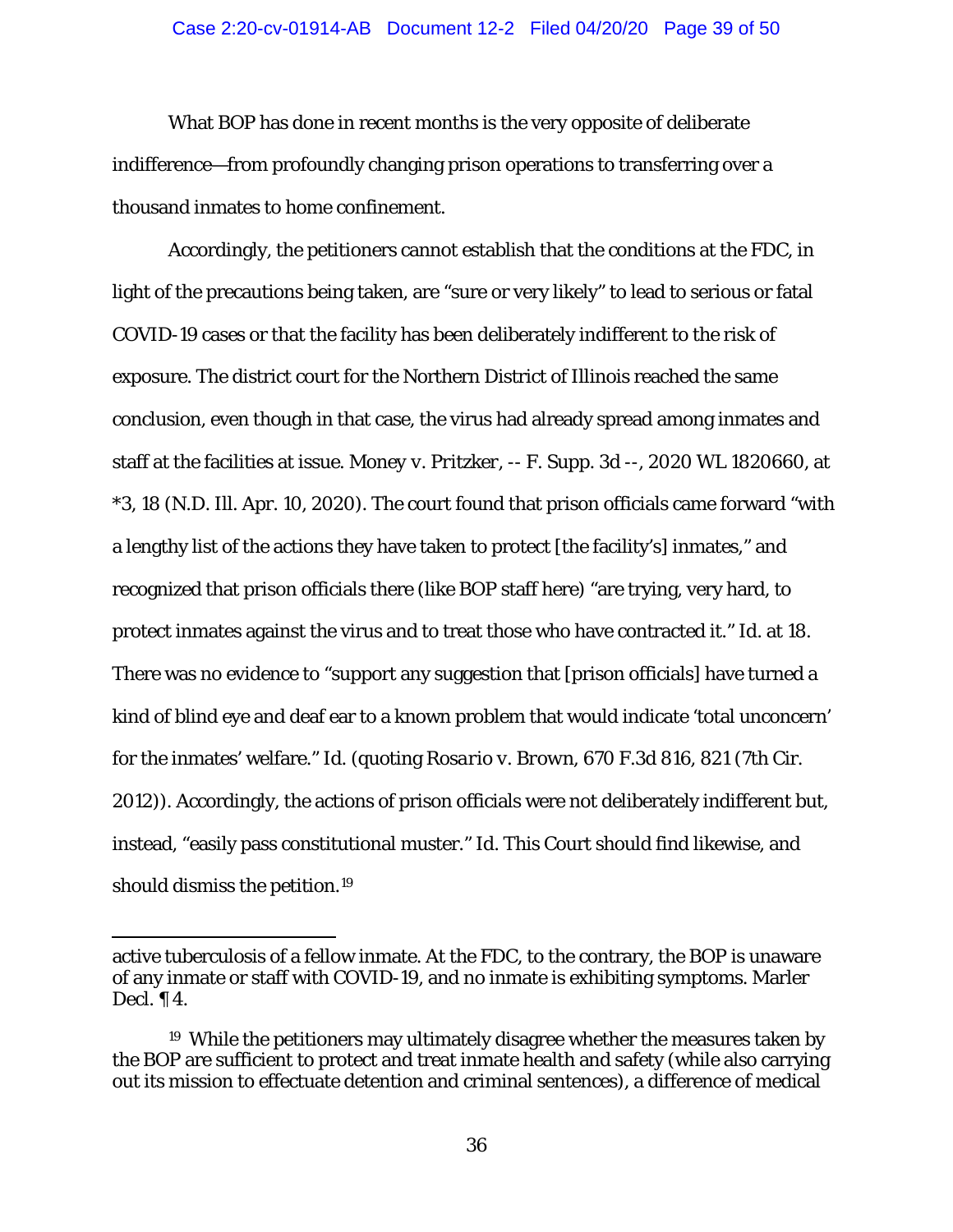Earlier today, Judge Beetlestone, acting on a motion filed by petitioner Hall in his

criminal case for release to home confinement, rejected precisely the same

constitutional claim he attempts to advance here. She wrote, in part:

As of the filing of Hall's motion, there have been no reported cases of COVID-19 in the FDC, see https://www.bop.gov/ coronavirus/, and the Bureau of Prisons ("BOP") has instituted strict containment measures, such as mandatory quarantine, regular health checks, limits on inmate movement, and limitations on entry by outside individuals, see https://www.bop.gov/resources/news/20200313\_covid-19.jsp. In light of these measures, and in light of the fact that the City of Philadelphia to which Hall requests he be released has over 9,214 confirmed cases of COVID-19 and 365 deaths of COVID patients and rising as of the writing of this opinion, *see* https://www.phila.gov/programs/coronavirusdisease-2019-covid-19/, Hall has not shown that the BOP's efforts have been deliberately indifferent, or even that he "has a higher risk of contracting COVID-19 in custody than when released," *United States v. McDonald*, 2020 WL 1659937, at \*3 (D. Nev. Apr. 3, 2020). Hall has also not shown that "the [FDC] would be unable to render treatment to [him] if he were to become infected," *United States v. Michael Calvert*, 2020 WL 1847754, at \*5 (D. Kan. Apr. 13, 2020), or that he has been otherwise "denied the minimal civilized measures of life's necessities," [*Fuentes v. Wagner*, 206 F.3d 335, 344 (3d Cir. 2000)]. Consequently, Hall has not demonstrated that his continued detention at the FDC constitutes cruel and unusual punishment in violation of the Eighth Amendment. *See* [*United States v.*] *Price*, 2020 WL

I judgment cannot support deliberate indifference. *See Scott v. Benson*, 742 F.3d 335, 340 (8th Cir. 2014) (holding that a "mere difference of opinion over matters of expert medical judgment or a course of medical treatment fail[s] to rise to the level of a constitutional violation"). Further, public health officials are entitled to heightened deference when exercising science-based public health judgment during a public health emergency. *See, e.g.*, *United States ex rel. Siegel v. Shinnick*, 219 F. Supp. 789, 791 (E.D.N.Y. 1963) (explaining in a habeas matter that "the judgment required is that of a public health officer and not of a lawyer used to insisting on positive evidence to support action; their task is to measure risk to the public . . . ."); *Hickox v. Christie*, 205 F. Supp. 3d 579, 594 (D.N.J. 2016) ("To permit these constitutional claims to go forward . . . would be a judicial second-guessing of the discretionary judgments of public health officials acting within the scope of their (and not my) expertise.").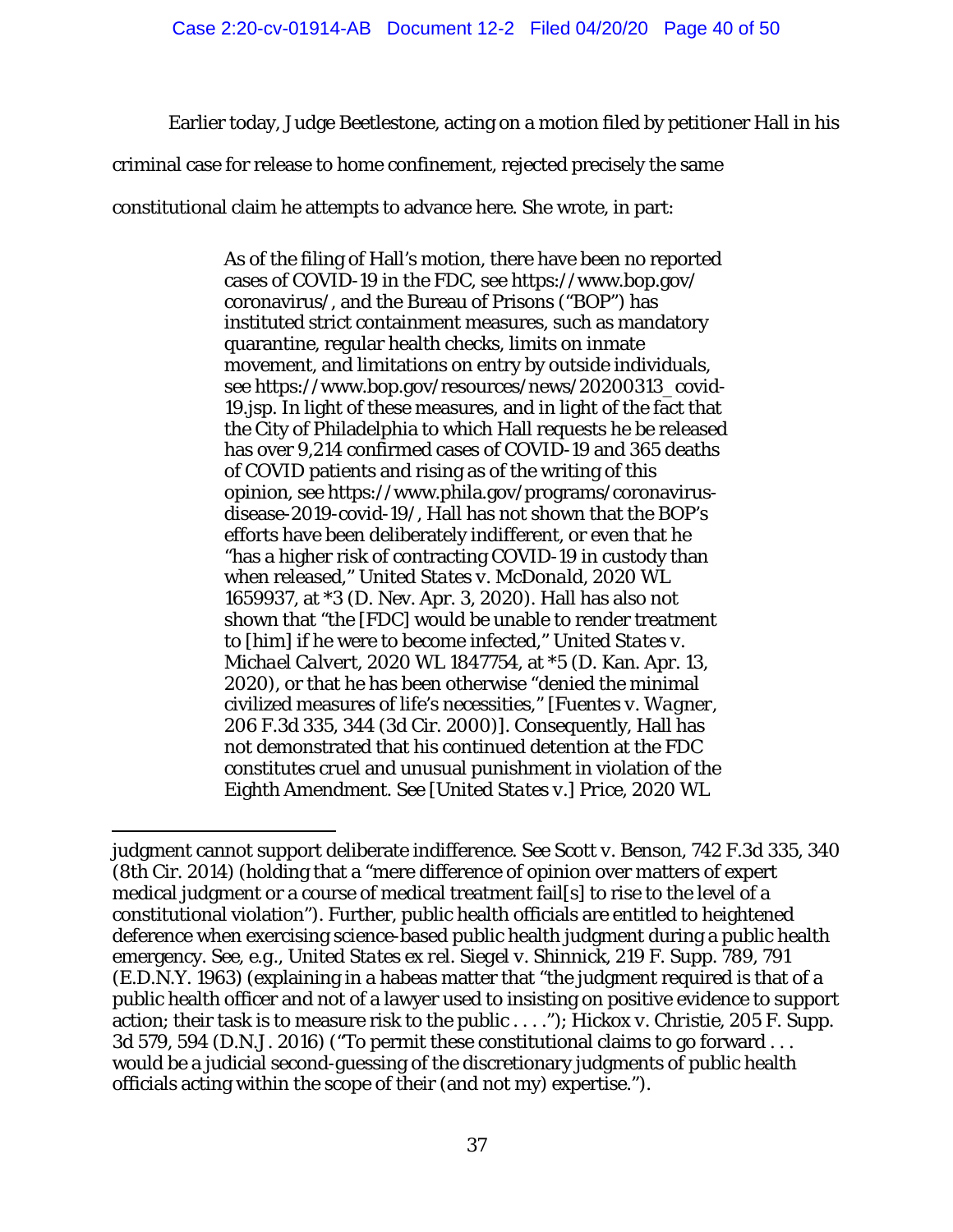1694347, at \*2 n.3 [(D. Md. Apr. 7, 2020)] (denying sentence reduction pursuant to the Eighth Amendment where there was "no reason . . . to believe that the facility where [defendant was] incarcerated [was] not taking reasonable precautions to prevent spread within the facility . . . nor . . . that [defendant] would not be provided with appropriate medical care if she were unfortunate enough to join the hundreds of thousands of people who have been inflicted with this virus"); *United States v. Gray*, 2020 WL 1554392 (D. Md. Apr. 1, 2020) (same); *Calvert*, 2020 WL 1847754, at \*5 (rejecting Eighth Amendment for temporary pretrial release where there were "no known cases of COVID-19 at [defendant's facility]; and there was no evidence that the facility would be unable to render treatment to [defendant] if he were to become infected"); *McDonald*, 2020 WL 1659937, at \*3 (rejecting Eighth Amendment for temporary pretrial release where there was "no evidence that [prison was] unable to provide sufficient medical treatment to Defendant in light of him contracting COVID-19 in custody . . . [or] that Defendant has a higher risk of contracting COVID-19 in custody than when released").

Ex. B. The petitioners' complaint fails for exactly the same reasons. (Further, Judge

Beetlestone's ruling at least stands as res judicata barring a claim here of Hall.)

## **VII. Even if Petitioners could establish constitutional violations, the PLRA bars the broad relief that Petitioners seek.**

As described in more detail above, *see supra* Part V.A, Congress enacted the PLRA "to oust the federal judiciary from day-to-day prison management." *Inmates of Suffolk Cty. Jail*, 129 F.3d at 655. Consistent with its goal of taking the federal judiciary out of the business of managing prisons, the PLRA: (a) precludes any single district court judge from ordering the release of prisoners because of prison conditions (and sharply limits the ability of three-judge panels to do so); and (b) narrowly circumscribes the permissible scope of other injunctive relief aimed at addressing unconstitutional prison conditions. These limitations also bar Petitioners' requested relief, as explained below.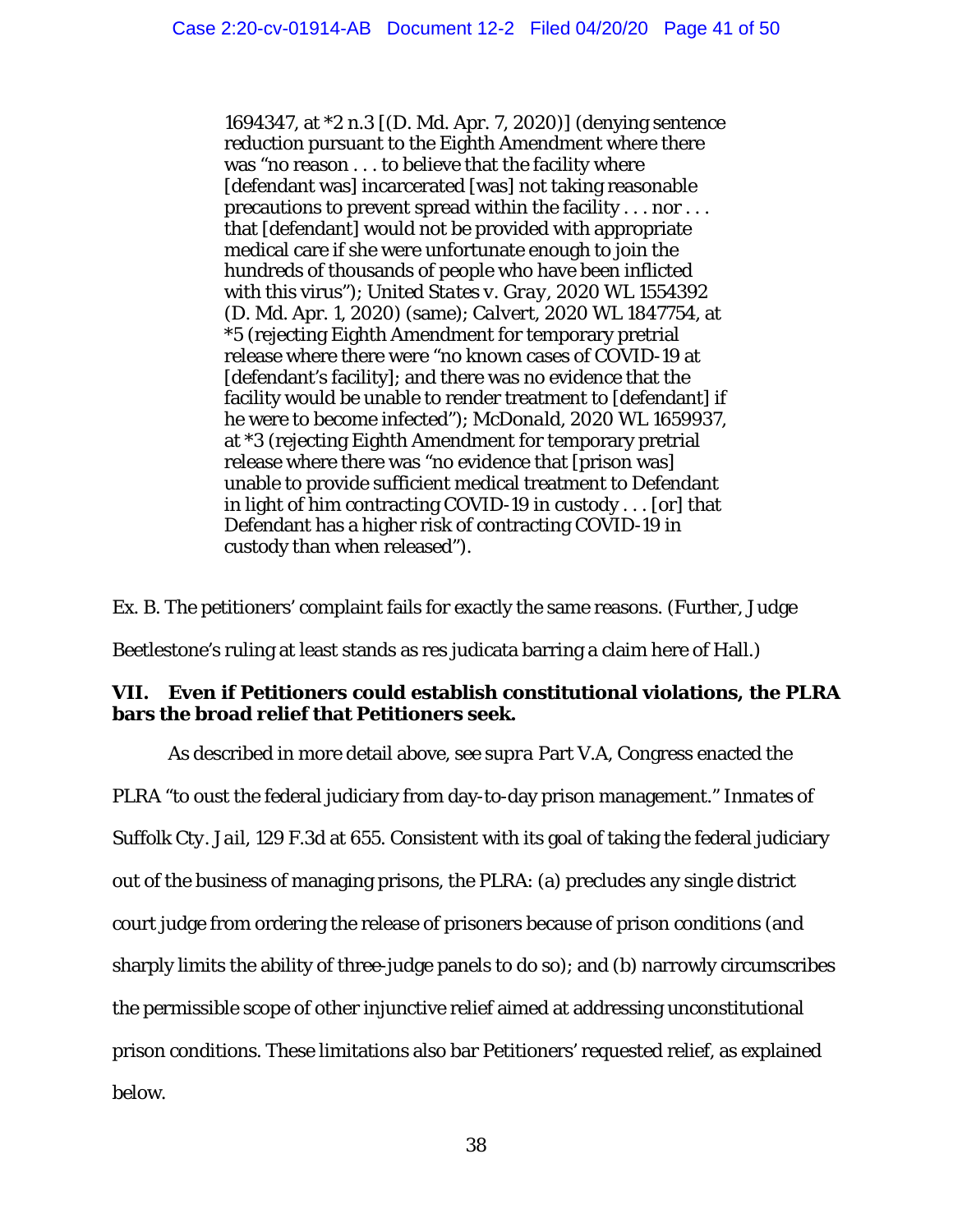# **A. The PLRA precludes a single district court judge from ordering release of a prisoner based on prison conditions.**

As explained earlier, this action may not proceed under § 2241 to gain release of an inmate. And that remedy is not available in a civil rights action, either, in most circumstances. As also explained above, petitioners have made no effort to present a civil rights action. But even if they had, the Court could not grant the relief that petitioners seek.

The PLRA places strict limits on courts' ability to order the release of inmates "in any civil action in Federal court with respect to prison conditions" and precludes a single district judge from doing so. 18 U.S.C. § 3626(a)(3)(B).

Under the PLRA, a "prisoner release order"—which "includes any order, including a temporary restraining order or preliminary injunctive relief, that has the purpose or effect of reducing or limiting the prison population, or that directs the release from or nonadmission of prisoners to a prison," *id.* § 3626(g)(4)—may "be entered only by a three-judge court," *id.* § 3626(a)(3)(B), and then only if certain conditions have been met. *See also Bowers v. City of Philadelphia*, 2006 WL 2601604, at \*7 (E.D. Pa. Sept. 8, 2006) (construing "prisoner release order" broadly to encompass an order addressing prison overcrowding). Among other requirements, "no court shall enter a prisoner release order unless—(i) a court has previously entered an order for less intrusive relief that has failed to remedy the deprivation of the Federal right sought to be remedied through the prisoner release order; and (ii) the defendant has had a reasonable amount of time to comply with the previous court orders." *Id.* §  $3626(a)(3)(A)$ .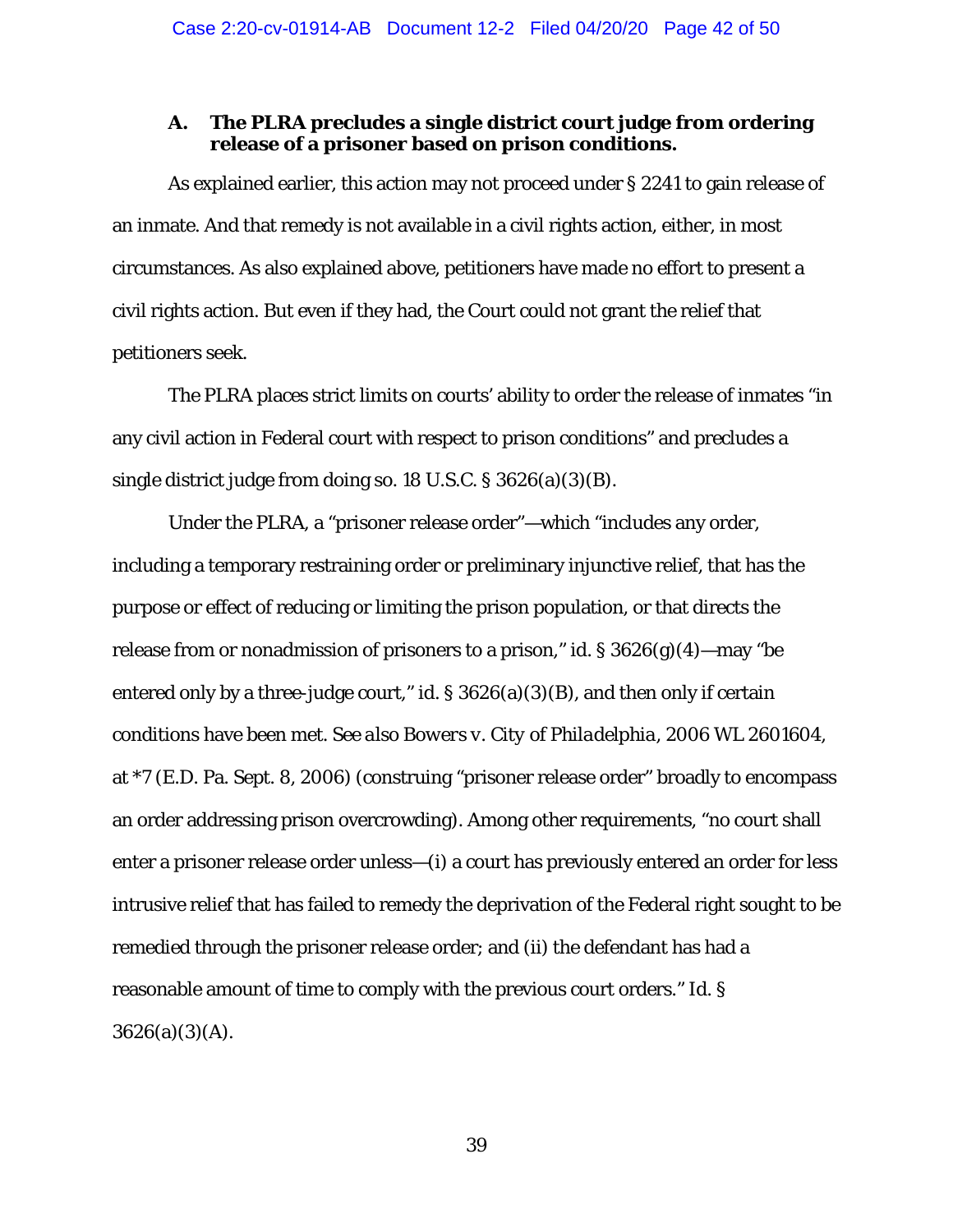#### Case 2:20-cv-01914-AB Document 12-2 Filed 04/20/20 Page 43 of 50

Section 3626 thus "restrict[s] the equity jurisdiction of federal courts," *Gilmore*, 220 F.3d at 999, and, "[b]y its terms . . . restricts the circumstances in which a court may enter an order 'that has the purpose or effect of reducing or limiting the prison population.'" *Plata*, 563 U.S. at 511 (quoting 18 U.S.C. § 3626(g)(4)). The PLRA's "requirements ensure that the 'last remedy' of a population limit is not imposed 'as a first step.'" *Id.* at 514 (quoting *Inmates of Occoquan v. Barry*, 844 F.2d 828, 843 (D.C. Cir. 1988)). "The release of prisoners in large numbers . . . is a matter of undoubted, grave concern." *Id.* at 501.

The primary relief sought by the petitioners here is precisely the mass release of individuals held at the FDC as a remedy for allegedly unconstitutional conditions at the FDC. *See* Pet. at 1 ("This class action raises an urgent challenge to the confinement of more than one thousand pretrial detainees and sentenced inmates . . . at the Federal Detention Center of Philadelphia . . . ."); *id.* ¶¶ 124-34 (claim alleging violations of Fifth and Eighth Amendments based on alleged conditions at the FDC); *id.* at 39-40 (requesting "immediate release of vulnerable persons to home confinement"). Petitioners' lawsuit is thus undisputedly a "civil action with respect to prison conditions" governed by the PLRA. 18 U.S.C. § 3626(g)(2). Accordingly, the PLRA precludes the Court from releasing inmates as requested by the petitioners. 18 U.S.C. § 3626(a)(3)(B).

The district court for the Northern District of Illinois recently reached this conclusion in a similar case seeking mass release of state inmates. In *Money*, 2020 WL 1820660, at \*2, "[p]laintiffs argue[d] that the prison setting makes them (and other purported class members) especially vulnerable to COVID-19, that the state government's responses to the danger are insufficient or not fast enough or both, and that the only way to solve the problem is moving prisoners out of prisons." The court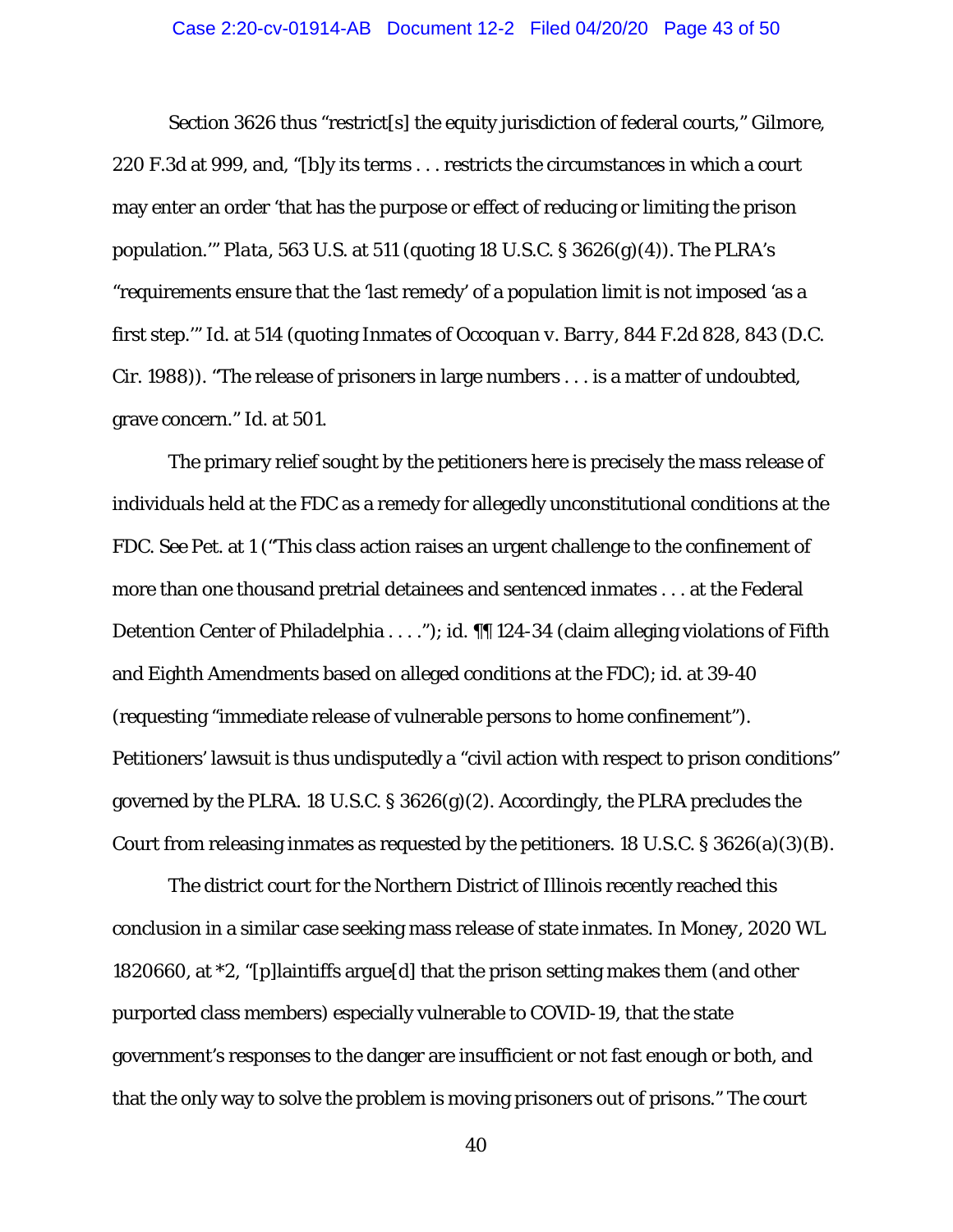concluded that the relief sought—even if reframed as a "process" for an "expedited, individualized review and relocation" of inmates, rather than as the ordering of mass release—was indeed a "prisoner release order" subject to the PLRA. *Id.* at \*13-14. The court therefore held that the PLRA prevented it from entering the relief requested by the petitioners for the release of inmates. *Id.* at \*13-14. The same is true here, and the PLRA prohibits this Court from ordering the release of FDC detainees, whether by ordering directly, through a process of its own, or through a Special Master's process.

### **B. More broadly, the PLRA precludes district courts from ordering broad injunctive relief or supervision.**

In addition to sharply limiting judges' ability to order the release of prisoners, the PLRA established a comprehensive set of standards to govern prospective relief in prison conditions cases. Section 3626(a)(1) provides that prospective relief "shall extend no further than necessary to correct the violation of the Federal right of a particular plaintiff or plaintiffs." 18 U.S.C. § 3626(a)(1). Thus, a district court faced with a prison conditions suit may not grant or approve prospective relief "unless the court finds that such relief is narrowly drawn, extends no further than necessary to correct the violation of the Federal right, and is the least intrusive means necessary to correct the violation of the Federal right." *Id.*

Petitioners' broad request that the Court order the FDC "to mitigate the serious risk of illness, death, and harm from COVID-19 to those who remain confined at the FDC"—with or without the aid of a Special Master—is neither narrowly drawn nor "the least intrusive means" to ensuring that the BOP is making every effort to protect detainees from the COVID-19 risk. As courts in this district have already concluded, BOP's precautionary measures to mitigate the spread of COVID-19 at the FDC justify the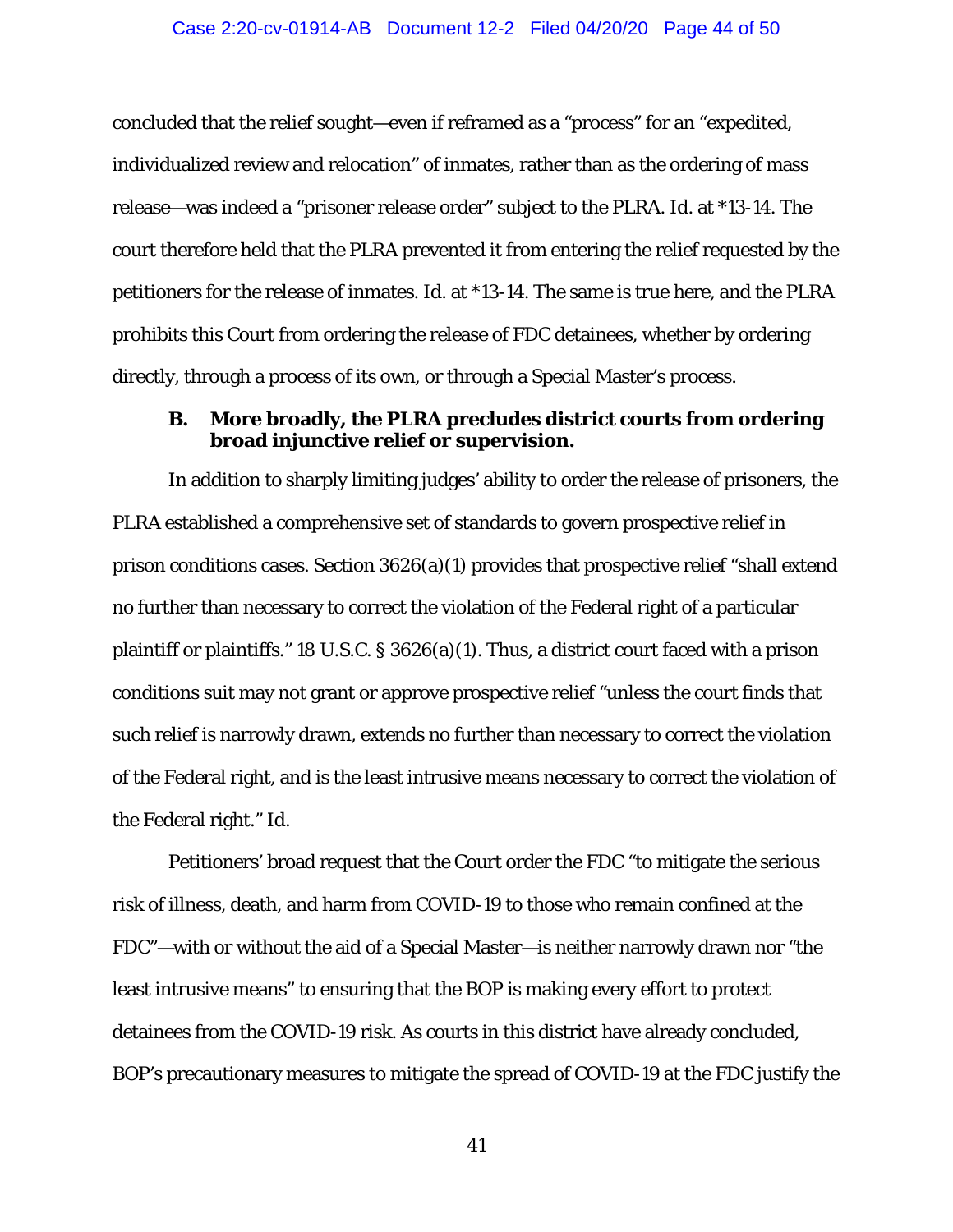#### Case 2:20-cv-01914-AB Document 12-2 Filed 04/20/20 Page 45 of 50

continued detention of individuals there, including those with medical conditions that might make them more susceptible to the dangers posed by COVID-19.

As part of their requested prospective relief, petitioners specifically ask the Court to appoint a Special Master to"[c]hair a Coronavirus Release Committee to evaluate Vulnerable Persons and make recommendations for ameliorative action for other persons at the FDC," Pet. at 40. This is not permitted under the PLRA.

The PLRA limits appointments of special masters to two specific contexts: to "conduct hearings on the record and prepare proposed findings of fact," and, "during the remedial phase of the action," to assist if the "remedial phase will be sufficiently complex to warrant the appointment." 18 U.S.C. § 3626(f)(1)(A)-(B); *see also Webb v. Goord*, 340 F.3d 105, 111 (2d Cir. 2003) (affirming rejection of request to appoint a special master in prisoner litigation alleging violations of Eighth Amendment as inappropriate under 18 U.S.C. § 3626(a)(1)(A)). Appointing a Special Master to chair petitioners' requested "release committee" is outside what the PLRA allows.

Moreover, appointing a Special Master to chair a "release committee" would usurp the role of each detainee's detention or sentencing judge, and completely offend the criminal law provisions described earlier, such as the Bail Reform Act. If the processes provided for release from detention and reductions of sentences had been followed, that judge (and not this Court) would have received a motion under the Bail Reform Act or a motion for compassionate release from an FDC inmate. *See Prudential Ins. Co. of Am. v. U.S. Gypsum Co.*, 991 F.2d 1080, 1086 (3d Cir. 1993) (analyzing high standard for appointment of special master under "exceptional condition" prong of Fed. R. Civ. P. 53 and noting that "[a] district court has no discretion to delegate its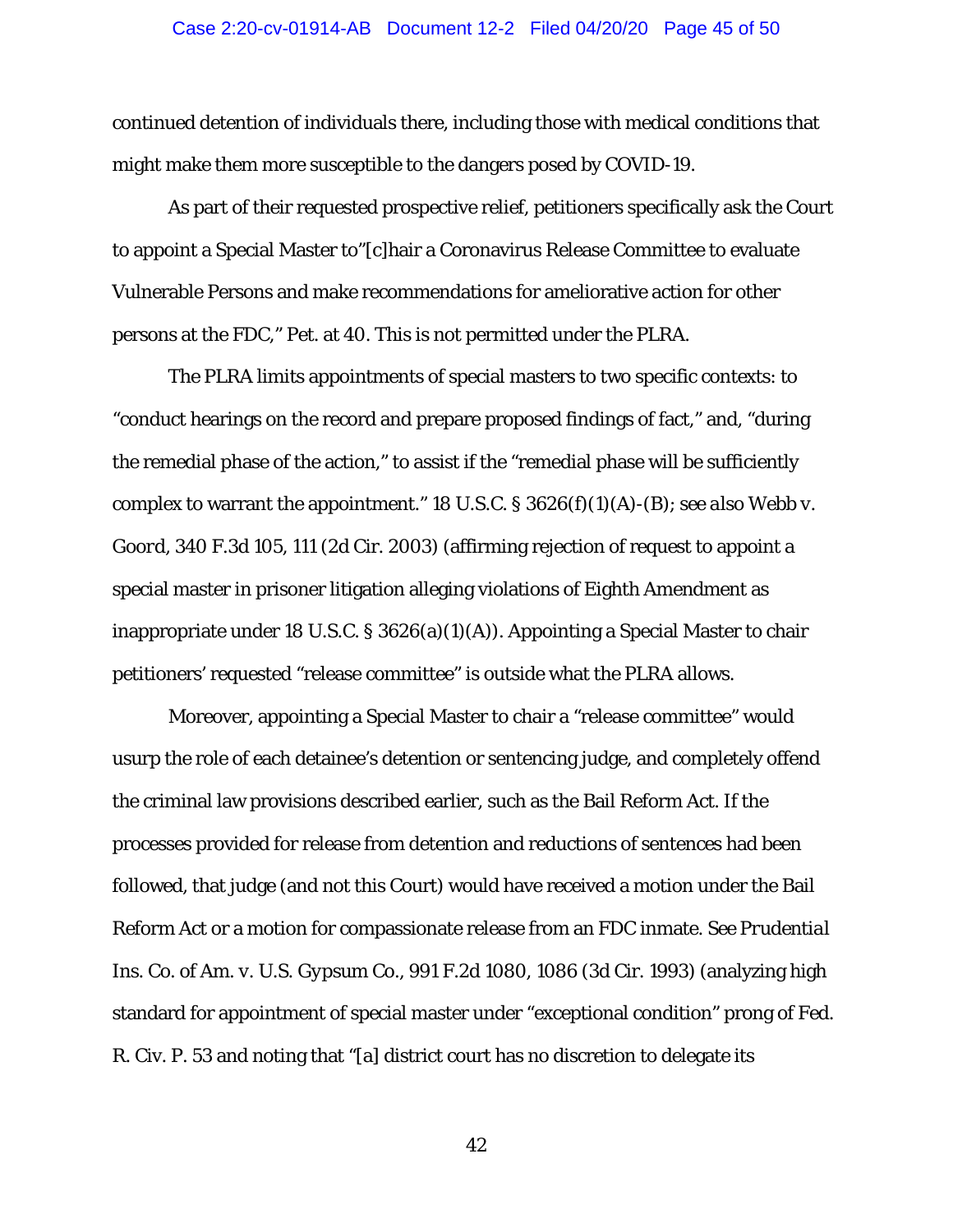#### Case 2:20-cv-01914-AB Document 12-2 Filed 04/20/20 Page 46 of 50

adjudicatory responsibility in favor of a decision maker who has not been appointed by the President and confirmed by the Senate.").

Petitioners' broad requests for injunctive relief and a Special Master are inconsistent with the PLRA and must be dismissed.

#### **VIII. The Court should strike petitioners' class allegations.**

In addition to seeking their own release, and some vague review of prison operations, petitioners seek to represent a class "consisting of all current and future pretrial detainees, presentenced detainees, and sentenced inmates in custody at the FDC during the course of the COVID-19 pandemic." Pet. ¶ 115. They request immediate release to home confinement for themselves and an amorphous subset of the putative class: "all others confined at the FDC whom Respondent has identified as medically vulnerable by virtue of their underlying health conditions or age." *Id.* at 39 ¶ A.

When it is clear from the pleading itself that the requirements for maintaining a class action cannot be met, a defendant may move to strike class allegations before a motion for class certification is filed. *See, e.g., Zarichny v. Complete Payment Recovery Servs., Inc.*, 80 F. Supp. 3d 610, 624 (E.D. Pa. 2015). For a class to be certified under Federal Rule of Civil Procedure 23, a plaintiff must show that the proposed class satisfies all four requirements of Rule 23(a): numerosity, commonality, typicality, and adequacy of representation. Here, there is no commonality or typicality because petitioners' proposed class would combine pretrial, post-conviction, and postsentencing inmates with different charges, convicted crimes, imposed sentences, remaining sentences, disciplinary histories, ages, medical histories, availabilities of homes outside of prison, likelihoods of violation or recidivism, and dangers to the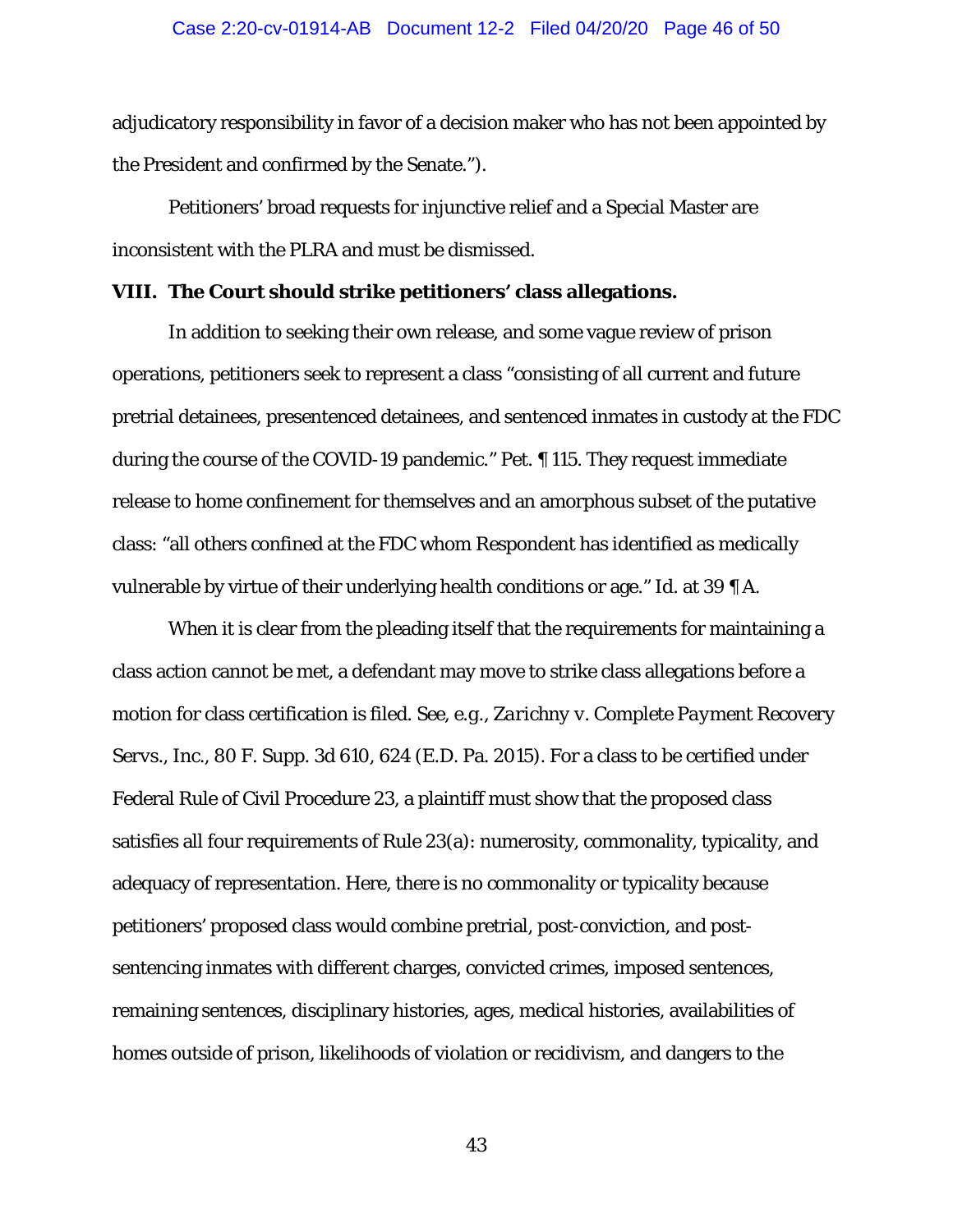#### Case 2:20-cv-01914-AB Document 12-2 Filed 04/20/20 Page 47 of 50

community. Moreover, class members likely have different means to provide for themselves upon release and different access to medical care upon release.

In short, petitioners' putative class does not account for any of the myriad factors that are left to the discretion of both judicial officers and the BOP in making determinations that are central to a reasoned decision of whether a particular detainee or inmate should or should not be released to home confinement. *See Walmart Stores, Inc. v. Dukes*, 564 U.S. 338, 350 (2011) (to satisfy Rule 23(a)(2) each class member's claim must depend upon a common contention "of such a nature that it is capable of classwide resolution—which means that the determination of its truth or falsity will resolve an issue that is central to the validity of each one of the claims in one stroke").

The petitioners' unique circumstances illustrate this point. Hall is a convicted murderer with multiple felony convictions, facing a Sentencing Guidelines range of 30 years to life in prison. He is a clear danger to the community and a flight risk. Answering whether it violates the Constitution to continue to detain him, in light of risks from COVID-19, does not answer the same question for differently situated detainees. Indeed, absent class members might well be prejudiced if their claims were to succeed or fail based on Hall's circumstances. Likewise, Brown's detention raises special considerations. Among other things, Brown was a fugitive at the time of his arrest on federal charges and therefore has a demonstrated history of flight from justice. And, finally, Hannigan raises unique concerns because he was sentenced to 52 months in prison only two months ago, has not yet been designated to an institution, and there are other grave reasons, discussed separately under seal, why he should not be placed in home confinement.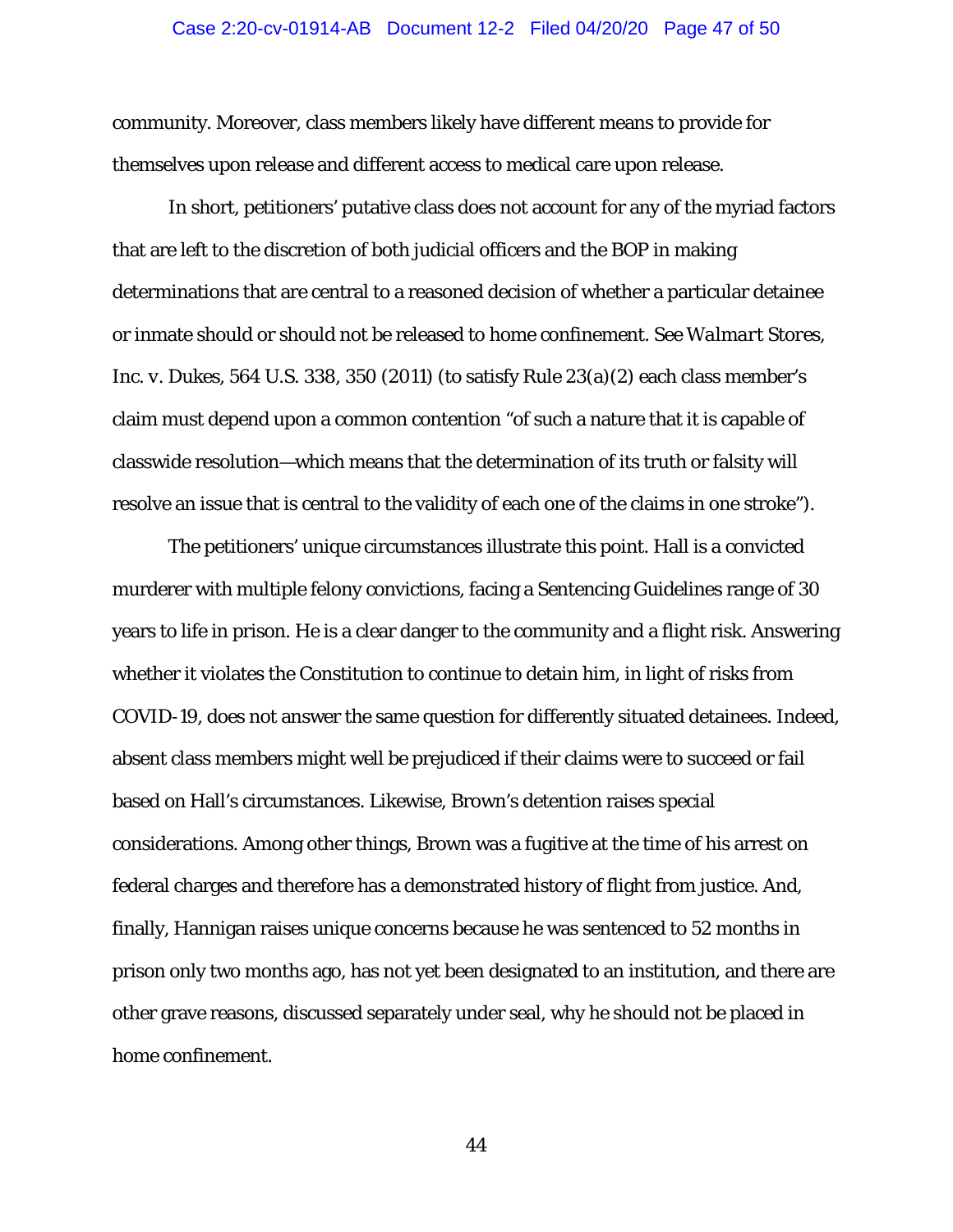Petitioners cannot show adequacy of representation because they demand a dramatic remedy that would have a profound effect on members of the class without considering the impact on the class members. Petitioners purport to request an immediate order of home confinement for a significant number of detainees. Some detainees, if released, would be homeless and without access to food, shelter, or medical care in the midst of a grave pandemic that is having a substantial impact on the nation. Petitioners' failure to consider or account for such concerns in the immediate and sweeping relief that they seek demonstrates that they are not fit to represent the members of their proposed class.

# **IX. No institution-wide or agency-wide discovery is appropriate here.**

The government has already provided to petitioners' counsel the BOP medical records of all three petitioners, Hannigan's presentence investigation report, and other documents relating to Hannigan's circumstances.[20](#page-47-0) In addition, the BOP's website, which petitioners evidently disregarded in crafting their petition, is remarkably detailed and transparent regarding its efforts to respond to the COVID-19 pandemic. *See*  [https://www.bop.gov/coronavirus/.](https://www.bop.gov/coronavirus/) The website addresses many of petitioners' questions and concerns, without further burdening agency staff in the midst of their full-time efforts to protect the health of BOP inmates and staff.

With respect to other discovery, the government awaits petitioners' submission in order to evaluate their requests. However, in light of the numerous and profound inadequacies in the petitioners' substantive and class allegations, described at length

<span id="page-47-0"></span> <sup>20</sup> We also have advised petitioners that BOP does not possess a list of FDC inmates with special vulnerability to COVID-19, as petitioners had requested. Further, any disclosure of medical information regarding other inmates raises significant privacy issues.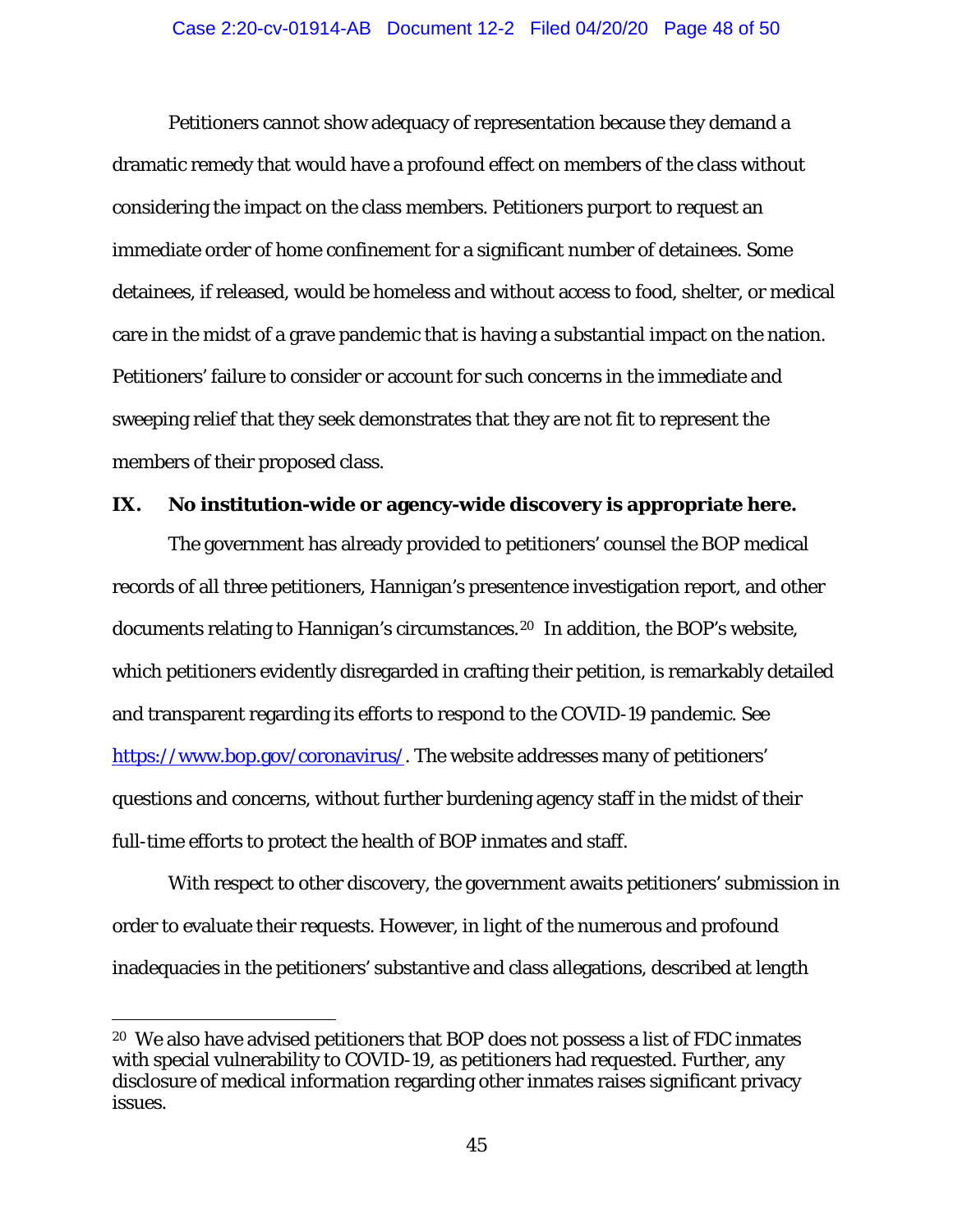#### Case 2:20-cv-01914-AB Document 12-2 Filed 04/20/20 Page 49 of 50

above, the government is highly skeptical that any further discovery would be appropriate and will take appropriate action if presented with improper discovery requests. *See Bracy v. Gramley*, 520 U.S. 899, 904 (1997) ("A habeas petitioner, unlike the usual civil litigant in federal court, is not entitled to discovery as a matter of ordinary course."). The BOP is currently consumed with its response to the COVID-19 pandemic. Making arrangements for a judicial visit to or inspection of the FDC, the deposition of the FDC warden or any other BOP official, or other burdensome discovery, would not benefit the FDC inmates and staff, and may unnecessarily put them (or others) at risk, all in pursuit of claims that are clearly barred by law.